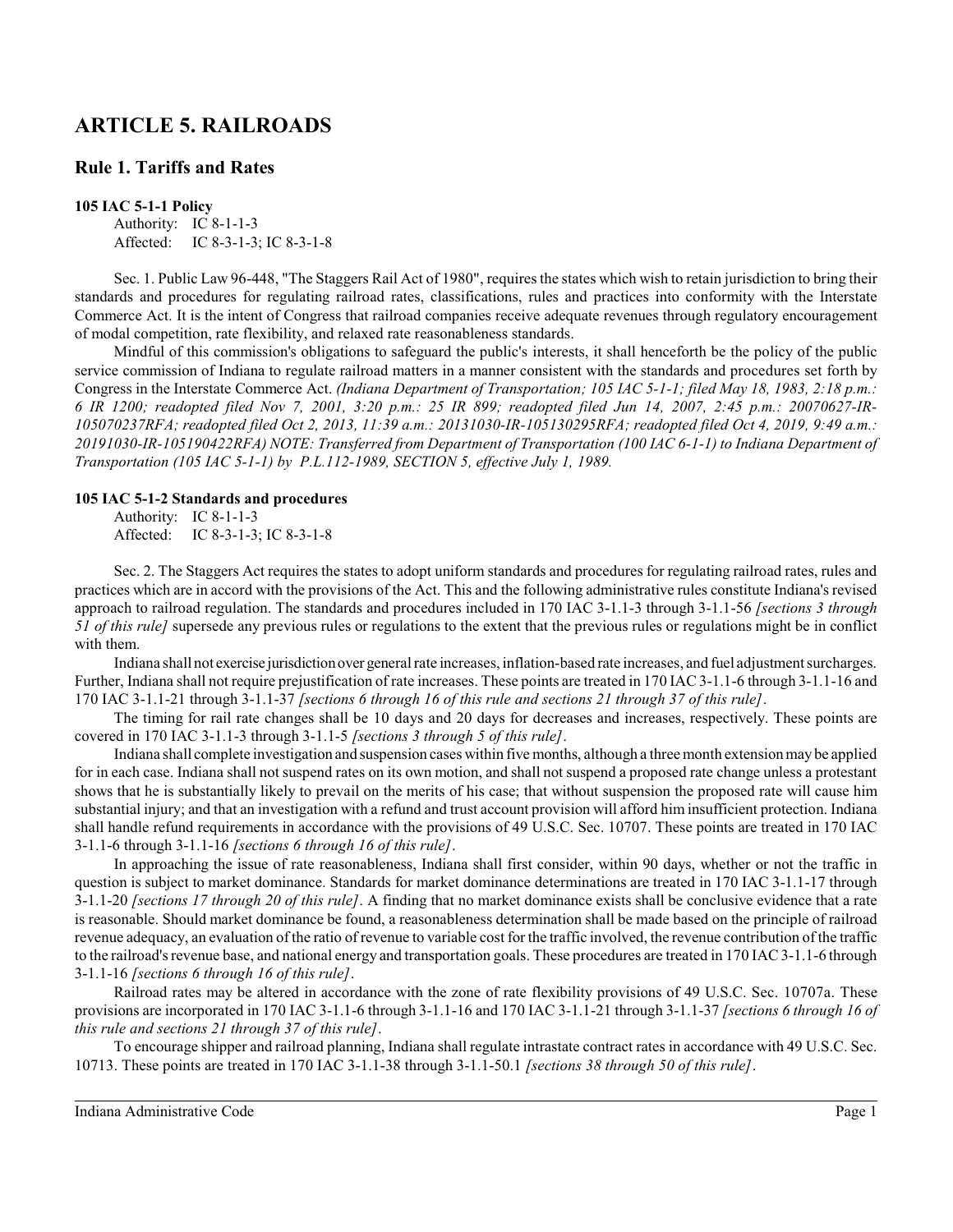Indiana adopts the applicable provisions of 49 U.S.C. Sec. 10741 on discrimination. Indiana shall not make a finding of discrimination if differences in rates, classification, rules and practices result from differences in service provided.

Discrimination shall not be found to apply to the following sections of 49 U.S.C.:

(1) Sec. 10713–Contract rates, other than as provided for in subsection  $(d)(2)(B)$ ;

(2) Sec. 10705a–Surcharges or cancellations;

(3) Sec. 10728–Separate rates for distinct rail services;

(4) Rail rates applicable to different routes; or

(5) Sec. 10751–Business entertainment expenses.

Indiana may undertake an exemption proceeding either on its own motion or upon petition from any interested party. An exemption granted for a class of interstate traffic shall automatically apply in Indiana. Each exemption initiative shall be considered individually, in accordance with the provisions of 170 IAC 3-1.1-56 *[section 51 of this rule]*.

Indiana shall regulate two special classes of rates, limited liability rates and rates on recyclable materials, in a manner consistent with federal law, specifically49 U.S.C. Sec. 10730, and 49 U.S.C. Sec. 10731, respectively. Recyclable materials shall be transported at a revenue to variable cost ratio of no more than that allowed by the Staggers Act as amended from time to time. Railroads are free to publish rates under which the liability of the carrier is limited to a value established by the written declaration of the shipper or by written agreement between the shipper and railroad. These points are treated in 170 IAC 3-1.1-6 through 3-1.1-16 *[sections 6 through 16 of this rule]*.

To further clarify the regulatory approach which Indiana will employ, the public service commission of Indiana hereby adopts the following sections of the Interstate Commerce Act as amended by Staggers Rail Act of 1980.

| Section 10505            |                                | Exemption                                                             |
|--------------------------|--------------------------------|-----------------------------------------------------------------------|
| Section 10701a           |                                | Standards for rates for rail carriers                                 |
| Section $10704(a)(2)(4)$ | $\overline{\phantom{m}}$       | Adequate revenues                                                     |
| Section 10705            |                                | Authority: through routes, joint classifications, rates and divisions |
| Section 10705a           |                                | Joint rate surcharges and cancellations                               |
| Section 10706            |                                | Rate agreements; exemption from antitrust laws                        |
| Section 10707            | $\overline{\phantom{m}}$       | Investigation and suspension of rates                                 |
| Section 10707a           |                                | Zone of rail carrier rate flexibility                                 |
| Section 10709            |                                | Determination of market dominance                                     |
| Section 10712            |                                | Inflation-based rate increases                                        |
| Section 10713            | $\qquad \qquad \longleftarrow$ | Contracts                                                             |
| Section 10726            |                                | Long and short haul transportation                                    |
| Section 10730            |                                | Rates and liability based on value                                    |
| Section 10731e           |                                | Transportation of recyclable materials                                |
| Section 10741            |                                | Rate discrimination                                                   |
| Section 10751            |                                | Business entertainment expenses                                       |
| Section 10762            |                                | General tariff requirements                                           |
|                          |                                |                                                                       |

*(Indiana Department of Transportation; 105 IAC 5-1-2; filed May 18, 1983, 2:18 p.m.: 6 IR 1200; filed Feb 27, 1985, 9:24 a.m.: 8 IR 767; readopted filed Nov 7, 2001, 3:20 p.m.: 25 IR 899; readopted filed Jun 14, 2007, 2:45 p.m.: 20070627-IR-105070237RFA; readopted filed Oct 2, 2013, 11:39 a.m.: 20131030-IR-105130295RFA; readopted filed Oct 4, 2019, 9:49 a.m.: 20191030-IR-105190422RFA) NOTE: Transferred from Department of Transportation (100 IAC 6-1-2) to Indiana Department of Transportation (105 IAC 5-1-2) by P.L.112-1989, SECTION 5, effective July 1, 1989.*

# **105 IAC 5-1-3 Railroad tariffs; filing notice**

Authority: IC 8-1-1-3 Affected: IC 8-3-1-3; IC 8-3-1-8

Sec. 3. The notice period for filing railroad tariffs with the public service commission of Indiana which contain newor changed rates, classifications, rules practices or other provisions shall be as follows: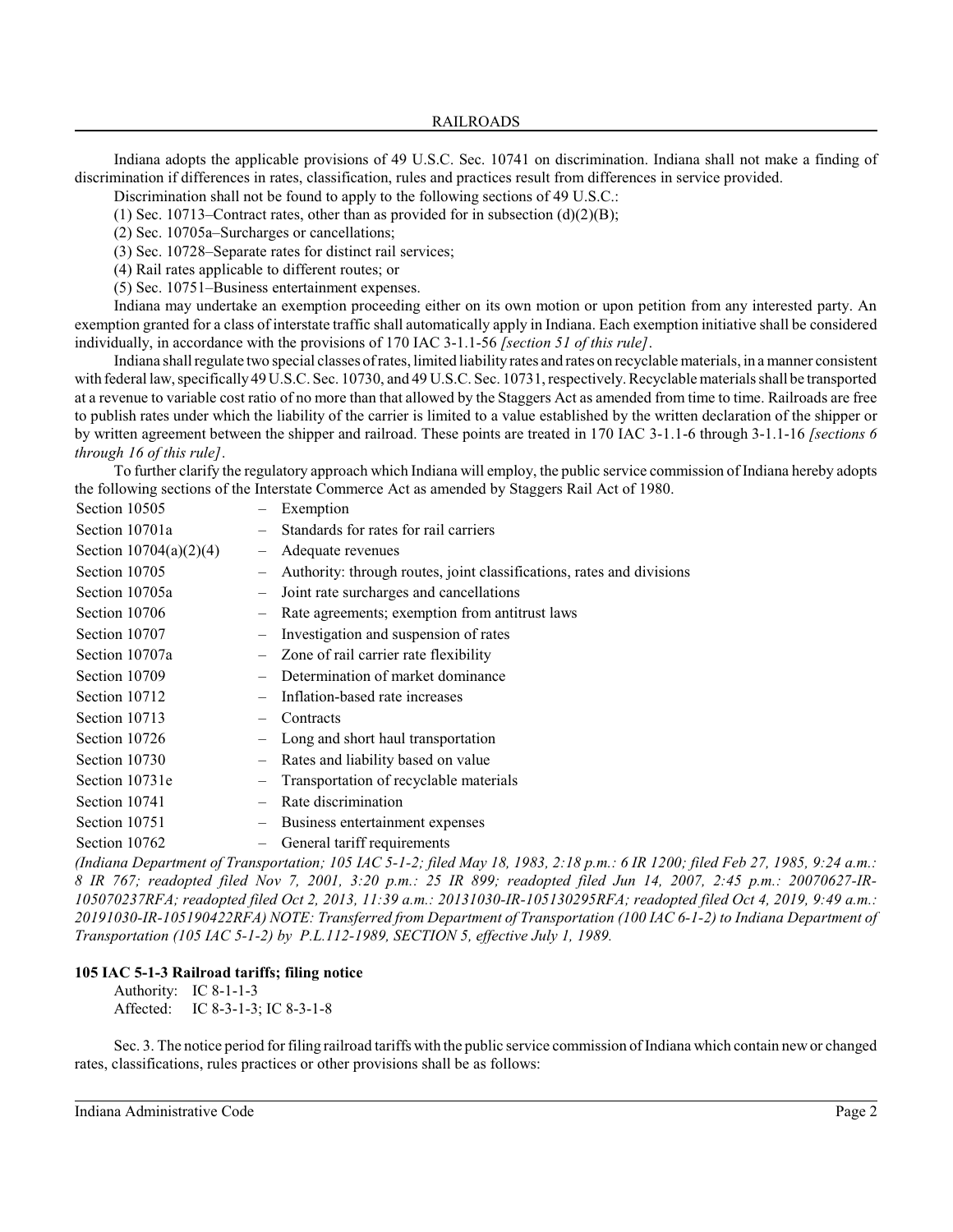(a) The tariff shall be on file with this commission at least 30 days prior to its effective date for rates or provisions published in connection with new service or changes resulting in increased rates or decreased value of service.

(b) The tariffshall be on file with this commission at least 10 days prior to its effective date for changes resulting in decreased rates or increased value of service, or changes resulting in neither increases nor reductions.

(c) The tariff shall be on file with this commission at least 45 days prior to its effective date for joint rate surcharges and cancellations filed pursuant to the provisions of 49 U.S.C. Sec. 10705a.

(d) A railroad or its publishing agent may file an application pursuant to IC 8-3-1-8 *[IC 8-3-1-8 was repealed by P.L.50-2011, SECTION 5, effective July 1, 2011.]*, to depart from the provisions of 170 IAC 3-1.1 *[this rule]*.

(e) Railroad contracts shall be filed with this commission pursuant to the provisions of 170 IAC 3-1.1-38 through 3-1.1-50.1 *[sections 38 through 50 of this rule]*. *(Indiana Department of Transportation; 105 IAC 5-1-3; filed May 18, 1983, 2:18 p.m.: 6 IR 1202; filed Feb 27, 1985, 9:24 a.m.: 8 IR 769; readopted filed Nov 7, 2001, 3:20 p.m.: 25 IR 899; readopted filed Jun 14, 2007, 2:45 p.m.: 20070627-IR-105070237RFA; readopted filed Oct 2, 2013, 11:39 a.m.: 20131030-IR-105130295RFA; readopted filed Oct 4, 2019, 9:49 a.m.: 20191030-IR-105190422RFA) NOTE: Transferred from Department of Transportation (100 IAC 6-1-3) to Indiana Department of Transportation (105 IAC 5-1-3) by P.L.112-1989, SECTION 5, effective July 1, 1989.*

#### **105 IAC 5-1-4 Content of notice**

Authority: IC 8-1-1-3 Affected: IC 8-3-1-3; IC 8-3-1-8

Sec. 4. Each rate publication filed with the commission shall be in the form prescribed by the commission and shall contain such information as the commission may require, including, but not limited to:

(1) A tariff containing all relevant and material provisions relating to the rate and its application. The tariff shall comply with the interstate commerce commission's rules for filing and construction of tariffs.

(2) A statement of the effect which the rate shall have on the carrier's gross revenue (increase, decrease, no change).

*(Indiana Department of Transportation; 105 IAC 5-1-4; filed May 18, 1983, 2:18 p.m.: 6 IR 1202; readopted filed Nov 7, 2001, 3:20 p.m.: 25 IR 899; readopted filed Jun 14, 2007, 2:45 p.m.: 20070627-IR-105070237RFA; readopted filed Oct 2, 2013, 11:39 a.m.: 20131030-IR-105130295RFA; readopted filed Oct 4, 2019, 9:49 a.m.: 20191030-IR-105190422RFA) NOTE: Transferred from Department of Transportation (100 IAC 6-1-4) to Indiana Department of Transportation (105 IAC 5-1-4) by P.L.112-1989, SECTION 5, effective July 1, 1989.*

### **105 IAC 5-1-5 Defect in notice; consequence**

Authority: IC 8-1-1-3 Affected: IC 8-3-1-3; IC 8-3-1-8

Sec. 5. No rate shall be considered published under the provisions of the Staggers Act unless notice has been given in compliance with this section. However, if a tariff is filed and becomes effective, despite some defect, the rates, charges, fares, classifications, rules, etc., in that tariff are in effect and will be applied until cancelled or amended or until they are stricken from the files by the Indiana public service commission. *(Indiana Department of Transportation; 105 IAC 5-1-5; filed May 18, 1983, 2:18 p.m.: 6 IR 1202; readopted filed Nov 7, 2001, 3:20 p.m.: 25 IR 899; readopted filed Jun 14, 2007, 2:45 p.m.: 20070627-IR-105070237RFA; readopted filed Oct 2, 2013, 11:39 a.m.: 20131030-IR-105130295RFA; readopted filed Oct 4, 2019, 9:49 a.m.: 20191030-IR-105190422RFA) NOTE: Transferred from Department of Transportation (100 IAC 6-1-5) to Indiana Department of Transportation (105 IAC 5-1-5) by P.L.112-1989, SECTION 5, effective July 1, 1989.*

### **105 IAC 5-1-6 Commencement of proceedings**

Authority: IC 8-1-1-3 Affected: IC 8-3-1-3; IC 8-3-1-8

Sec. 6. When a new individual or joint rate (except general rate increases, inflation-based increases, or fuel adjustment surcharges filed under the provisions of 49 U.S.C. Sec. 11501(b)(6) over which the public service commission of Indiana has no jurisdiction) or an individual or joint classification, rule, or practice related to a rate is filed with the public service commission of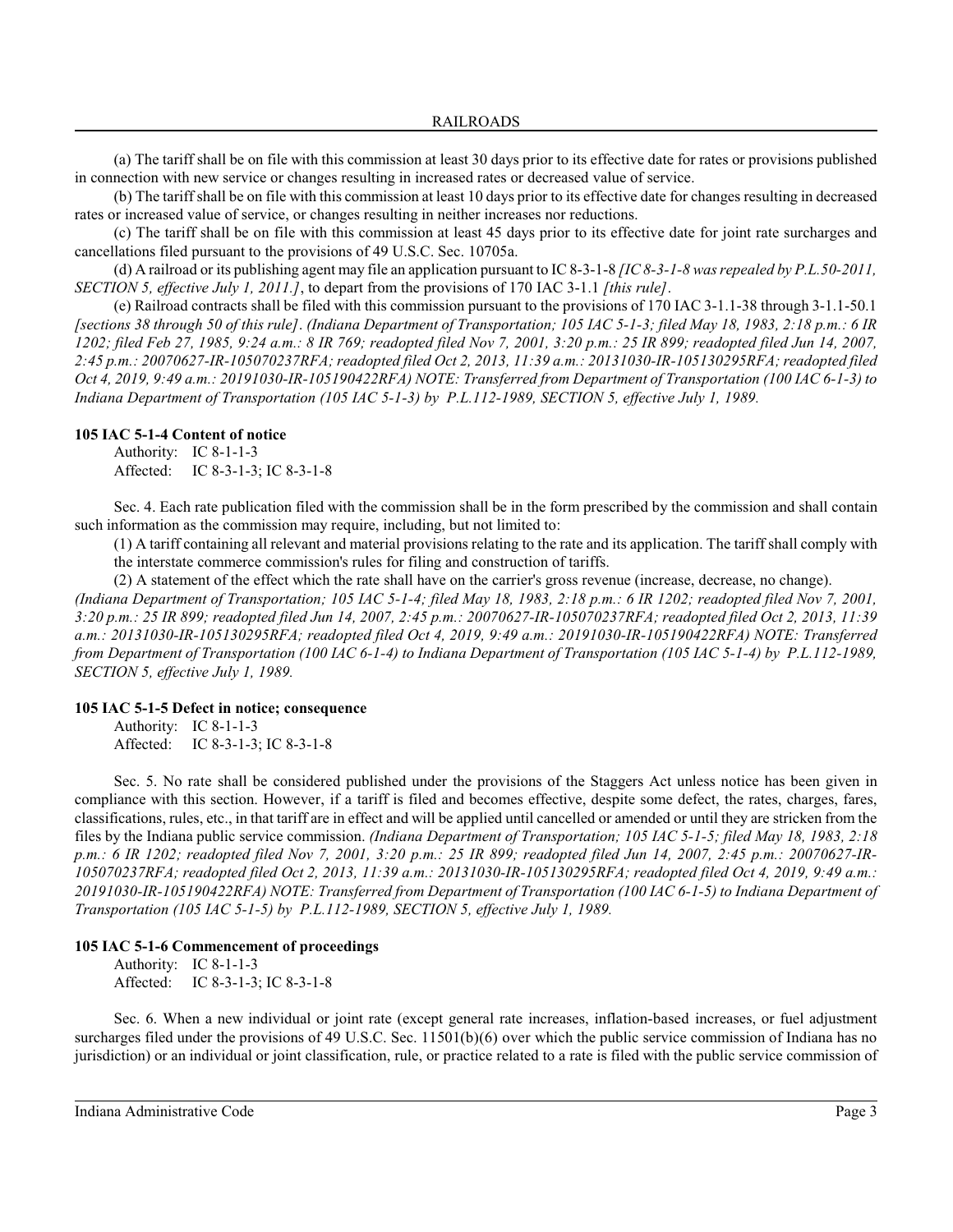Indiana by a rail carrier the commission may:

(1) upon its own initiative, commence an investigation proceeding, or

(2) upon protest of an interested party commence an investigation proceeding, or

(3) upon protest of an interested party commence an investigation and suspension proceeding

to determine whether the proposed rate, classification, rule or practice is discriminatory, unreasonable, or in any other way violates applicable law.

Rates based on limited carrier liability may be published and filed with the commission, without prior approval, pursuant to 49 U.S.C. Sec. 10730. However, such rates will be subject to protest on grounds such as unreasonableness or nonconformance with the tariff publication requirements found in 49 CFR 1300.4(i)(11).

The commission shall give reasonable notice to interested parties before beginning a proceeding. However, the commission may begin the proceeding without allowing an interested party to file an answer. *(Indiana Department of Transportation; 105 IAC 5-1-6; filed May 18, 1983, 2:18 p.m.: 6 IR 1202; readopted filed Nov 7, 2001, 3:20 p.m.: 25 IR 899; readopted filed Jun 14, 2007, 2:45 p.m.: 20070627-IR-105070237RFA; readopted filed Oct 2, 2013, 11:39 a.m.: 20131030-IR-105130295RFA; readopted filed Oct 4, 2019, 9:49 a.m.: 20191030-IR-105190422RFA) NOTE: Transferred from Department of Transportation (100 IAC 6-1-6) to Indiana Department of Transportation (105 IAC 5-1-6) by P.L.112-1989, SECTION 5, effective July 1, 1989.*

# **105 IAC 5-1-7 Duration of suspension period**

Authority: IC 8-1-1-3 Affected: IC 8-3-1-3; IC 8-3-1-8

Sec. 7. The commission shall complete a proceeding commenced under 170 IAC 3-1.1-6 *[section 6 of this rule]* within five months from the effective date of the proposed rate, classification, rule or practice except that if the commission reports to the interstate commerce commission that it cannot make a final decision within that time and explains the reason for the delay, it may then take an additional three months to complete the proceeding and make a final decision.

If the commission does not render a final decision within the applicable time period the rate, classification, rule or practice shall become effective immediately or, if already in effect, shall remain in effect.

However, if a railroad makes a tariff filing to adjust an intrastate rate, rule or practice under 49 U.S.C. Sec. 11501(d) to that of similar traffic moving in interstate commerce, and the commission investigates orsuspends such tarifffiling, the carrier may apply to the interstate commerce commission to review the matter if the public service commission of Indiana has not acted with finality by the 120th day after the tariff was filed. If the carrier elects not to refer the matter to the interstate commerce commission the public service commission *[sic., of]* Indiana may decide the issue within five months, as provided for in this subsection. *(Indiana Department of Transportation; 105 IAC 5-1-7; filed May 18, 1983, 2:18 p.m.: 6 IR 1203; filed Feb 27, 1985, 9:24 a.m.: 8 IR 769; readopted filed Nov 7, 2001, 3:20 p.m.: 25 IR 899; readopted filed Jun 14, 2007, 2:45 p.m.: 20070627-IR-105070237RFA; readopted filed Oct 2, 2013, 11:39 a.m.: 20131030-IR-105130295RFA; readopted filed Oct 4, 2019, 9:49 a.m.: 20191030-IR-105190422RFA) NOTE: Transferred from Department of Transportation (100 IAC 6-1-7) to Indiana Department of Transportation (105 IAC 5-1-7) by P.L.112-1989, SECTION 5, effective July 1, 1989.*

# **105 IAC 5-1-8 Grounds for suspension**

Authority: IC 8-1-1-3 Affected: IC 8-3-1-3; IC 8-3-1-8

Sec. 8. The commission may not suspend a proposed rate, classification, rule, or practice unless it appears from the specific facts shown by the verified statement of a person that:

(1) it is substantially likely that the protestants will prevail on the merits;

(2) without suspension, the proposed rate change will cause substantial injury to the protestant or the party represented by the protestants; and

(3) because of the peculiar economic circumstances of the protestant, the provisions of 170 IAC 3-1.1-13 *[section 13 of this rule]* do not protect the protestant.

*(Indiana Department of Transportation; 105 IAC 5-1-8; filed May 18, 1983, 2:18 p.m.: 6 IR 1203; filed Feb 27, 1985, 9:24 a.m.: 8 IR 769; readopted filed Nov 7, 2001, 3:20 p.m.: 25 IR 899; readopted filed Jun 14, 2007, 2:45 p.m.: 20070627-IR-*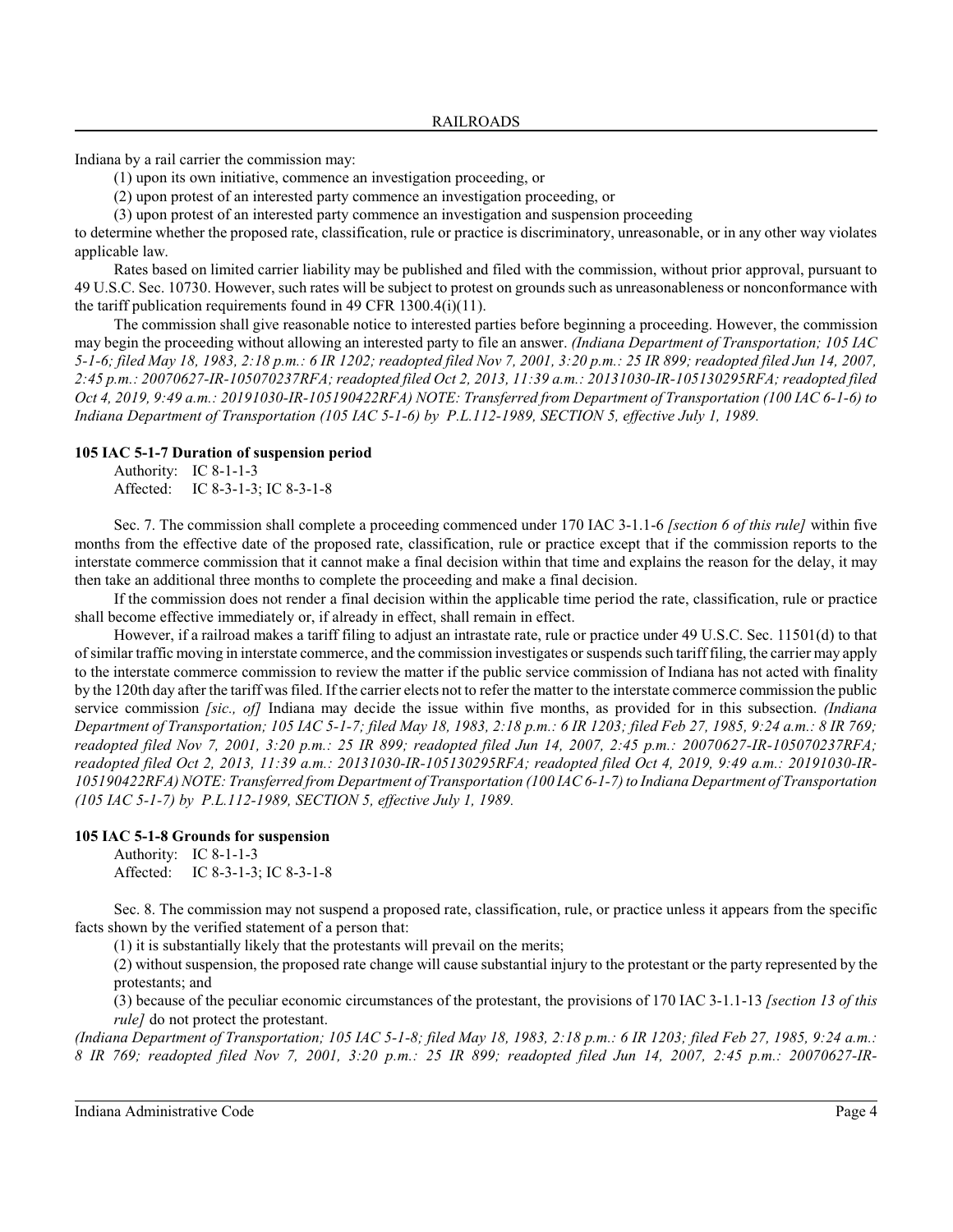*105070237RFA; readopted filed Oct 2, 2013, 11:39 a.m.: 20131030-IR-105130295RFA; readopted filed Oct 4, 2019, 9:49 a.m.: 20191030-IR-105190422RFA) NOTE: Transferred from Department of Transportation (100 IAC 6-1-8) to Indiana Department of Transportation (105 IAC 5-1-8) by P.L.112-1989, SECTION 5, effective July 1, 1989.*

# **105 IAC 5-1-9 Market dominance**

Authority: IC 8-1-1-3 Affected: IC 8-3-1-3; IC 8-3-1-8

Sec. 9. (a) When the new individual or joint rate is alleged to be unreasonably high, the commission, within 90 days after the start of a proceeding under this administrative rule, shall determine whether or not the railroad proposing the rate has market dominance over the transportation to which the rate applies.

(b) If the commission finds that:

(1) The railroad proposing the rate has market dominance over the transportation to which the rate applies, it shall then proceed to determine whether or not the proposed rate exceeds a maximum reasonable level for that transportation.

(2) The railroad proposing the rate does not have market dominance over the transportation to which the rate applies, it shall not make a determination on the issue of reasonableness.

(c) A finding by the commission that the proposed rate has a revenue-variable cost percentage which is equal to or greater than the percentages found in 49 U.S.C. Sec. 10709(d)(2) does not establish a presumption that:

(1) the railroad has or does not have market dominance over such transportation, or

(2) the proposed rate exceeds or does not exceed a reasonable maximum level.

(d) Evidentiary guidelines for the determination of whether or not the railroad has market dominance over the transportation to which the rate applies shall be found in 170 IAC 3-1.1-17 through 3-1.1-20 *[sections 17 through 20 of this rule]*. *(Indiana Department of Transportation; 105 IAC 5-1-9; filed May 18, 1983, 2:18 p.m.: 6 IR 1203; filed Feb 27, 1985, 9:24 a.m.: 8 IR 769; readopted filed Nov 7, 2001, 3:20 p.m.: 25 IR 899; readopted filed Jun 14, 2007, 2:45 p.m.: 20070627-IR-105070237RFA; readopted filed Oct 2, 2013, 11:39 a.m.: 20131030-IR-105130295RFA; readopted filed Oct 4, 2019, 9:49 a.m.: 20191030-IR-105190422RFA) NOTE: Transferred from Department of Transportation (100 IAC 6-1-9) to Indiana Department of Transportation (105 IAC 5-1-9) by P.L.112-1989, SECTION 5, effective July 1, 1989.*

# **105 IAC 5-1-10 Reasonableness of rate; evaluation**

Authority: IC 8-1-1-3 Affected: IC 8-3-1-3; IC 8-3-1-8

Sec. 10. (a) Except for nonferrous recyclables, the commission shall evaluate the reasonableness of a rate only after market dominance has been established. In determining whether a rate is reasonable, the commission shall consider, among other factors, evidence of the following:

(1) the amount of traffic which is transported at revenues which do not contribute to going concern value and efforts made to minimize such traffic;

(2) the amount of traffic which contributes only marginally to fixed costs and the extent to which, if any, rates on such traffic can be changed to maximize the revenues from such traffic; and

(3) the carrier's mix of rail traffic to determine whether the shippers of one commodity are paying an unreasonable share of the carrier's overall revenues.

(b) Pursuant to the interstate commerce commission's decision in Ex Parte 394, a rate on nonferrous recyclable material is presumed to be unreasonable when it is set at a revenue to variable cost ratio greater than that allowed by the Staggers Act as amended from time to time. *(Indiana Department of Transportation; 105 IAC 5-1-10; filed May 18, 1983, 2:18 p.m.: 6 IR 1203; readopted filed Nov 7, 2001, 3:20 p.m.: 25 IR 899; readopted filed Jun 14, 2007, 2:45 p.m.: 20070627-IR-105070237RFA; readopted filed Oct 2, 2013, 11:39 a.m.: 20131030-IR-105130295RFA; readopted filed Oct 4, 2019, 9:49 a.m.: 20191030-IR-105190422RFA) NOTE: Transferred from Department of Transportation (100 IAC6-1-10) to Indiana Department of Transportation (105 IAC 5-1-10) by P.L.112-1989, SECTION 5, effective July 1, 1989.*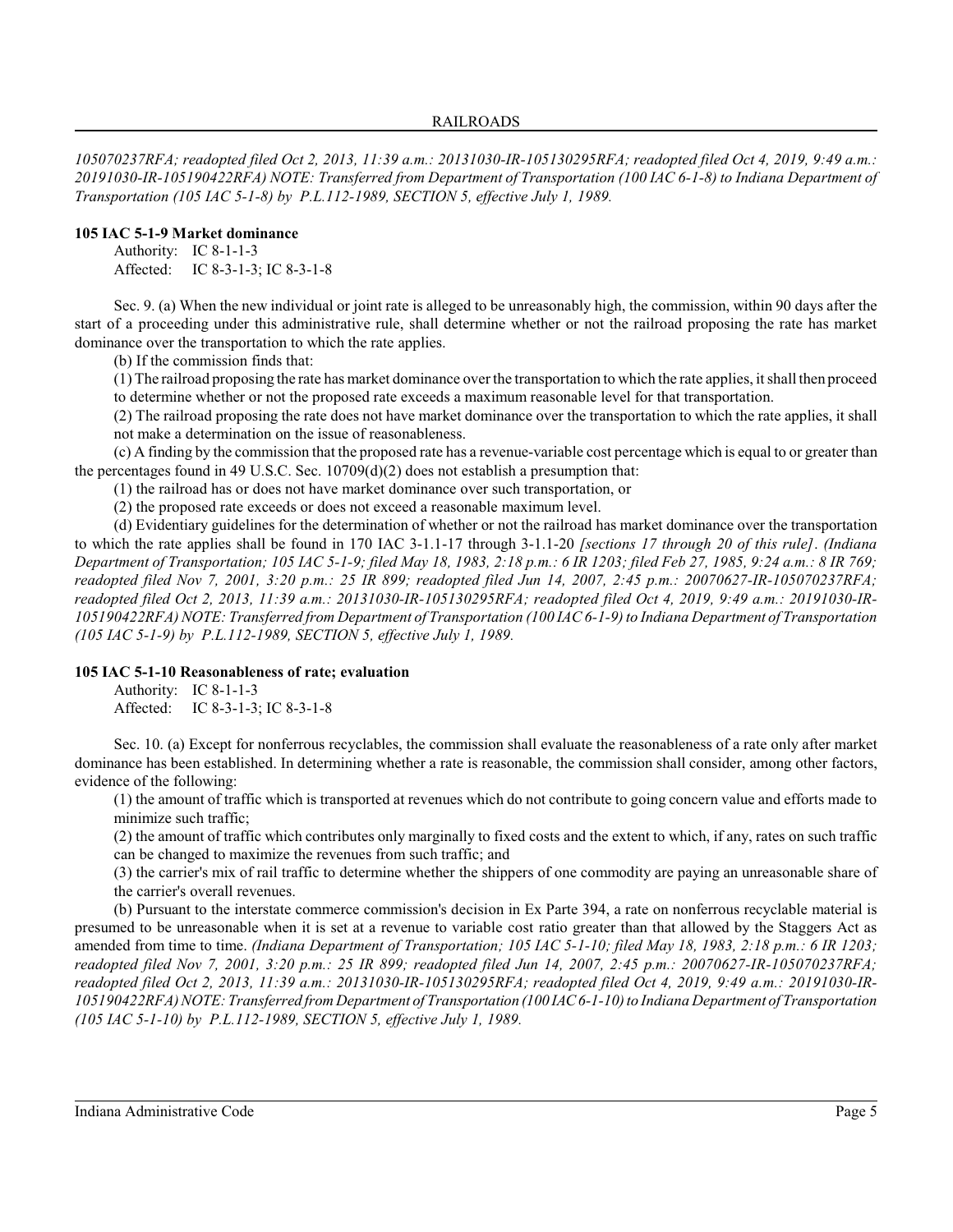# **105 IAC 5-1-11 Burden of proof**

Authority: IC 8-1-1-3 Affected: IC 8-3-1-3; IC 8-3-1-8

Sec. 11. (a) General–The burden shall be on the protestant to prove the matters described in 170 IAC 3-1.1-8 *[section 8 of this rule]*.

(b) Market Dominance:

(1) Jurisdiction–The respondent railroad shall bear the burden of showing that the commission lacks jurisdiction to review the proposed rate because the rate produces a revenue-variable cost percentage that is less than the percentages found in 49 U.S.C. Sec. 10709(d)(2). The railroad may meet its burden of proof by showing the revenue-variable cost percentage for that transportation to which the rate applies is less than the threshold percentage cited in 49 U.S.C. Sec. 10707(d)(2). The protestant may rebut the railroad's evidence with a showing that the revenue-variable cost percentage is equal to or greater than the threshold percentage in 49 U.S.C. Sec.  $10709(d)(2)$ .

(2) Intramodal and intermodal competition–The protestant shall bear the burden of demonstrating that there exists no effective intramodal or intermodal competition for the transportation to which the rate applied. Respondent railroad may rebut the protestant's showing with evidence that effective intramodal or intermodal competition exists.

(3) Product and geographic competition–If intramodal and intermodal competition is shown not to exist, the respondent railroad shall have the burden of proving that either product or geographic competition for the involved transportation does exist. The protestant shall then have the burden of proving that such competition is not effective.

(c) Reasonableness:

(1) Rate increases:

(A) Protestant's burden of proof–A party protesting a rate increase shall bear the burden of demonstrating its unreasonableness if such rate:

(i) is authorized under 49 U.S.C. Sec. 10707a; and

(ii) results in a revenue-variable cost percentage for the transportation to which the rate applied that is less than the lesser of the percentages described in clauses (i) and (ii) of 49 U.S.C. Sec. 10707a(e)(2)(A).

(B) Respondent's burden of proof–The respondent railroad shall bear the burden of demonstrating the reasonableness of a rate increase if such rate:

(i) is greater than that authorized under 49 U.S.C. Sec. 10707a, or

(ii) results in a revenue-variable cost percentage for the transportation to which the rate applied that is equal to or greater than the lesser of the percentage described in clauses (i) and (ii) of the 49 U.S.C. Sec. 10707a(e)(2)(A); and

(iii) it is subjected to an investigation by the commission under 49 U.S.C. Sec. 10707.

(2) Rate decreases–A party protesting a rate decrease shall bear the burden of demonstrating that the rate does not contribute to the going concern value of the railroad, and is therefore unreasonably low.

*(Indiana Department of Transportation; 105 IAC 5-1-11; filed May 18, 1983, 2:18 p.m.: 6 IR 1204; filed Feb 27, 1985, 9:24 a.m.: 8 IR 770; readopted filed Nov 7, 2001, 3:20 p.m.: 25 IR 899; readopted filed Jun 14, 2007, 2:45 p.m.: 20070627-IR-105070237RFA; readopted filed Oct 2, 2013, 11:39 a.m.: 20131030-IR-105130295RFA; readopted filed Oct 4, 2019, 9:49 a.m.: 20191030-IR-105190422RFA) NOTE: Transferred from Department of Transportation (100 IAC 6-1-11) to Indiana Department of Transportation (105 IAC 5-1-11) by P.L.112-1989, SECTION 5, effective July 1, 1989.*

# **105 IAC 5-1-12 Rate flexibility**

Authority: IC 8-1-1-3 Affected: IC 8-3-1-3; IC 8-3-1-8

Sec. 12. (a) A rail carrier may raise any rate pursuant to the limitations described in 49 U.S.C. Sec. 10707a. Base rates increased by the quarterly rail cost adjustment factor will not be investigated or suspended. In addition, a railroad may increase any rate by 6% per annum (to a maximum of 18%) over the four year period following enactment of the Staggers Act. Thereafter, railroads not earning adequate revenues, as defined by the interstate commerce commission, may raise rates 4% per year. Neither the 6% or 4% increase shall be suspended. If the increase results in a revenue to variable cost ratio that equals or exceeds 190%, the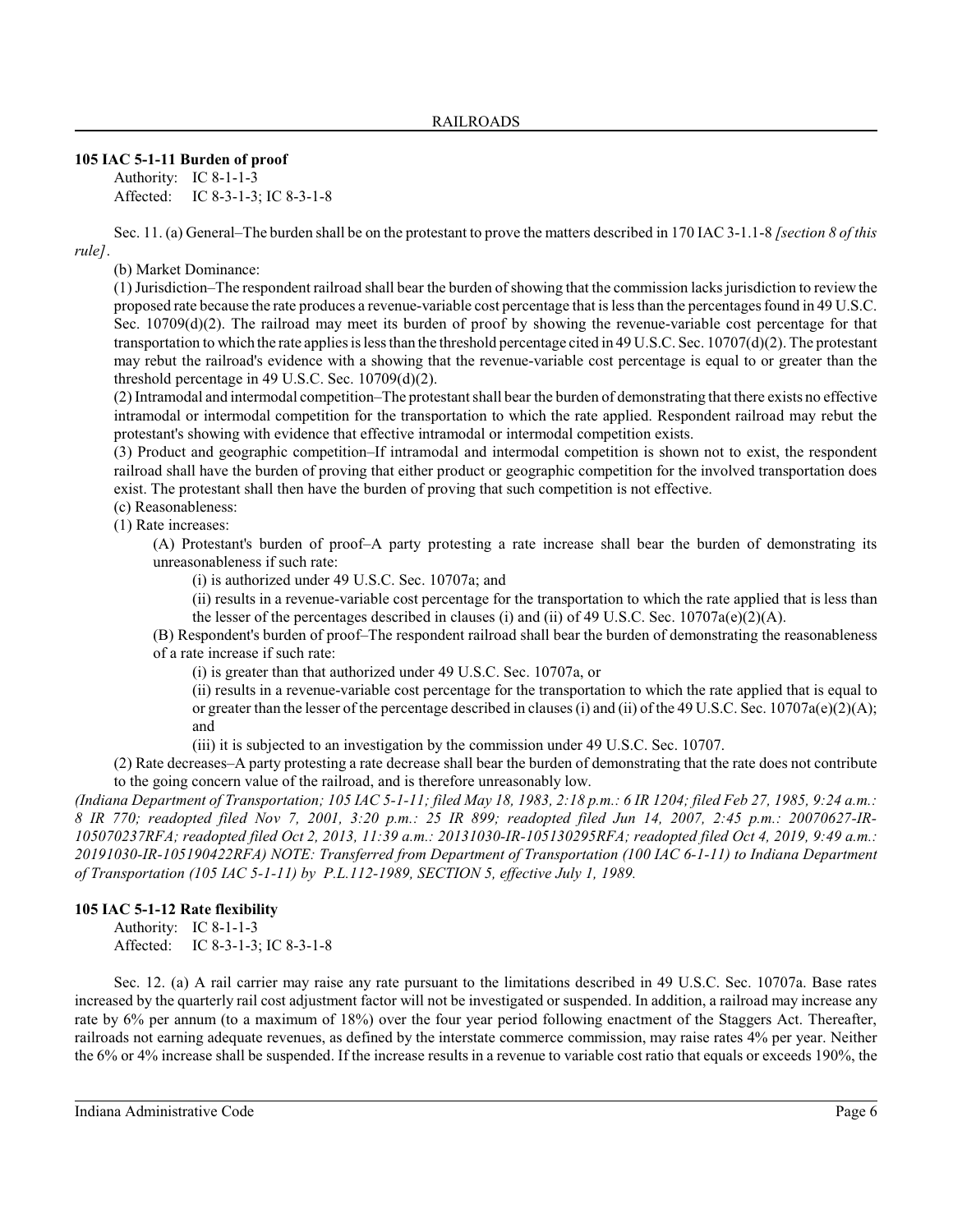commission may investigate the rate either on its own motion or on complaint of an interested party.

(b) In determining whether or not to investigate the rate this commission shall consider:

(1) the amount of traffic which the railroad transports at revenues which do not contribute to going concern value and efforts made to minimize such traffic;

(2) the amount of traffic which contributes only marginally to fixed costs and the extent to which rates on such traffic can be changed to maximize the revenues from such traffic;

(3) the impact of the challenged rate on national energy goals;

(4) state and national transportation policy; and

(5) the revenue adequacy goals incorporated in the interstate commerce act.

*(Indiana Department of Transportation; 105 IAC 5-1-12; filed May 18, 1983, 2:18 p.m.: 6 IR 1204; filed Feb 27, 1985, 9:24 a.m.: 8 IR 771; readopted filed Nov 7, 2001, 3:20 p.m.: 25 IR 899; readopted filed Jun 14, 2007, 2:45 p.m.: 20070627-IR-105070237RFA; readopted filed Oct 2, 2013, 11:39 a.m.: 20131030-IR-105130295RFA; readopted filed Oct 4, 2019, 9:49 a.m.: 20191030-IR-105190422RFA) NOTE: Transferred from Department of Transportation (100 IAC 6-1-12) to Indiana Department of Transportation (105 IAC 5-1-12) by P.L.112-1989, SECTION 5, effective July 1, 1989.*

#### **105 IAC 5-1-13 Suspension actions; monetary adjustments**

Authority: IC 8-1-1-3 Affected: IC 8-3-1-3; IC 8-3-1-8

Sec. 13. (a) Rate Increases With No Suspensions–In the event the commission does not suspend but investigates a proposed rate increase under 170 IAC 3-1.1-8 *[section 8 of this rule]*, the commission shall require the rail carrier to account for all amounts received under the increase until the commission completes its proceedings under 170 IAC 3-1.1-7 *[section 7 of this rule]*. The accounting shall specify by whom and for whom the amounts are paid. When the commission takes final action, it shall require the carrier to refund to the person for whom the amounts were paid that part of the increased rate found to be unreasonable, plus interest at a rate equal to the average yield (on the date that the "Statement of Monetary Adjustment" is filed) of marketable securities of the United States government having a duration of 90 days.

(b) Rate Increases With Suspension–If a rate is suspended under 170 IAC 3-1.1-8 *[section 8 of this rule]* and any portion of such rate is later found to be reasonable the carrier shall collect from each person using the transportation to which the rate applies the difference between the original rate and the portion of the suspended rate found to be reasonable for any services performed during the period of suspension, plus interest at a rate equal to the average yield (on the date that the "Statement of Monetary Adjustment" is filed) of marketable securities of the United States government having a duration of 90 days.

(c) Rate Decreases With Suspension–In the event the commission suspends a proposed rate decrease under 170 IAC 3-1.1-8 *[section 8 of this rule]* which is later found to be reasonable, the rail carrier must refund any part of the decrease found to be reasonable if the carrier makes the refund available to each shipper who participated in the rate, in accordance with the relative amount of such shipper's traffic transported at such rate. *(Indiana Department of Transportation; 105 IAC 5-1-13; filed May 18, 1983, 2:18 p.m.: 6 IR 1205; filed Feb 27, 1985, 9:24 a.m.: 8 IR 771; readopted filed Nov 7, 2001, 3:20 p.m.: 25 IR 899; readopted filed Jun 14, 2007, 2:45 p.m.: 20070627-IR-105070237RFA; readopted filed Oct 2, 2013, 11:39 a.m.: 20131030-IR-105130295RFA; readopted filed Oct 4, 2019, 9:49 a.m.: 20191030-IR-105190422RFA) NOTE: Transferred from Department of Transportation (100 IAC 6-1-13) to Indiana Department of Transportation (105 IAC 5-1-13) by P.L.112-1989, SECTION 5, effective July 1, 1989.*

# **105 IAC 5-1-14 Filing procedures**

Authority: IC 8-1-1-3 Affected: IC 8-3-1-3; IC 8-3-1-8

Sec. 14. This section shall apply in connection with the filing of a protest against a proposed rail rate, classification, rule or practice and the reply thereto:

(1) Liberal construction. This section shall be liberally construed to secure just, speedy and inexpensive determination of the issues presented.

(2) Definitions. (A) "Proceeding"–An investigation by the commission into the propriety of a proposed rail rate.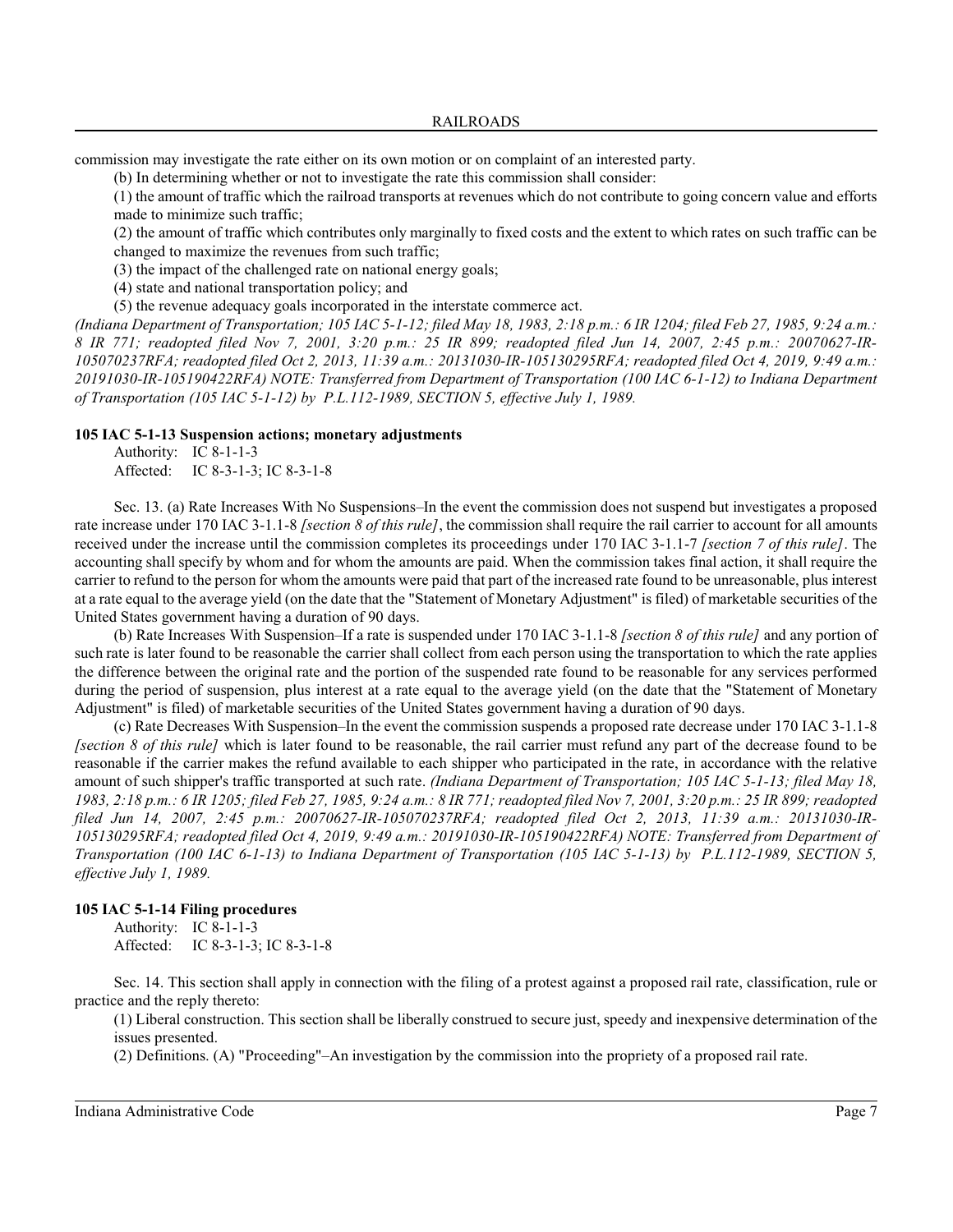(B) "Protestant"–A person opposed to any tariff or schedule becoming effective.

(C) "Respondent"–The railroad and/or their agent against whom the protest is filed or any other person designated by the commission to participate in the proceeding.

(D) "Party"–Shall include the "protestant" and "respondent" or others permitted or directed by the commission to participate in the proceeding.

(E) "Pleading"–A protest, reply to protest, a motion or any other written comment relating to the proceeding.

(F) "Person"–Shall include individuals as well as corporations, companies, associations, firms, partnerships, co-partnerships, societies, joint stock companies, or a trustee, receiver, assignee, or personal representative of another individual.

(3) Communications. (A) The protest, reply and any other pleadings relating to the proceeding will not be considered unless made in writing and filed with the commission.

(B) The protest, reply, "Statement of Monetary Adjustment" and other pleadings shall be addressed to:

Public Service Commission of Indiana

Transportation Department

901 State Office Building

Indianapolis, Indiana 46204

(C) The protest, reply or other pleadings relating to the proceeding must be received for filing at the commission's office within the time limits, if any, for such filing. The date of receipt at the commission and not the date of deposit in the mail is determinative.

(D) If, after examination, the commission finds that the protest, reply, "Statement of Monetary Adjustment" or other pleadings relative to the proceeding are not in substantial compliance with the provisions of this section:

(i) the commission may decline to accept the documents and may return them unfiled, or

(ii) the commission may accept the documents for filing and advise the party tendering it of the deficiencies and require that they be corrected.

(4) Signature and verification. (A) The protest, reply or other pleadings relating to the proceeding shall be signed in ink and the signer's address shall be stated.

(B) The facts alleged in a protest, reply or other pleadings shall be verified by the person on whose behalf it is filed. If a protest, reply or other pleading is filed on behalf of a corporation or other organization, it shall be verified by an officer of such corporation or organization.

(5) Copies and service of documents. (A) Copies:

(i) Protest–The original and two copies shall be filed with the commission and one copy shall be simultaneously served upon the publishing railroad or its publishing agent and upon other parties known by the protestant to be interested in the proceeding.

(ii) Reply to protest–The original and two copies shall be filed with the commission and one copy shall be simultaneously served upon the protestant and upon the other parties named in the protest.

(iii) Pleadings–The original and two copies shall be filed with the commission and one copy shall be simultaneously served upon all parties to the proceeding.

(B) Certificate of service–When a protest, reply or pleading is filed with the commission it shall include a certificate showing simultaneous service upon all parties to the proceeding.

Such service shall be made by delivery in person, or by first-class mail, certified mail, registered mail, or by express or equivalent parcel delivery service, properly addressed with charges prepaid, one copy to each party. Service upon the parties shall be by the same means of communication and class of service employed in making delivery to the commission. Provided, however, that when delivery is made to the commission in person, and it is not feasible to serve the other parties in person, service shall be made by first-class or express mail.

A certificate of service shall be in the following form:

I certify that I have this day served the foregoing document upon the following parties of record in this proceeding (here list the names and addresses of parties served) by (here state the precise manner of making service).

Dated at \_\_\_\_\_\_\_\_\_\_\_, this \_\_\_\_\_ day of \_\_\_\_,  $19$  \_\_\_\_.

\_\_\_\_\_\_\_\_\_\_\_\_\_\_\_\_\_\_\_\_\_\_\_\_\_\_\_\_\_\_\_\_\_\_\_\_\_\_\_\_\_\_ (Signature)

(6) Content and timing. (A) Protest: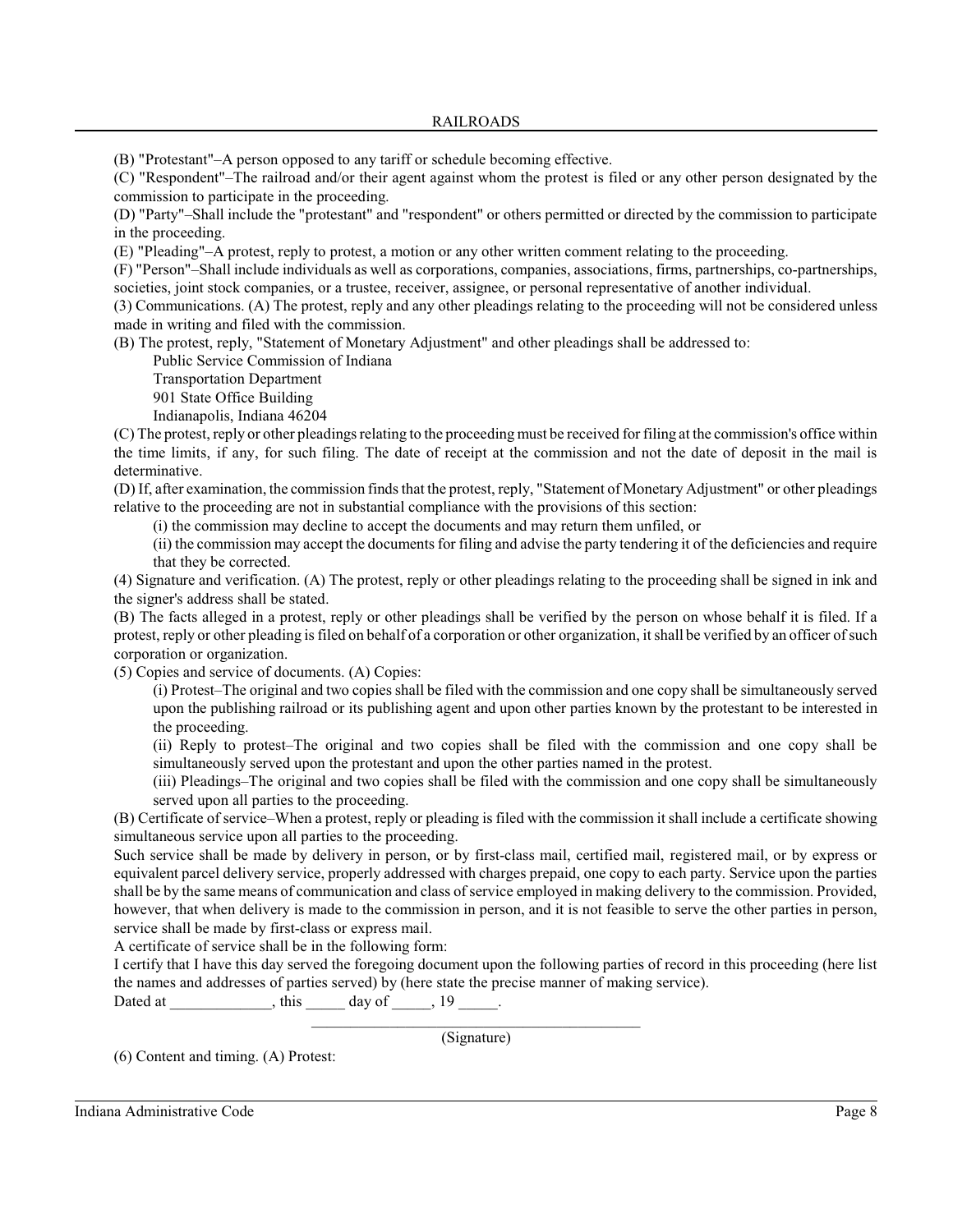(i) Content:

(AA) Identification–The protested tariff should be identified by making reference to the name of the railroad or its publishing agent, to the public service commission of Indiana docket number, to the specific items or particular provisions protested and to the effective date of the protested publication. Reference should also be made to the tariff and specific provisions thereof that are proposed to be superseded.

(BB) Grounds for suspension–The protest shall incorporate sufficient facts to:

(aa) meet the criteria for suspension as set forth in 170 IAC 3-1.1-8 *[section 8 of this rule]*; and

(bb) to sustain the applicable burdens of proof as set forth in 170 IAC 3-1.1-11 *[section 11 of this rule]*. Further, the protest should include any additional information that would support suspension of the proposed rate.

(ii) Timing: A protest against and a request for suspension of a tariff filed by a railroad or its publishing agent shall be received by the commission at least:

(AA) ten days prior to the effective date, when the proposed change is to become effective upon not less than 20 days notice;

(BB) five days prior to the effective date, when the proposed change is to become effective upon not less than 10 days notice.

(B) Reply to protest:

(i) Content–The reply shall adequately identify the protested tariff. Further, it shall contain sufficient facts to rebut the allegations made in the protest and to sustain the applicable burdens of proof as set forth in 170 IAC 3-1.1-11 *[section 11 of this rule]*.

(ii) Timing–A reply to a protest must be received by the commission not later than:

(AA) the fourth working day prior to the effective date when the proposed change is to become effective upon not less than 20 days notice;

(BB) the second working day prior to the effective date when the proposed change is to become effective upon not less than 10 days notice.

(C) Emergencyprotests and replies: In emergencies, telegraphic protests and replies are acceptable provided that the provisions of subsection (3) and (5)(A)–only the telegram and the original signed verified copy need be filed with the commission–(6)(A) and (6)(B) are complied with. The telegrams shall include statements to the effect that they are copies of original protests or replies which have been signed, verified, and mailed to the commission. The telegrams shall also indicate the method of verification (e.g., by statements sworn to before a notary public). The telegrams shall also include a certification that copies either have been, or will be immediately, telegraphed to the proponent carriers or their publishing agentsin the case of protests, or to the protestants in case of replies.

(D) Nonsuspension of investigation: Should a protestant desire to proceed further against a tariff which is not suspended or investigated or which has been suspended and the suspension vacated and the investigation discontinued, a separate later complaint should be filed.

*(Indiana Department of Transportation; 105 IAC 5-1-14; filed May 18, 1983, 2:18 p.m.: 6 IR 1205; filed Feb 27, 1985, 9:24 a.m.: 8 IR 771; readopted filed Nov 7, 2001, 3:20 p.m.: 25 IR 899; readopted filed Jun 14, 2007, 2:45 p.m.: 20070627-IR-105070237RFA; readopted filed Oct 2, 2013, 11:39 a.m.: 20131030-IR-105130295RFA; readopted filed Oct 4, 2019, 9:49 a.m.: 20191030-IR-105190422RFA) NOTE: Transferred from Department of Transportation (100 IAC 6-1-14) to Indiana Department of Transportation (105 IAC 5-1-14) by P.L.112-1989, SECTION 5, effective July 1, 1989.*

# **105 IAC 5-1-15 Refund or collection; determination of commission**

Authority: IC 8-1-1-3 Affected: IC 8-3-1-3; IC 8-3-1-8

Sec. 15. (a) Refund or collection. Except as otherwise provided in paragraph (b), when the commission finds, pursuant to 170 IAC 3-1.1-13 *[section 13 of this rule]*, that a railroad shall make refunds on freight charges collected or that the railroad is entitled to collect additional freight charges, but the amount cannot be ascertained upon the record before it, the party entitled to the refund or the railroad entitled to collect additional monies, as the case may be, shall immediately prepare a statement showing details of the shipments involved in the proceedings, in accordance with the Statement of Monetary Adjustment. The statement shall not include any shipment not covered by the commission's findings.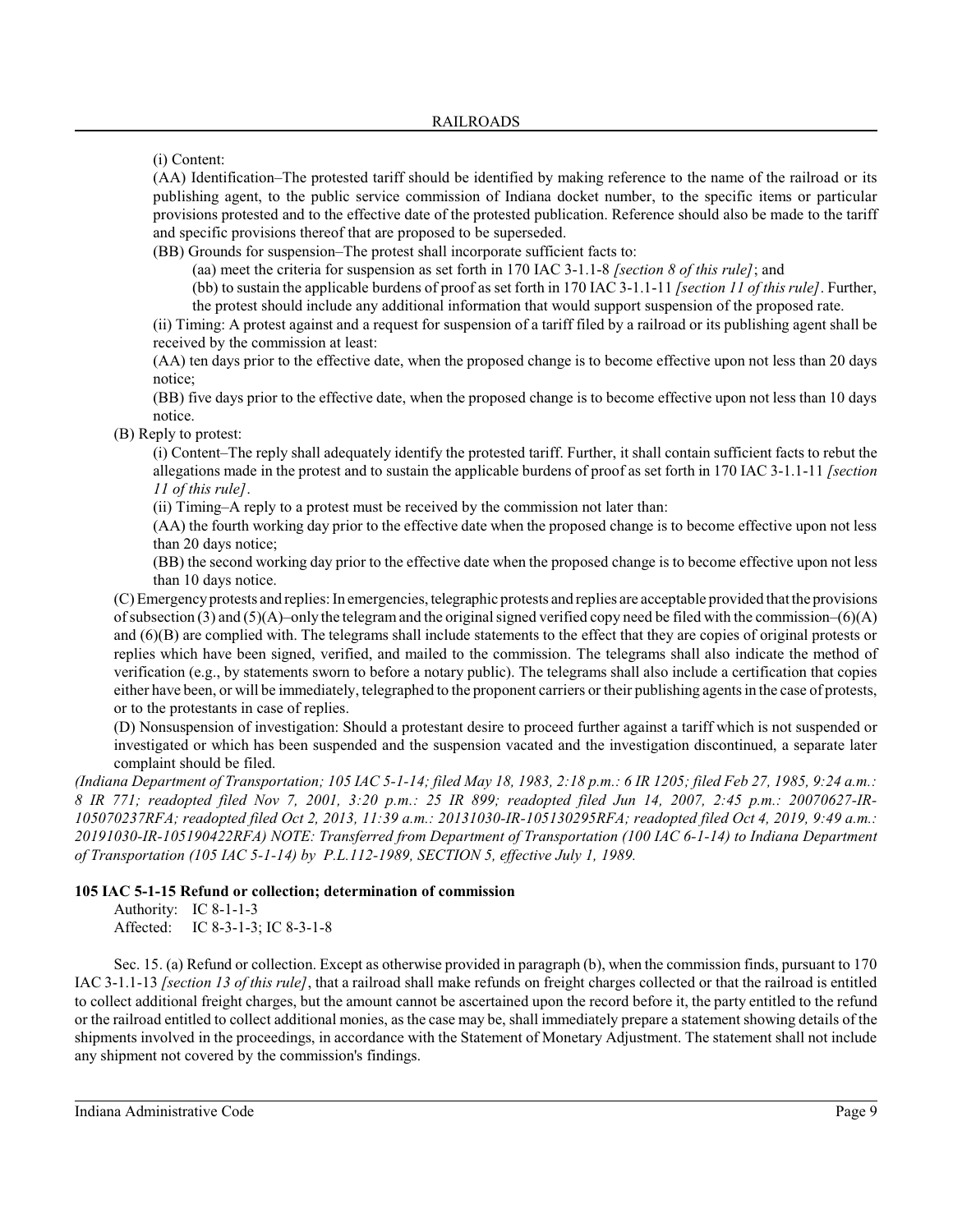If the shipments moved over more than one route, a separate statement shall be prepared for each route and separately numbered, except that shipments as to which the collecting carrier is in each instance the same may be listed in a single statement if grouped according to routes.

The party entitled to the refund shall submit its statement, together with the paid freight bills on the shipments, or true copies thereof, to the carrier which collected the charges, for verification and certification as to its accuracy.

If the railroads are entitled to additional monies, the carrier collecting the initial freight charges shall prepare the statement for and on behalf of the involved carriers.

All discrepancies, duplications, or other errors in the statements shall be adjusted by the parties and corrected agreed statements submitted to the commission.

The certificate shall be signed in ink by a general accounting officer of the carrier and shall cover all of the information shown in the statement.

If the carrier which collected the charges is not a respondent to the proceedings, its certificate shall be concurred in by like signature on behalf of a carrier named as a respondent in the proceeding.

Statements so prepared and certified shall be filed with the commission whereupon it shall consider entry of an order awarding refunds or collection of additional freight charges as the case may be.

(b) Petitions based on damages. Where 170 IAC 3-1.1 *[this rule]* provides for an award of damages for violations which involve tariff errors, tariff misconstruction, or the erroneous application of demurrage charges, and a carrier is willing to pay, or to waive collection of undercharges, petitions for appropriate authority should be filed by the carrier by submitting either a letter of intent to pay reparations, a letter of intent to pay reparation and waive undercharges, or a letter of intent to waive undercharges. Such petitions must be filed within the statutory period and will be deemed the equivalent of an informal complaint and an answer admitting the matters stated in the petition. These petitions shall contain, as a minimum, the following information:

(1) The name and addresses of the complainants seeking damages.

(2) The names of the defendants against which the claim is filed.

(3) The amount of the claim.

(4) The tariff authority for both the assailed and the sought rate.

(5) The dates on which, or within which, the shipments moved and when necessary to show compliance with the statute or *[sic.]* limitations, the dates when the shipments were delivered or tendered for delivery.

(6) The points of origin and destination of the shipments and the routes of movements.

(7) The commodity.

(8) An admission by the carrier that the assailed rate was unreasonable, and a showing, where appropriate, that it has been removed from the tariff.

(9) A statement certifying that all defendants against which the claim is lodged concur in the intent to pay reparations or waive undercharges.

(10) Evidence to show compliance with the statute of limitations.

(11) A brief explanation of the circumstances causing the claim for damages and the precedent relied upon by the carrier in aggreeing to honor it.

If a carrier is unable to file such petition within the statutory period and the claim is not already protected from the operation of the statute by informal complaint, a letter of registration setting forth the facts may be submitted by the carrier within the statutory period. This letter will also be deemed the equivalent of an informal complaint filed on behalf of the shipper or consignee and sufficient to stay the operation of the statute. However, an appropriate letter of intent must be filed within one year following receipt by the commission of the letter of registration.

(c) Waiver of monies due to railroad:

(1) Communications–All communications shall be in writing and shall be addressed to:

Public Service Commission of Indiana Transportation Department

901 State Office Building

Indianapolis, Indiana 46204

(2) Freight charges in excess of \$2,000.

(A) Petition to waive collection of insignificant amounts–If a railroad wishes to waive collection of amounts due pursuant to 170 IAC 3-1.1-13(b) *[section 13(b) of this rule]*, when such amounts are more than \$2,000, a petition for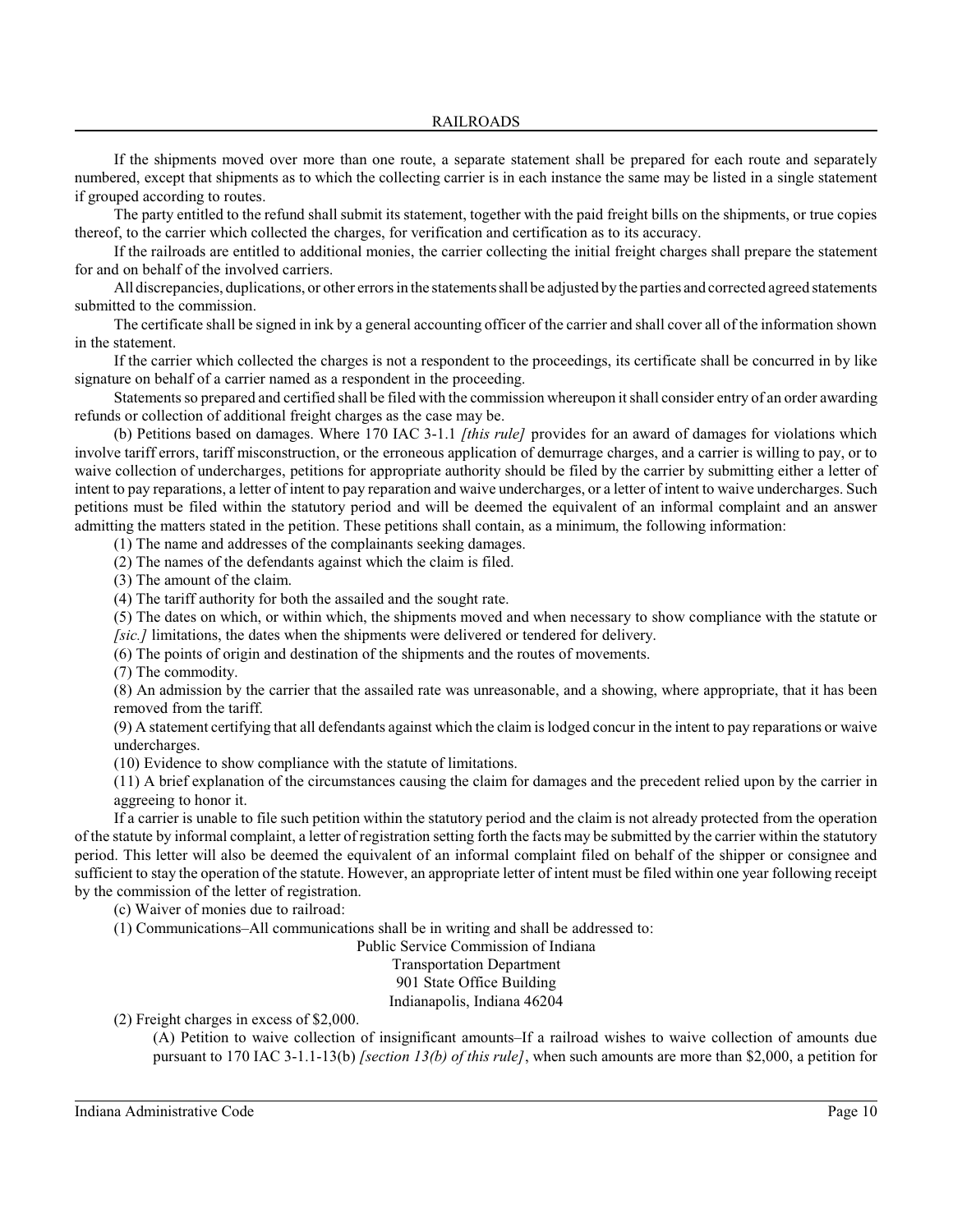appropriate authority may be filed by the railroad, with the commission, in the form of a letter of intent to waive insignificant amounts. The petition should contain the following information:

(i) The names and address of the customer for whom the railroad wishes to waive collection.

(ii) The names and addresses of the railroads involved in the intended waiver and a statement certifying that all railroads concur in the action.

(iii) The amount intended to be waived.

(iv) The number of the investigation and suspension docket involved, the beginning and ending dates of the suspension period, and any other pertinent tariff information.

(v) The points of origin and destination of the shipments and the routes of movement, if relevant.

(vi) A brief statement of justification for the intended waiver, including the anticipated costs of billing, collecting and/or litigating if the waiver is not permitted.

(vii) When certification is necessary pursuant to (ii) above, it should be in the following format:

The (name of the petitioning railroad) hereby certifies that it holds the written concurrence of all of the railroads named in this petition.

By its (petitioner's title)

Dated at \_\_\_\_\_\_\_\_, this \_\_\_\_\_ day of \_\_\_\_\_,  $19$  \_\_\_\_.

# \_\_\_\_\_\_\_\_\_\_\_\_\_\_\_\_\_\_\_\_\_\_\_\_\_\_\_\_\_\_\_\_\_\_ (petitioner's signature)

(B) Public notice–Petitions to waive collection of insignificant amounts will be available by the commission for public inspection on date of receipt, in the transporation department office.

(C) Contested petitions–Any interested person as defined in 170 IAC 3-1.1-14(2)(F)*[section 14(2)(F) of this rule]* may protest the waiver of monies due and such protest shall be filed with the commission within 30 days of the commission's receipt of the railroad's letter of intent to waive insignificant amounts. If the protest is not filed within the 30 day period, it will not be considered as being timely filed.

The protest shall be in the form of a letter of objection and shall identify the investigation and suspension docket number, shall clearly state the reasons for objection and shall certify according to 170 IAC 3-1.1-14(5)(B) *[section 14(5)(B) of this rule]* that a copy of the letter of objection has been served on all parties named in the letter of intent to waive insignificant amounts.

Replies to a letter of objection shall be filed no later than the 45th day after the commission's receipt of the letter of intent to waive insignificant amounts. If the reply to the protest is not filed within the 45 day period, it will not be considered as being timely filed.

If the letter of objection is timely filed, the commission will consider the letter of intent to waive insignificant amounts as being contested. The commission will notify all parties to the proceeding that the petition is contested and the railroad shall not be allowed to take any further action until the commission conducts a hearing on the matter, makes its findings and enters an appropriate order granting or denying the petition to waive monies due. Further, the filing of a letter of deposition with the commission will not be required.

(D) Uncontested petitions–A letter of intent to waive insignificant amounts which is not contested shall be considered an order of the commission authorizing the action contemplated in the petition 45 days after the commission's receipt of the petition.

Within 30 days after the expiration of the 45 day period, the railroad filing the petition shall file a letter of disposition informing the commission of the action taken, the date of the action and the amount of monies waived.

(3) Freight charges \$2,000 or less: If the amount to be waived is \$2,000 or less, no petition need be filed prior to waiver of monies due, provided that this exemption may be invoked by the railroad only once for any person as defined in 170 IAC 3- 1.1-14(2)(F) *[section 14(2)(F) of this rule]* who uses the original rate during the suspension period.

However, a letter of disposition informing the commission of the investigation and suspension docket number, the action taken, the date of the action and the amount of monies due that were waived shall be submitted to the commission within 30 days of the waiver.

*(Indiana Department of Transportation; 105 IAC 5-1-15; filed May 18, 1983, 2:18 p.m.: 6 IR 1207; errata, 6 IR 1455; filed Feb 27, 1985, 9:24 a.m.: 8 IR 773; readopted filed Nov 7, 2001, 3:20 p.m.: 25 IR 899; readopted filed Jun 14, 2007, 2:45 p.m.: 20070627-IR-105070237RFA; readopted filed Oct 2, 2013, 11:39 a.m.: 20131030-IR-105130295RFA; readopted filed Oct 4, 2019,*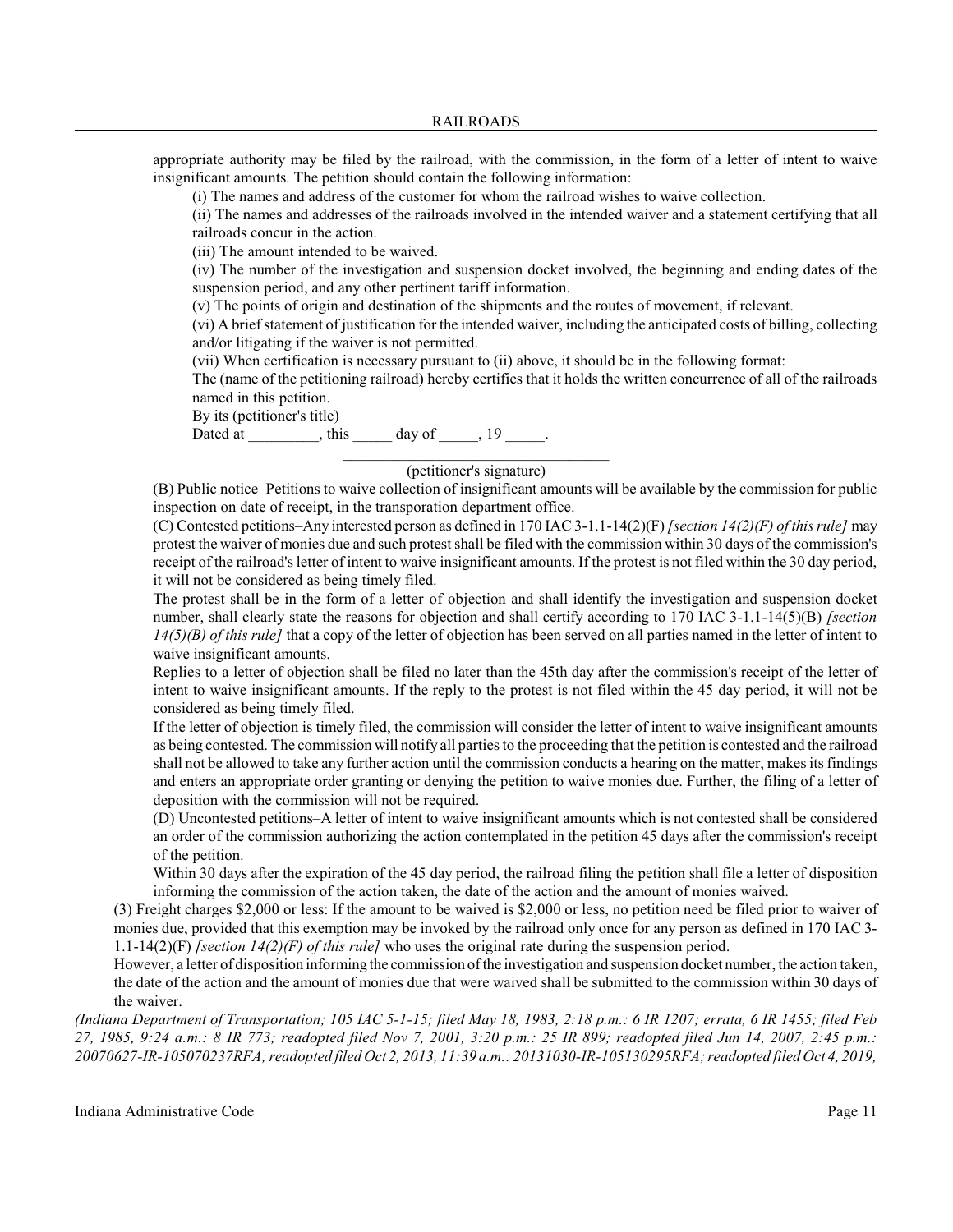*9:49 a.m.: 20191030-IR-105190422RFA) NOTE: Transferred from Department of Transportation (100 IAC 6-1-15) to Indiana Department of Transportation (105 IAC 5-1-15) by P.L.112-1989, SECTION 5, effective July 1, 1989.*

# **105 IAC 5-1-16 Monetary adjustments**

Authority: IC 8-1-1-3 Affected: IC 8-3-1-3; IC 8-3-1-8

Sec. 16. The claim for seeking monetary adjustments shall be substantially in the following form:<br>Claim of substantially in the following form:<br> $\frac{1}{2}$ 

| Claim of | under decision of the public service commission of Indiana in Docket No. |                       |  |        |
|----------|--------------------------------------------------------------------------|-----------------------|--|--------|
|          | Date of shipment                                                         |                       |  |        |
|          | Date of delivery or tender of delivery                                   |                       |  |        |
|          | Date charges were paid                                                   |                       |  |        |
|          | Car initials<br>Car number                                               |                       |  |        |
|          |                                                                          |                       |  | Origin |
|          | Destination                                                              |                       |  |        |
|          | Route                                                                    |                       |  |        |
|          | Commodity                                                                |                       |  |        |
|          | Weight                                                                   |                       |  |        |
|          | Rate                                                                     |                       |  |        |
|          | Amount                                                                   |                       |  |        |
|          | Rate                                                                     |                       |  |        |
|          | Amount                                                                   |                       |  |        |
|          | Refund (or monies due) on basis of commission's decision                 |                       |  |        |
|          |                                                                          | Charges paid by $(1)$ |  |        |

Claimant hereby certifies that this statement includes claims only on shipments covered by the findings in the docket above described and contains no claim for refund (or monies due) previously filed with the commission by or on behalf of claimant or, so far as claimant knows, by or on behalf of any person, in any other proceedings, except as follows: (here indicate any exceptions, and explanations thereof).

> \_\_\_\_\_\_\_\_\_\_\_\_\_\_\_\_\_\_\_\_\_\_\_\_\_\_\_ (Claimant)  $By:$ \_\_\_\_\_\_\_\_\_\_\_\_\_\_\_\_\_\_\_\_\_\_\_\_\_\_\_ (Address)

\_\_\_\_\_\_\_\_\_\_\_\_\_\_\_\_\_\_\_\_\_\_\_\_\_\_\_

(Date)

Total amount of refund (or monies due) \$ The undersigned hereby certifies that this statement has been checked against the records of this company and found correct.

Date concurred (2) in: Company Company. Defendant Collecting Carrier, Defendant (3) By , Auditor. By Auditor.

(1) Here insert name of person paying charges in the first instance, and state whether as consignor, consignee, or in other capacity. (2) For concurring certificate in case the collection carrier is not a defendant.

(3) If not a defendant, strike out the word "defendant". *(Indiana Department of Transportation; 105 IAC 5-1-16; filed May 18, 1983, 2:18 p.m.: 6 IR 1209; readopted filed Nov 7, 2001, 3:20 p.m.: 25 IR 899; readopted filed Jun 14, 2007, 2:45 p.m.: 20070627-IR-105070237RFA; readopted filed Oct 2, 2013, 11:39 a.m.: 20131030-IR-105130295RFA; readopted filed Oct 4, 2019, 9:49 a.m.: 20191030-IR-105190422RFA) NOTE: Transferred from Department of Transportation (100 IAC 6-1-16) to Indiana Department of Transportation (105 IAC 5-1-16) by P.L.112-1989, SECTION 5, effective July 1, 1989.*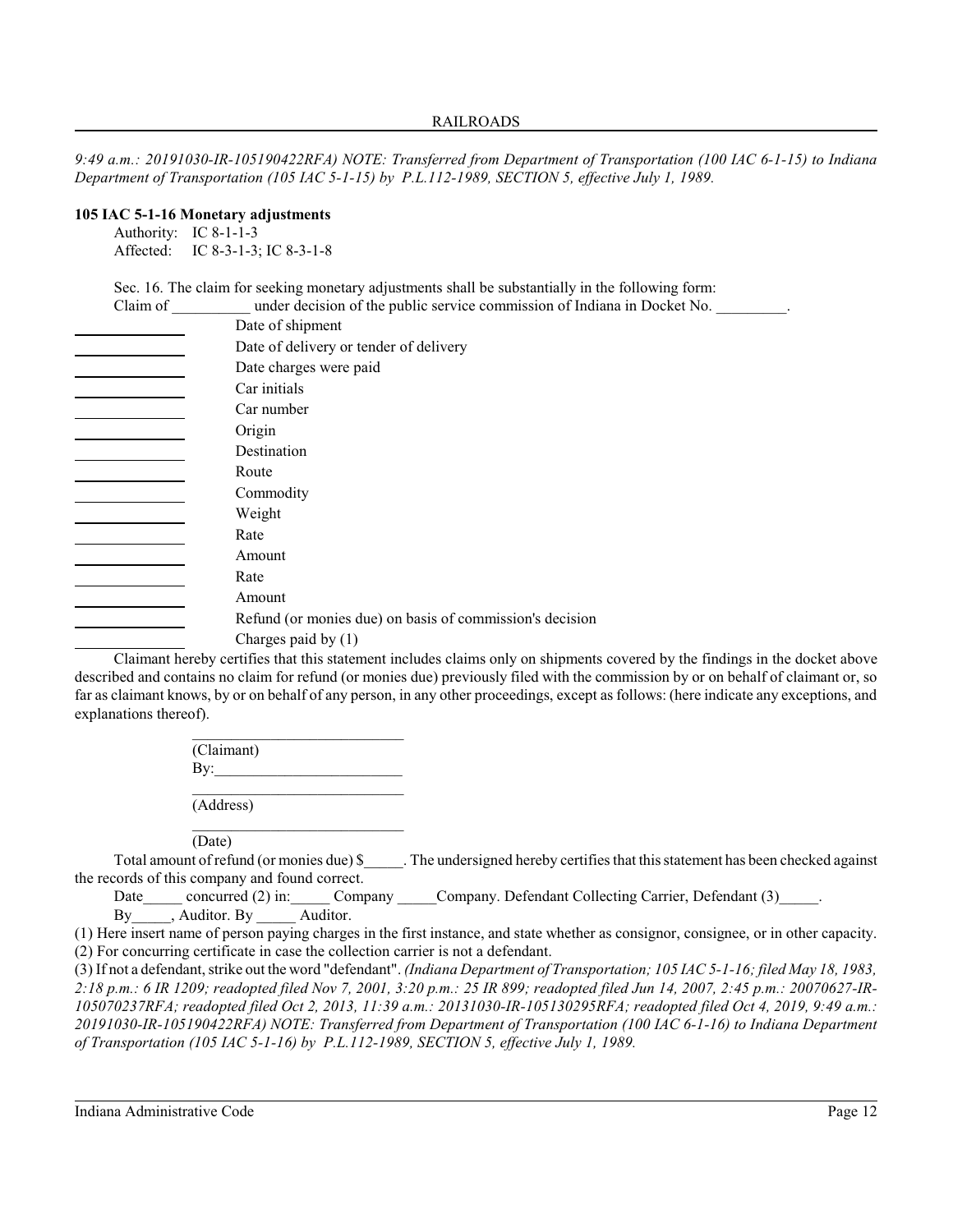### **105 IAC 5-1-17 Intramodal competition**

Authority: IC 8-1-1-3 Affected: IC 8-3-1-3; IC 8-3-1-8

Sec. 17. Intramodal competition refers to competition between two or more railroads transporting the same commodity between the same origin and destination. A shipper has rail alternatives when, for a given purpose, he can be served by more than one railroad or combination of different railroads. The degree to which these alternatives compete with one another depends on such factors as:

(1) the number of rail alternatives;

(2) the feasibility of each alternative as evidenced by:

(A) physical characteristics of the route associated with each alternative that are indicative of the feasibility of using that alternative for the traffic in question (e.g., circuity, track conditions, etc.); and

(B) the direct access of both the shipper and the receiver to each of the rail alternatives as evidenced by individual rail sidings, neutral terminal companies or reciprocal switching; or if direct access is not available, then the feasibility of using local trucking to transport the commodity to or from terminals;

(3) the transportation costs associated with each alternative (to determine if actual use of alternatives is due to excessive rates charged by the rail carrier in question);

(4) collective ratemaking among the railroads in question as evidenced by rate bureau involvement; and

(5) evidence of substantial rail-related investment or long-term supply contracts.

These factors should be considered in connection with the preparation and submission of evidence pertaining to the presence or absence of effective intramodal competition. This list is neither exhaustive nor mandatory but provides a general indication of the type of evidence that would be appropriate. *(Indiana Department of Transportation; 105 IAC 5-1-17; filed May 18, 1983, 2:18 p.m.: 6 IR 1209; readopted filed Nov 7, 2001, 3:20 p.m.: 25 IR 899; readopted filed Jun 14, 2007, 2:45 p.m.: 20070627-IR-105070237RFA; readopted filed Oct 2, 2013, 11:39 a.m.: 20131030-IR-105130295RFA; readopted filed Oct 4, 2019, 9:49 a.m.: 20191030-IR-105190422RFA) NOTE: Transferred from Department of Transportation (100 IAC 6-1-17) to Indiana Department of Transportation (105 IAC 5-1-17) by P.L.112-1989, SECTION 5, effective July 1, 1989.*

#### **105 IAC 5-1-18 Intermodal competition**

Authority: IC 8-1-1-3 Affected: IC 8-3-1-3; IC 8-3-1-8

Sec. 18. Intermodal competition refers to competition between rail carriers and other modes for the transportation of a particular product between the same origin and destination. Motor and water carriage are the main sources of intermodal competition for railroads.

(a) Water carriage–Water carriage is restricted to certain geographic areas and is generally used for commodities moving in bulk. The evidence required to demonstrate effective competition between rail and water alternatives is in many respects similar to that required for intramodal competition among rail carriers. Parties in a rate case should provide evidence along the following lines:

(1) the number of alternatives involving different carriers;

(2) the feasibility of each alternative as evidenced by:

(A) pertinent physical characteristics, for the product in question, of the transportation or routing associated with each alternative;

(B) the access of both the shipper and receiver to each alternative; and

(3) the transportation costs of each alternative.

Again, these factors are not exhaustive.

(b) Motor carriage–Unlike rail or water alternatives, the availability of many motor carrier alternatives for transportation services between two points can, in most instances, be taken for granted. Therefore, the feasibility of using motor carriage as an alternative to rail may be viewed as depending exclusively on the nature of the product and the needs of the shipper or receiver. Effective competition from motor carriage may be deduced from the following types of evidence:

(1) the amount of the product in question that is transported by motor carrier where rail alternatives are available;

(2) the amount of the product that is transported by motor carrier under transportation circumstances (e.g., shipment size and distance) similar to rail;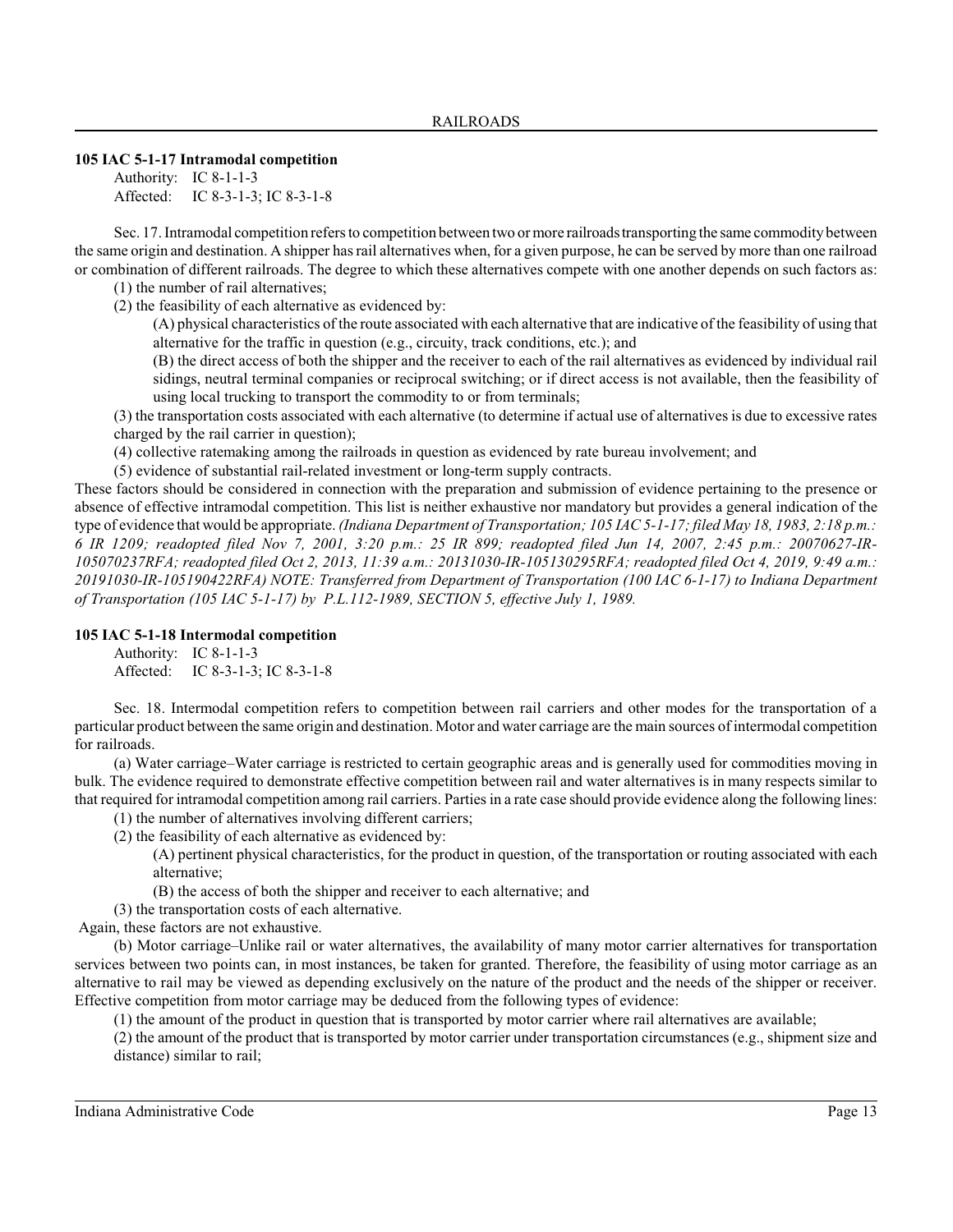(3) physical characteristics of the product in question that may preclude transportation by motor carrier; and

(4) the transportation costs of the rail and motor carrier alternatives.

Other types of evidence on the feasibility or nonfeasibility of motor carriage as an alternative to rail will also be considered. *(Indiana Department of Transportation; 105 IAC 5-1-18; filed May 18, 1983, 2:18 p.m.: 6 IR 1209; readopted filed Nov 7, 2001, 3:20 p.m.: 25 IR 899; readopted filed Jun 14, 2007, 2:45 p.m.: 20070627-IR-105070237RFA; readopted filed Oct 2, 2013, 11:39 a.m.: 20131030-IR-105130295RFA; readopted filed Oct 4, 2019, 9:49 a.m.: 20191030-IR-105190422RFA) NOTE: Transferred from Department of Transportation (100 IAC 6-1-18) to Indiana Department of Transportation (105 IAC 5-1-18) by P.L.112-1989, SECTION 5, effective July 1, 1989.*

# **105 IAC 5-1-19 Geographic competition**

Authority: IC 8-1-1-3 Affected: IC 8-3-1-3; IC 8-3-1-8

Sec. 19. Geographic competition may be described as a restraint on rail pricing stemming from a shipper's or receiver's ability to get the product to which the rate applies from another source, or ship it to another destination. If shippers and receivers can do this, the railroad must compete with the railroad serving the alternate source or destination. Geographic competition among rail carriers is nontrivial for commodities in which transportation costs account for a substantial portion of the delivered price. To establish the potential for geographic competition, evidence should be submitted concerning the following:

(1) the number of alternative geographical sources of supply or alternative destinations available to the shipper or receiver for the product in question;

(2) the number of these alternative sources or destinations served by different carriers; and

(3) that the product available from each source or required by each destination is the same.

Such evidence is sufficient only to indicate whether effective geographic competition is possible. To determine whether effective geographic competition actually exists, evidence showing the feasibility of each source or destination and the likelihood of competition should be presented. This evidence may be as follows:

(1) the distance associated with each alternative source or destination;

(2) relevant physical characteristics of the route associated with each alternative;

(3) the access of the shipper or receiver to each transportation alternative;

(4) the capacity of each source to supply the product in question or the capacity of each destination to absorb the product in question;

(5) the transportation costs associated with each alternative;

(6) collective ratemaking among the railroads in question as evidenced by rate bureaus; and

(7) evidence of substantial rail-related investment or long-term supply contracts (more weight will be given these contracts if made prior to October 1, 1980).

It is to be emphasized that these guidelines are not intended to encompass all pertinent evidence. *(Indiana Department of Transportation; 105 IAC 5-1-19; filed May 18, 1983, 2:18 p.m.: 6 IR 1210; readopted filed Nov 7, 2001, 3:20 p.m.: 25 IR 899; readopted filed Jun 14, 2007, 2:45 p.m.: 20070627-IR-105070237RFA; readopted filed Oct 2, 2013, 11:39 a.m.: 20131030-IR-105130295RFA; readopted filed Oct 4, 2019, 9:49 a.m.: 20191030-IR-105190422RFA) NOTE: Transferred from Department of Transportation (100 IAC 6-1-19) to Indiana Department of Transportation (105 IAC 5-1-19) by P.L.112-1989, SECTION 5, effective July 1, 1989.*

# **105 IAC 5-1-20 Product competition**

Authority: IC 8-1-1-3 Affected: IC 8-3-1-3; IC 8-3-1-8

Sec. 20. Product competition occurs when a receiver or shipper can use a substitute(s) for the product covered by the rail rate. In that case, the railroad must compete with the railroad or other mode which carries that other product, and again, must keep its rate competitive if it wants the traffic. Evidence as to the existence of product competition should reflect the availability to the shipper or receiver of feasible substitutes and show that these substitutes can be obtained through the use of other carriers or modes without substantially greater cost, transportation or otherwise. To demonstrate whether a feasible substitute exists, the following types of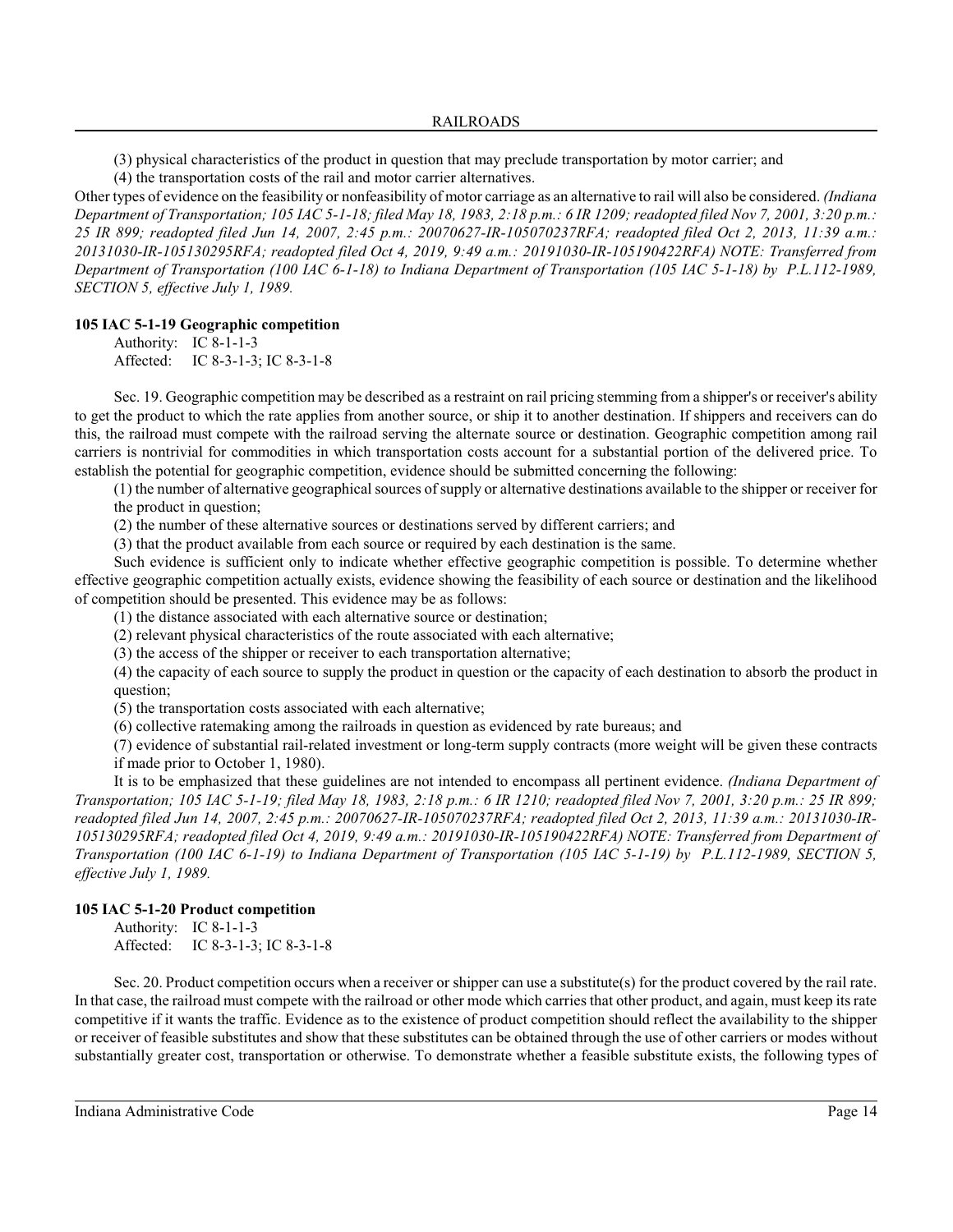evidence, among others, may be submitted:

(1) use of a substitute product(s) by the receiver or shipper in question or by others with similar needs and under similar conditions;

(2) the prices of the substitute product(s) relative to the product in question;

(3) the efficiency of the substitute product(s) relative to the product in question; and

(4) the explicit and implicit transportation costs of the substitute product(s) and the product in question.

The above factors are not intended to be exhaustive. *(Indiana Department of Transportation; 105 IAC 5-1-20; filed May 18, 1983, 2:18 p.m.: 6 IR 1210; readopted filed Nov 7, 2001, 3:20 p.m.: 25 IR 899; readopted filed Jun 14, 2007, 2:45 p.m.: 20070627-IR-105070237RFA; readopted filed Oct 2, 2013, 11:39 a.m.: 20131030-IR-105130295RFA; readopted filed Oct 4, 2019, 9:49 a.m.: 20191030-IR-105190422RFA) NOTE: Transferred from Department of Transportation (100 IAC 6-1-20) to Indiana Department of Transportation (105 IAC 5-1-20) by P.L.112-1989, SECTION 5, effective July 1, 1989.*

# **105 IAC 5-1-21 Formal complaints; general allegations**

Authority: IC 8-1-1-3 Affected: IC 8-3-1-3; IC 8-3-1-8

Sec. 21. A formal complaint shall be so drawn as to fully and completely advise the parties defendant and the commission in what respects the provisions of the Act have been or are being violated or will be violated, and shall set forth briefly and in plain language the facts claimed to constitute such violations. If two or more sections orsubsections of the Act or requirements established pursuant thereto are alleged to be violated, the facts claimed to constitute violation of one section, subsection, or requirement shall be stated separately from those claimed to constitute a violation of another section, subsection, or requirement whenever that can be done by reference or otherwise without undue repetition. *(Indiana Department of Transportation; 105 IAC 5-1-21; filed May 18, 1983, 2:18 p.m.: 6 IR 1211; readopted filed Nov 7, 2001, 3:20 p.m.: 25 IR 899;readopted filed Jun 14, 2007, 2:45 p.m.: 20070627- IR-105070237RFA; readopted filed Oct 2, 2013, 11:39 a.m.: 20131030-IR-105130295RFA; readopted filed Oct 4, 2019, 9:49 a.m.: 20191030-IR-105190422RFA) NOTE: Transferred from Department of Transportation (100 IAC 6-1-21) to Indiana Department of Transportation (105 IAC 5-1-21) by P.L.112-1989, SECTION 5, effective July 1, 1989.*

# **105 IAC 5-1-22 Formal complaints; damages sought**

Authority: IC 8-1-1-3 Affected: IC 8-3-1-3; IC 8-3-1-8

Sec. 22. A formal complaint seeking damages, when permitted under the Act, shall be filed with the commission within the statutory period, and shall contain such data as will serve to identify with reasonable definiteness the shipments or transportation services in respect of which damages are sought. Such complaint shall state:

(1) that complainant makes claim for damages;

(2) the name of each individual seeking damages;

(3) the names of defendants against which claim is made;

(4) the commodities, the rate applied, the date when the charges were paid, by whom paid, and by whom borne;

(5) the period of time within which or the specific dates upon which the shipments were made, and the dates when they were delivered or tendered for delivery;

(6) the points of origin and destination, either specifically or, where they are numerous, by definite indication of a defined territorial or rate group of the points of origin and destination and, if known, the routes of movement; and

(7) the nature and amount of the injury sustained by each claimant.

If a complaint seeking the award of damages contains a claim on any shipment which has been the subject of a previous informal or formal complaint to the commission, reference to such complaint shall be given. *(Indiana Department of Transportation; 105 IAC 5-1-22; filed May 18, 1983, 2:18 p.m.: 6 IR 1211; readopted filed Nov 7, 2001, 3:20 p.m.: 25 IR 899; readopted filed Jun 14, 2007, 2:45 p.m.: 20070627-IR-105070237RFA; readopted filed Oct 2, 2013, 11:39 a.m.: 20131030-IR-105130295RFA; readopted filed Oct 4, 2019, 9:49 a.m.: 20191030-IR-105190422RFA) NOTE: Transferred from Department of Transportation (100 IAC 6-1-22) to Indiana Department of Transportation (105 IAC 5-1-22) by P.L.112-1989, SECTION 5, effective July 1, 1989.*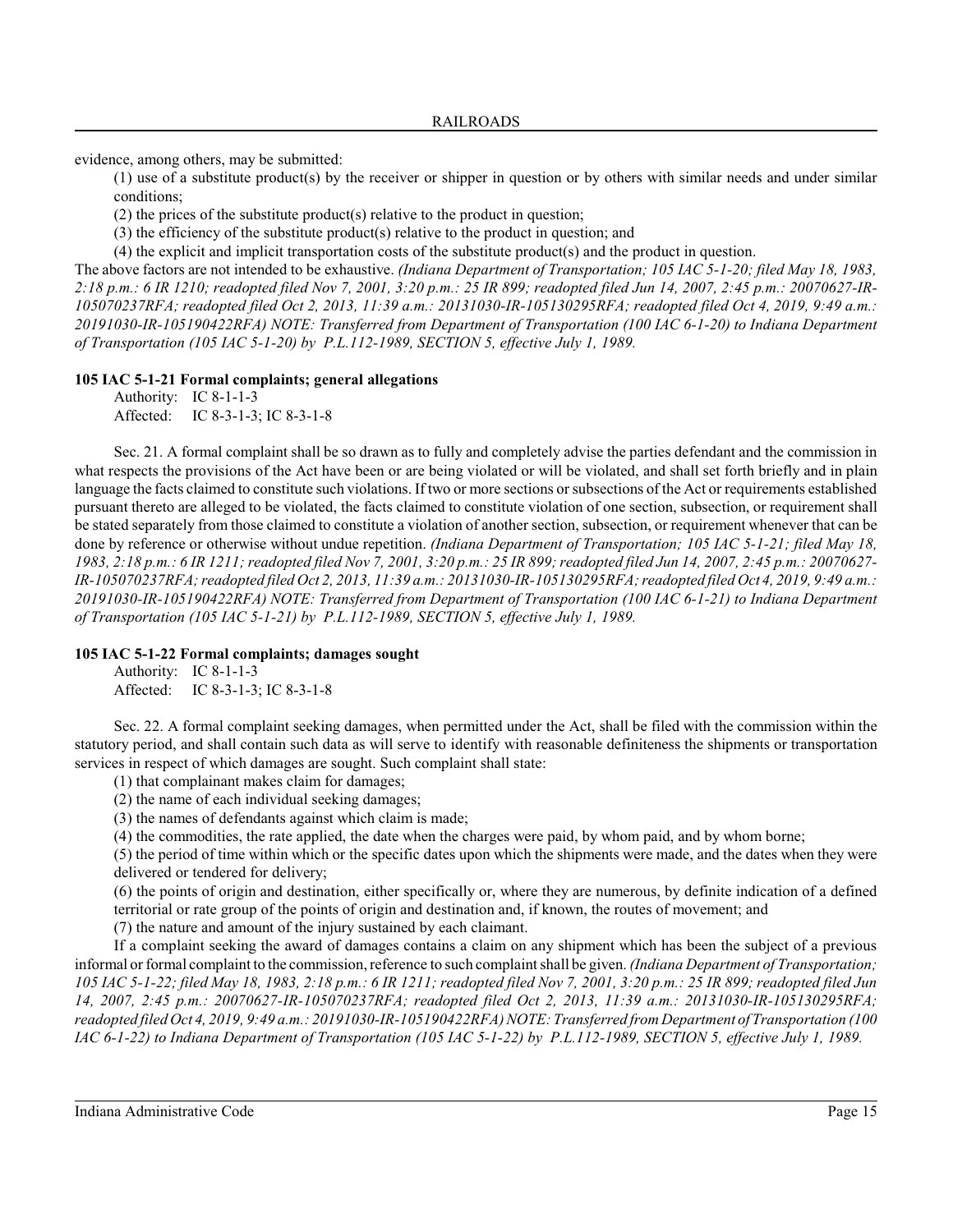# **105 IAC 5-1-23 Formal complaints; general**

Authority: IC 8-1-1-3 Affected: IC 8-3-1-3; IC 8-3-1-8

Sec. 23. The original of each formal complaint, amended or supplemental formal complaint, or cross-complaint, shall be accompanied by copies in sufficient number to enable the commission to serve one upon each defendant, including each receiver or trustee, and retain two copies in addition to the original. *(Indiana Department of Transportation; 105 IAC 5-1-23; filed May 18, 1983, 2:18 p.m.: 6 IR 1211; readopted filed Nov 7, 2001, 3:20 p.m.: 25 IR 899;readopted filed Jun 14, 2007, 2:45 p.m.: 20070627- IR-105070237RFA; readopted filed Oct 2, 2013, 11:39 a.m.: 20131030-IR-105130295RFA; readopted filed Oct 4, 2019, 9:49 a.m.: 20191030-IR-105190422RFA) NOTE: Transferred from Department of Transportation (100 IAC 6-1-23) to Indiana Department of Transportation (105 IAC 5-1-23) by P.L.112-1989, SECTION 5, effective July 1, 1989.*

#### **105 IAC 5-1-24 Formal complaints; tariff or schedule references**

Authority: IC 8-1-1-3 Affected: IC 8-3-1-3; IC 8-3-1-8

Sec. 24. The several rates, charges, schedules, classifications, regulations, or practices on which complaint is made shall be set out by specific reference to the tariffs or schedules in which they appear, whenever that is feasible. *(Indiana Department of Transportation; 105 IAC 5-1-24; filed May 18, 1983, 2:18 p.m.: 6 IR 1211; readopted filed Nov 7, 2001, 3:20 p.m.: 25 IR 899; readopted filed Jun 14, 2007, 2:45 p.m.: 20070627-IR-105070237RFA; readopted filed Oct 2, 2013, 11:39 a.m.: 20131030-IR-105130295RFA; readopted filed Oct 4, 2019, 9:49 a.m.: 20191030-IR-105190422RFA) NOTE: Transferred from Department of Transportation (100 IAC 6-1-24) to Indiana Department of Transportation (105 IAC 5-1-24) by P.L.112-1989, SECTION 5, effective July 1, 1989.*

# **105 IAC 5-1-25 Formal complaints; prayers for relief**

Authority: IC 8-1-1-3 Affected: IC 8-3-1-3; IC 8-3-1-8

Sec. 25. (a) Generally–A formal complaint in which relief for the future is sought should contain a detailed statement of the relief desired. Relief in the alternative or of several different types may be demanded, but the issues raised in the formal complaint should not be broader than those to which complainant's evidence is to be directed at the hearing.

(b) Specific prayer for damages–Except under unusual circumstances, and for good cause shown, damages will not be awarded upon a complaint unless specifically prayed for. *(Indiana Department of Transportation; 105 IAC 5-1-25; filed May 18, 1983, 2:18 p.m.: 6 IR 1211; filed Feb 27, 1985, 9:24 a.m.: 8 IR 775; readopted filed Nov 7, 2001, 3:20 p.m.: 25 IR 899; readopted filed Jun 14, 2007, 2:45 p.m.: 20070627-IR-105070237RFA; readopted filed Oct 2, 2013, 11:39 a.m.: 20131030-IR-105130295RFA; readopted filed Oct 4, 2019, 9:49 a.m.: 20191030-IR-105190422RFA) NOTE: Transferred from Department of Transportation (100 IAC 6-1-25) to Indiana Department of Transportation (105 IAC 5-1-25) by P.L.112-1989, SECTION 5, effective July 1, 1989.*

# **105 IAC 5-1-26 Formal complaints; amended and supplemental**

Authority: IC 8-1-1-3 Affected: IC 8-3-1-3; IC 8-3-1-8

Sec. 26. An amended or supplemental complaint may be tendered for filing by a complainant against a defendant or defendants named in the original complaint, stating a cause of action alleged to have occurred within the statutory period immediately preceding the date of such tender, in favor of complainant and against the defendant or defendants. *(Indiana Department of Transportation; 105 IAC 5-1-26; filed May 18, 1983, 2:18 p.m.: 6 IR 1212; readopted filed Nov 7, 2001, 3:20 p.m.: 25 IR 899; readopted filed Jun 14, 2007, 2:45 p.m.: 20070627-IR-105070237RFA; readopted filed Oct 2, 2013, 11:39 a.m.: 20131030-IR-105130295RFA; readopted filed Oct 4, 2019, 9:49 a.m.: 20191030-IR-105190422RFA) NOTE: Transferred from Department of Transportation (100 IAC 6-1-26) to Indiana Department of Transportation (105 IAC 5-1-26) by P.L.112-1989, SECTION 5, effective July 1, 1989.*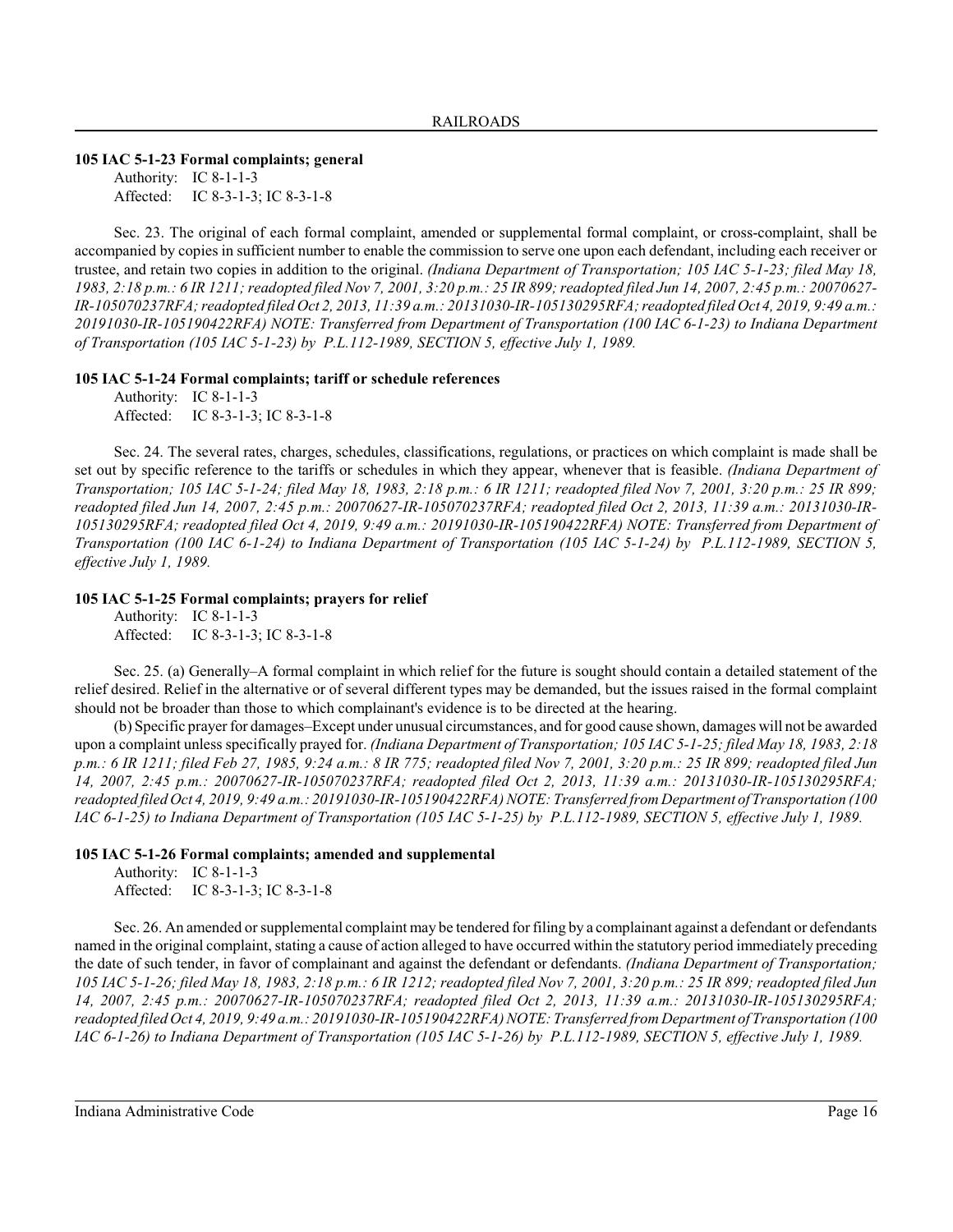#### **105 IAC 5-1-27 Formal complaints; answers and cross complaints**

Authority: IC 8-1-1-3 Affected: IC 8-3-1-3; IC 8-3-1-8

Sec. 27. (a) Generally–An answer may simultaneously be responsive to a formal complaint and to any amendment or supplement thereof. It shall be drawn so as to fully and completely advise the parties and the commission of the nature of the defense and shall admit or deny specifically and in detail each material allegation of the pleading answered. An answer may include a detailed statement of any counterproposal which a defendant may desire to submit. Unlessthe issue is such that separate answers are required, answer for all defendants may be filed on their behalf by one defendant in one document, in which event the answer mustshowclearly the names of all defendants joining therein, and their concurrence.

(b) Cross complaints–A cross complaint may be filed against other parties to the proceeding alleged to have violated the Staggers Act. Such cross-complaint must be filed by a defendant with its answer.

(c) Time for filing copies–Unless otherwise directed by the commission, an answer to a complaint shall be filed within 20 days after the day on which the complaint was served. The original and two copies of an answer shall be filed with the commission.

(d) When issue joined–If any defendant answers or fails to file and serve an answer within the period specified in paragraph (c)*[subsection (c)]*, issue thereby is joined as to such defendant. *(Indiana Department of Transportation; 105 IAC 5-1-27; filed May 18, 1983, 2:18 p.m.: 6 IR 1212; readopted filed Nov 7, 2001, 3:20 p.m.: 25 IR 899; readopted filed Jun 14, 2007, 2:45 p.m.: 20070627-IR-105070237RFA; readopted filed Oct 2, 2013, 11:39 a.m.: 20131030-IR-105130295RFA; readopted filed Oct 4, 2019, 9:49 a.m.: 20191030-IR-105190422RFA) NOTE: Transferred from Department of Transportation (100 IAC 6-1-27) to Indiana Department of Transportation (105 IAC 5-1-27) by P.L.112-1989, SECTION 5, effective July 1, 1989.*

#### **105 IAC 5-1-28 Formal complaints; satisfaction**

Authority: IC 8-1-1-3 Affected: IC 8-3-1-3; IC 8-3-1-8

Sec. 28. If a defendant satisfies a formal complaint, either before or after answering, a statement to that effect signed by the opposing parties shall be filed (original only need be filed), setting forth when and how the complaint has been satisfied. This action should be taken as expeditiously as possible. *(Indiana Department of Transportation; 105 IAC 5-1-28; filed May 18, 1983, 2:18 p.m.: 6 IR 1212; readopted filed Nov 7, 2001, 3:20 p.m.: 25 IR 899; readopted filed Jun 14, 2007, 2:45 p.m.: 20070627-IR-105070237RFA; readopted filed Oct 2, 2013, 11:39 a.m.: 20131030-IR-105130295RFA; readopted filed Oct 4, 2019, 9:49 a.m.: 20191030-IR-105190422RFA) NOTE: Transferred from Department of Transportation (100 IAC 6-1-28) to Indiana Department of Transportation (105 IAC 5-1-28) by P.L.112-1989, SECTION 5, effective July 1, 1989.*

#### **105 IAC 5-1-29 Formal complaints; signature and verification**

Authority: IC 8-1-1-3 Affected: IC 8-3-1-3; IC 8-3-1-8

Sec. 29. The complaint, answer and other pleadings relating to a complaint proceeding shall be signed in ink and the signer's address shall be stated.

The facts alleged in a complaint, answer or other pleadings shall be verified by the person on whose behalf it is filed. If a complaint, answer or other pleading is filed on behalf of a corporation or other organization, it shall be verified by an officer of such corporation or organization. *(Indiana Department of Transportation; 105 IAC 5-1-29; filed May 18, 1983, 2:18 p.m.: 6 IR 1212; readopted filed Nov 7, 2001, 3:20 p.m.: 25 IR 899; readopted filed Jun 14, 2007, 2:45 p.m.: 20070627-IR-105070237RFA; readopted filed Oct 2, 2013, 11:39 a.m.: 20131030-IR-105130295RFA; readopted filed Oct 4, 2019, 9:49 a.m.: 20191030-IR-105190422RFA) NOTE: Transferred from Department of Transportation (100 IAC 6-1-29) to Indiana DepartmentofTransportation (105 IAC 5-1-29) by P.L.112-1989, SECTION 5, effective July 1, 1989.*

### **105 IAC 5-1-30 Formal complaints; certificate of service**

```
Authority: IC 8-1-1-3
Affected: IC 8-3-1-3; IC 8-3-1-8
```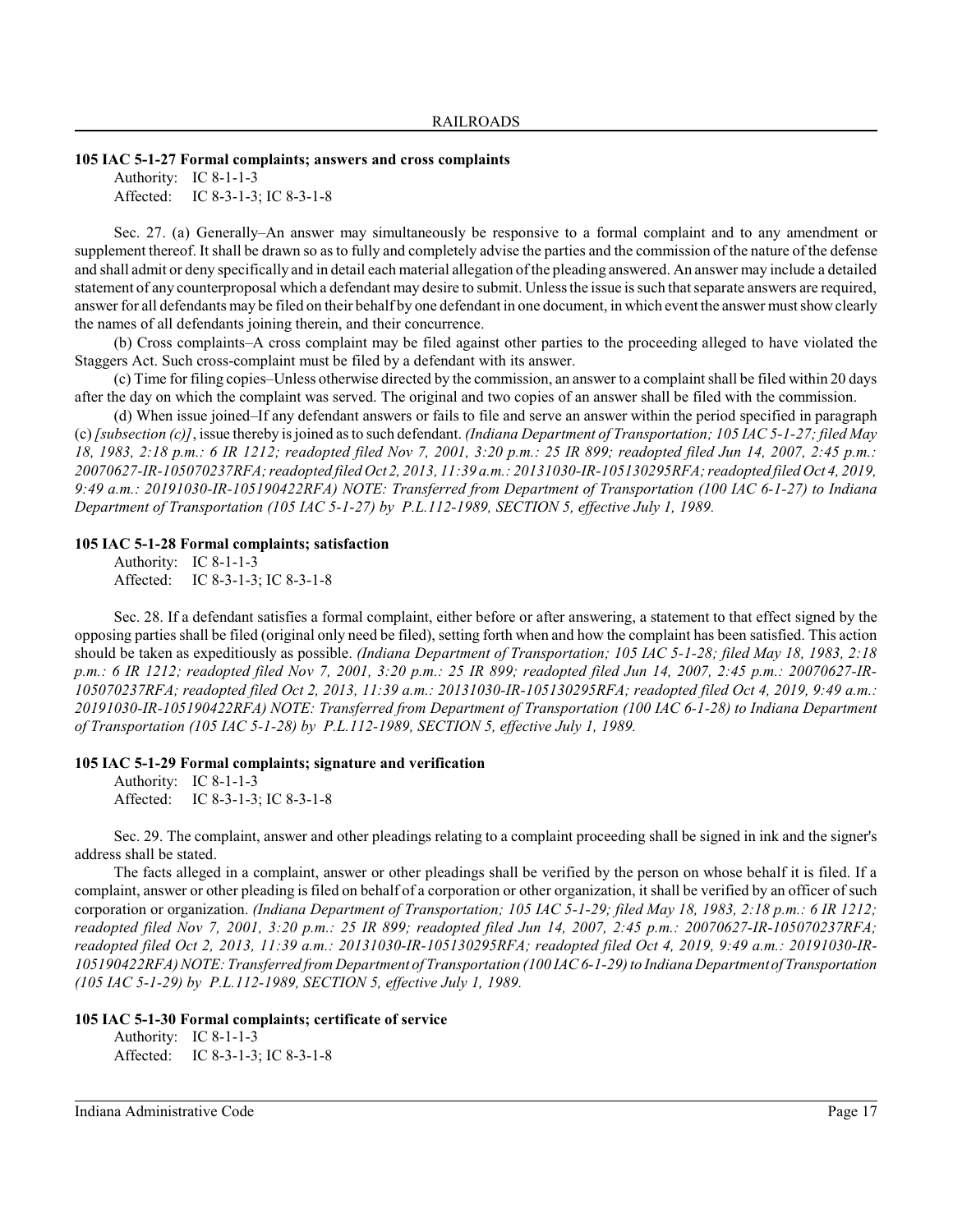Sec. 30. Proof of service of any paper shall be by certificate of attorney, affidavit or acknowledgement. A certificate of service shall be in the following form:

I certify that I have this day served the foregoing document upon the following parties of record in this proceeding (here list the names and addresses of those served) by (here state the precise manner of making service). Dated at this day of 19 and 19 and 19 and 19 and 19 and 19 and 19 and 19 and 19 and 19 and 19 and 19

\_\_\_\_\_\_\_\_\_\_\_\_\_\_\_\_\_\_\_\_\_\_\_\_\_\_\_\_\_\_\_\_\_ (Signature)

*(Indiana Department of Transportation; 105 IAC 5-1-30; filed May 18, 1983, 2:18 p.m.: 6 IR 1212; readopted filed Nov 7, 2001, 3:20 p.m.: 25 IR 899; readopted filed Jun 14, 2007, 2:45 p.m.: 20070627-IR-105070237RFA; readopted filed Oct 2, 2013, 11:39 a.m.: 20131030-IR-105130295RFA; readopted filed Oct 4, 2019, 9:49 a.m.: 20191030-IR-105190422RFA) NOTE: Transferred from Department of Transportation (100 IAC 6-1-30) to Indiana Department of Transportation (105 IAC 5-1-30) by P.L.112-1989, SECTION 5, effective July 1, 1989.*

**105 IAC 5-1-31 Statements of claimed damages; commission findings**

Authority: IC 8-1-1-3 Affected: IC 8-3-1-3; IC 8-3-1-8

Sec. 31. When the commission finds that damages are due, but that the amount cannot be ascertained upon the record before it, the complainant shall immediately prepare a statement showing details of the shipments on which damages are claimed, in accordance with 170 IAC 3-1.1-37 *[section 37 of this rule]*.

The statement shall not include any shipment not covered by the commission's findings, or any shipment on which complaint was not filed with the commission within the statutory period.

The filing of a statement will not stop the running of the statute of limitations as to shipments not covered by complaint or supplemental complaint.

If the shipments moved over more than one route, a separate statement shall be prepared for each route, and separately numbered, except that shipments, as to which the collecting carrier is in each instance the same, may be listed in a single statement if grouped according to routes.

The statement, together with the paid freight bills on the shipments, or true copies thereof, shall then be forwarded to the carrier which collected the charges, for verification and certification as to its accuracy. All discrepancies, duplications, or other errors in the statements shall be adjusted by the parties and corrected agreed statements submitted to the commission.

The certificate shall be signed in ink by a general accounting officer of the carrier and shall cover all of the information shown in the statement. If the carrier which collected the charges is not a defendant in the case, its certificate shall be concurred in by like signature on behalf of a carrier defendant.

Statements so prepared and certified shall be filed with the commission whereupon it will consider entry of an order awarding damages. *(Indiana Department of Transportation; 105 IAC 5-1-31; filed May 18, 1983, 2:18 p.m.: 6 IR 1212; filed Feb 27, 1985, 9:24 a.m.: 8 IR 776; readopted filed Nov 7, 2001, 3:20 p.m.: 25 IR 899; readopted filed Jun 14, 2007, 2:45 p.m.: 20070627-IR-105070237RFA; readopted filed Oct 2, 2013, 11:39 a.m.: 20131030-IR-105130295RFA; readopted filed Oct 4, 2019, 9:49 a.m.: 20191030-IR-105190422RFA) NOTE: Transferred from Department of Transportation (100 IAC 6-1-31) to Indiana Department of Transportation (105 IAC 5-1-31) by P.L.112-1989, SECTION 5, effective July 1, 1989.*

# **105 IAC 5-1-32 Zone of rate flexibility**

Authority: IC 8-1-1-3 Affected: IC 8-3-1-3; IC 8-3-1-8

Sec. 32. Base rates increased by the quarterly rail cost adjustment factor may not be found to exceed a reasonable maximum for the transportation involved. Complaints against rate increases effected under subsections (c) and (d) of 49 U.S.C. Sec. 10707(a) shall be considered pursuant to provisions of subsection (e) of said section. *(Indiana Department of Transportation; 105 IAC 5-1-32; filed May 18, 1983, 2:18 p.m.: 6 IR 1213; readopted filed Nov 7, 2001, 3:20 p.m.: 25 IR 899; readopted filed Jun 14, 2007, 2:45 p.m.: 20070627-IR-105070237RFA; readopted filed Oct 2, 2013, 11:39 a.m.: 20131030-IR-105130295RFA; readopted filed Oct 4, 2019, 9:49 a.m.: 20191030-IR-105190422RFA) NOTE: Transferred from Department of Transportation (100 IAC 6-1-32) to*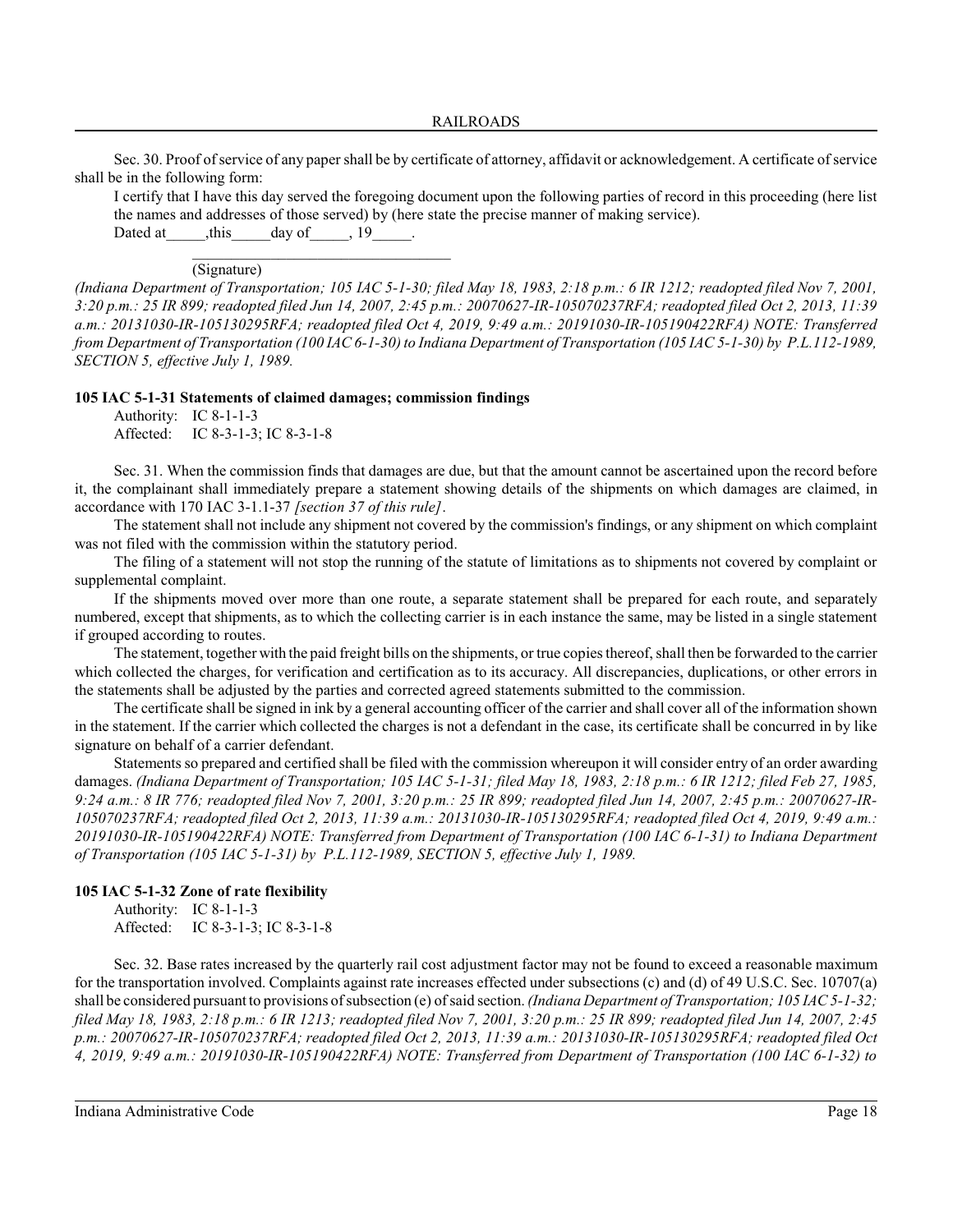*Indiana Department of Transportation (105 IAC 5-1-32) by P.L.112-1989, SECTION 5, effective July 1, 1989.*

# **105 IAC 5-1-33 Market dominance; rates established**

```
Authority: IC 8-1-1-3
Affected: IC 8-3-1-3; IC 8-3-1-8
```
Sec. 33. The commission shall determine within 90 days of the start of a complaint proceeding whether the carrier has market dominance over the transportation to which the rate applies. If the commission finds that the carrier has market dominance, it may then determine that rate to be unreasonable if it exceeds a reasonable maximum for that transportation. In making a determination of market dominance, the commission shall find that the rail carrier establishing the challenged rate does not have market dominance over the transportation to which the rate applied if the rail carrier proves that the rate charged results in a revenue-variable cost percentage which is less than that stated in 49 U.S.C. Sec. 10709(d)(2).

Evidentiary guidelines for the determination of whether or not the railroad shall market dominance over the transportation to which the rate applies shall be found in 170 IAC 3-1.1-17 through 3-1.1-20 *[sections 17 through 20 of this rule]*.

If the commission determines that a rail carrier does not have market dominance over the transportation to which a particular rate applies, the rate established by such carrier for such transportion shall be reasonable. *(Indiana Department of Transportation; 105 IAC 5-1-33; filed May 18, 1983, 2:18 p.m.: 6 IR 1213; filed Feb 27, 1985, 9:24 a.m.: 8 IR 776; readopted filed Nov 7, 2001, 3:20 p.m.: 25 IR 899; readopted filed Jun 14, 2007, 2:45 p.m.: 20070627-IR-105070237RFA; readopted filed Oct 2, 2013, 11:39 a.m.: 20131030-IR-105130295RFA; readopted filed Oct 4, 2019, 9:49 a.m.: 20191030-IR-105190422RFA) NOTE: Transferred from Department of Transportation (100 IAC 6-1-33) to Indiana Department of Transportation (105 IAC 5-1-33) by P.L.112-1989, SECTION 5, effective July 1, 1989.*

# **105 IAC 5-1-34 Rail rates; reasonable minimum**

Authority: IC 8-1-1-3 Affected: IC 8-3-1-3; IC 8-3-1-8

Sec. 34. Rail rates shall not be established below a reasonable minimum. Any rate for transportation by a rail carrier that does not contribute to the going concern value for such carrier is presumed to be not reasonable.

Rail rates which equal or exceed the variable cost of providing the transportation are conclusively presumed to contribute to the going concern value of that rail carrier, and are therefore presumed to to *[sic.]* be above a reasonable minimum.

In determining whether a rate is reasonable, the commission shall consider the policy that railroads earn adequate revenues as well as evidence of the following:

(1) the amount of traffic which is transported at revenues which do not contribute to going concern value and efforts made to minimuze *[sic.]* such traffic;

(2) the amount of traffic which contributes only marginally to fixed costs and the extent to which, if any, rates on such traffic can be changed to maximize the revenues from such traffic; and

(3) the carrier's mix of rail traffic to determine whether one commodity is paying an unreasonable share of the carrier's overall revenues.

*(Indiana Department of Transportation; 105 IAC 5-1-34; filed May 18, 1983, 2:18 p.m.: 6 IR 1213; readopted filed Nov 7, 2001, 3:20 p.m.: 25 IR 899; readopted filed Jun 14, 2007, 2:45 p.m.: 20070627-IR-105070237RFA; readopted filed Oct 2, 2013, 11:39 a.m.: 20131030-IR-105130295RFA; readopted filed Oct 4, 2019, 9:49 a.m.: 20191030-IR-105190422RFA) NOTE: Transferred from Department of Transportation (100 IAC 6-1-34) to Indiana Department of Transportation (105 IAC 5-1-34) by P.L.112-1989, SECTION 5, effective July 1, 1989.*

# **105 IAC 5-1-35 Reasonableness of existing rates; burden of proof**

Authority: IC 8-1-1-3 Affected: IC 8-3-1-3; IC 8-3-1-8

Sec. 35. (a) Jurisdiction–The defendant railroad shall bear the burden of showing that the commission lacks jurisdiction to review a rate because the rate produces a revenue-variable cost percentage that is less than the percentages found in 49 U.S.C. Sec.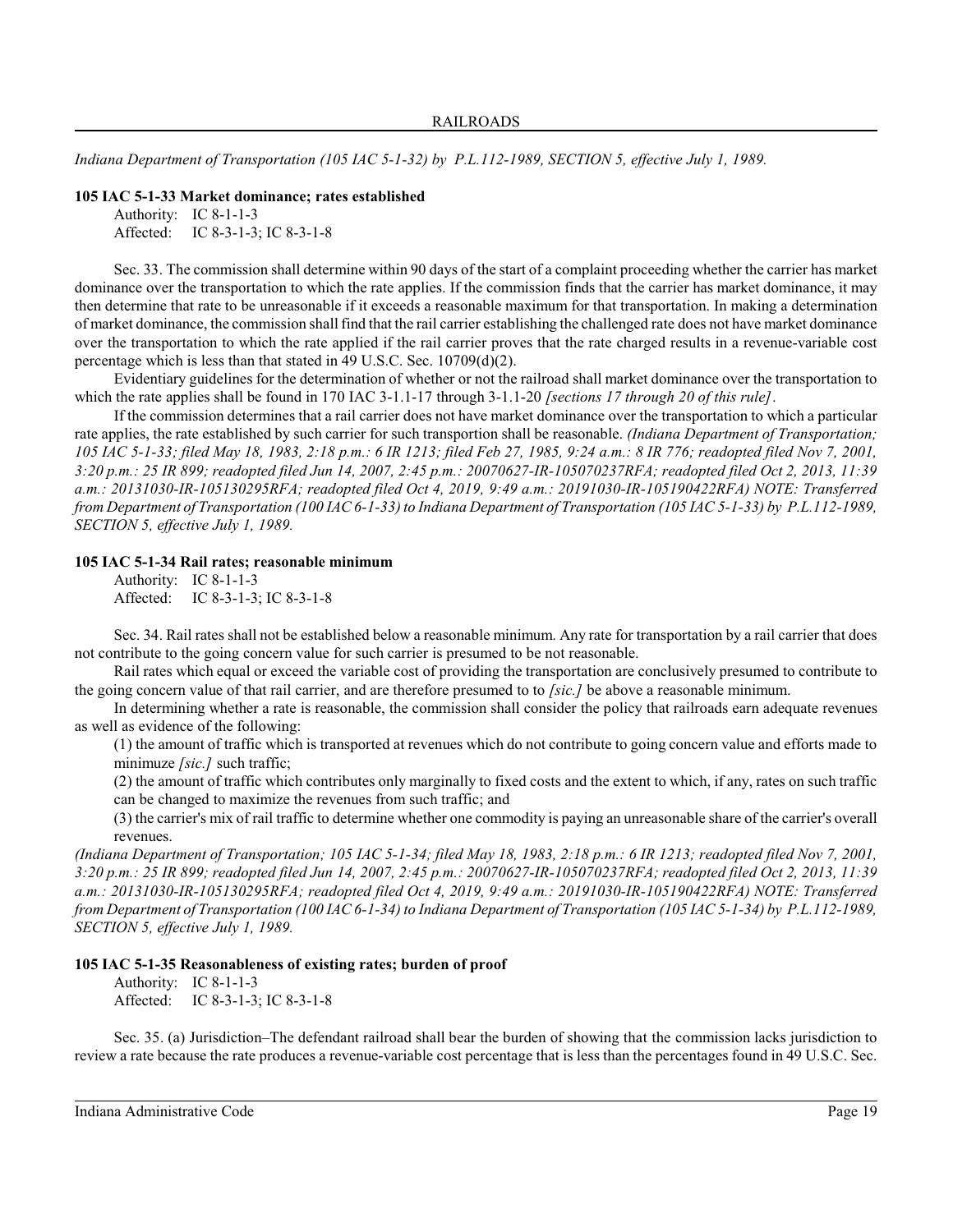# RAILROADS

10709(d)(2). The railroad shall meet its burden of proof by showing the revenue-variable cost percentage for the transportation to which the rate applies is less than the threshold percentage cited in 49 U.S.C. Sec. 10709(d)(2). A complainant may rebut the railroad's evidence with a showing that the revenue-variable cost percentage is equal to or greater than the threshold percentage cited in 49 U.S.C. Sec. 10709(d)(2).

(b) Reasonableness of existing rates:

(1) A party complaining that an existing rate is unreasonably high shall bear the burden of proving that such rate is not reasonable.

(2) A party complaining that an existing rate is unreasonably low shall bear the burden of demonstrating that the rate does not contribute to the going concern value of the carrier, and is therefore unreasonably low.

(3) Savings provisions–Any interested party may file a complaint alleging that an intrastate railraod *[sic.]* rate which was in effect on the effective date of the Staggers Act (October 1, 1980) is subject to market dominance under the provisions of 49 U.S.C. Sec. 10709 and is not reasonable under the provisions of 49 U.S.C. Sec. 10701(a). Such complaint must have been filed with the public service commission of Indiana within 180 days of the effective date of the Staggers Act, i.e., by March 30, 1981.

Any rate which is not challenged in a complaint filed by March 30, 1981, or which is challenged in such a complaint but (A) the rail carrier is found not to have market dominance over the transportation to which the rate applies, or (B) the rate is found to be reasonable, shall be deemed to be lawful and may not thereafter be challenged in the commission or in any court (excluding appeals from a decision of the commission).

These provisions shall not apply to any rate under which the volume of traffic transported during the twelve month period immediately preceding the effective date of the Staggers Act did not exceed 500 net tons and has increased tenfold within the three year period immediately preceding the bringing of a challenge to the reasonableness of such rate.

The complainant shall bear the burden of proving that a rate in effect on October 1, 1980, as described in this section, is unreasonable.

*(Indiana Department of Transportation; 105 IAC 5-1-35; filed May 18, 1983, 2:18 p.m.: 6 IR 1214; readopted filed Nov 7, 2001, 3:20 p.m.: 25 IR 899; readopted filed Jun 14, 2007, 2:45 p.m.: 20070627-IR-105070237RFA; readopted filed Oct 2, 2013, 11:39 a.m.: 20131030-IR-105130295RFA; readopted filed Oct 4, 2019, 9:49 a.m.: 20191030-IR-105190422RFA) NOTE: Transferred from Department of Transportation (100 IAC 6-1-35) to Indiana Department of Transportation (105 IAC 5-1-35) by P.L.112-1989, SECTION 5, effective July 1, 1989.*

# **105 IAC 5-1-36 Rate adjustments; non-applicability**

Authority: IC 8-1-1-3 Affected: IC 8-3-1-3; IC 8-3-1-8

Sec. 36. Complaints shall not be entertained by the commission to the extent that they challenge the reasonableness of the following rate adjustments:

(1) general rate increases;

(2) inflation-based rate increases; or

(3) fuel adjustment surcharges.

*(Indiana Department of Transportation; 105 IAC 5-1-36; filed May 18, 1983, 2:18 p.m.: 6 IR 1214; readopted filed Nov 7, 2001, 3:20 p.m.: 25 IR 899; readopted filed Jun 14, 2007, 2:45 p.m.: 20070627-IR-105070237RFA; readopted filed Oct 2, 2013, 11:39 a.m.: 20131030-IR-105130295RFA; readopted filed Oct 4, 2019, 9:49 a.m.: 20191030-IR-105190422RFA) NOTE: Transferred from Department of Transportation (100 IAC 6-1-36) to Indiana Department of Transportation (105 IAC 5-1-36) by P.L.112-1989, SECTION 5, effective July 1, 1989.*

# **105 IAC 5-1-37 Reparation statement**

Authority: IC 8-1-1-3 Affected: IC 8-3-1-3; IC 8-3-1-8

Sec. 37. Claims for reparations shall be substantially in the following form: Claims of the public service commission of Indiana in Docket No.  $\Box$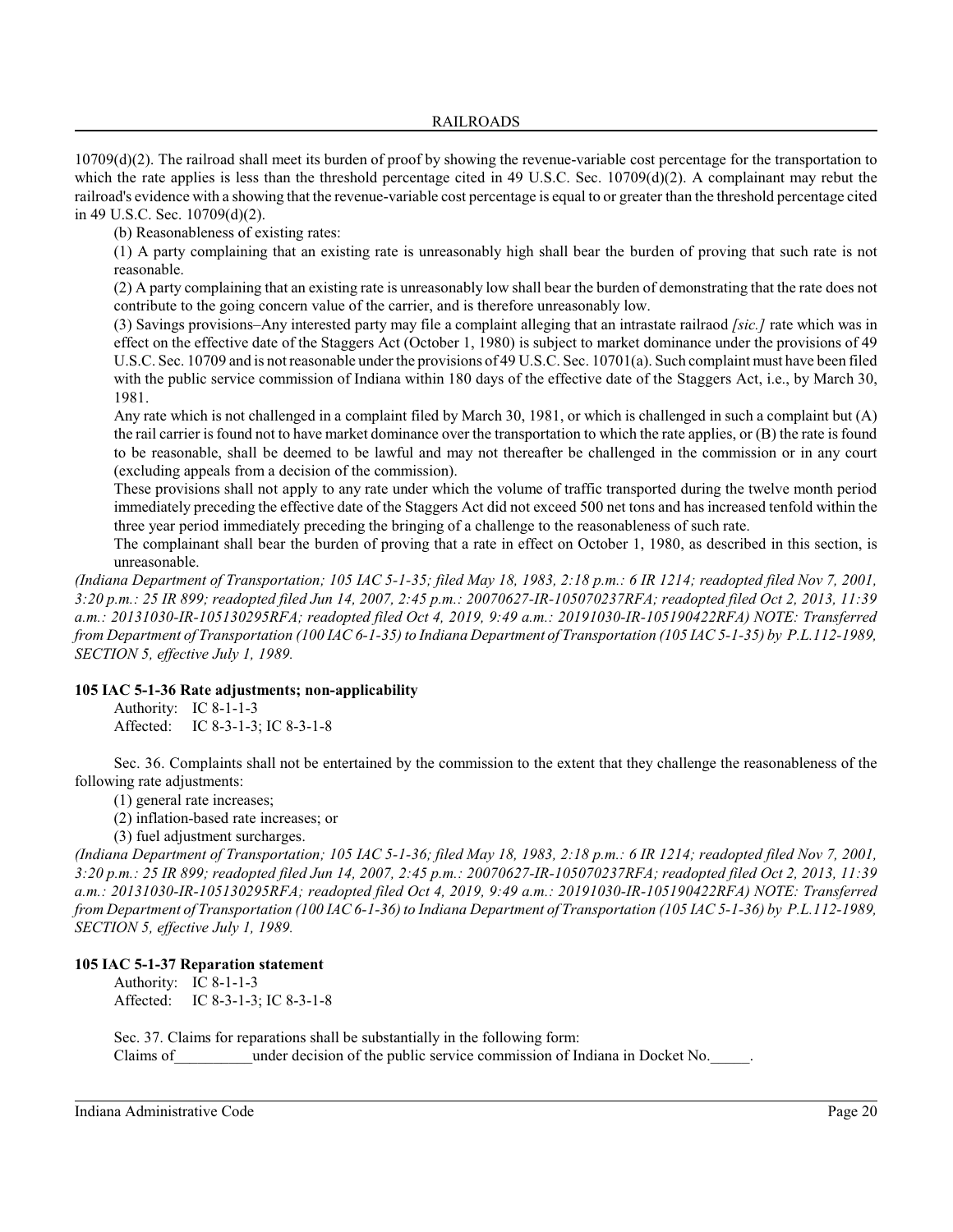| Date of shipment                             |
|----------------------------------------------|
| Date of delivery or tender of delivery       |
| Date charges were paid                       |
| Car initials                                 |
| Car number                                   |
| Origin                                       |
| Destination                                  |
| Route                                        |
| Commodity                                    |
| Weight                                       |
| Rate                                         |
| Amount                                       |
|                                              |
| Rate                                         |
| Amount                                       |
| Reparation on basis of commission's decision |
| Charges paid by $(1)$<br>.                   |

Claimant hereby certifies that this statement includes claims only on shipments covered by the findings in the docket above described and contains no claim for reparation previously filed with the commission by or on behalf of claimant or, so far as claimant knows, by or on behalf of any person, in any other proceedings, except as follows: (here indicate any exceptions, and explanations thereof).

| (Claimant) |  |  |
|------------|--|--|
| By:        |  |  |
|            |  |  |
| (Address)  |  |  |

Total amount of reparation \$ The undersigned hereby certifies that this statement has been checked against the records of this company and found correct.

Date \_\_\_\_\_ concurred (2) in: \_\_\_\_\_ Company \_\_\_\_\_ Company. Defendant Collecting Carrier, Defendant (3)\_\_\_\_\_. By \_\_\_\_\_, Auditor. By \_\_\_\_\_\_ Auditor.

(1) Here insert name of person paying charges in the first instance, and state whether as consignor, consignee, or in other capacity. (2) For concurring certificate in case the collection carrier is not a defendant.

(3) If not a defendant, strike out the word "defendant". *(Indiana Department of Transportation; 105 IAC 5-1-37; filed May 18, 1983, 2:18 p.m.: 6 IR 1214; readopted filed Nov 7, 2001, 3:20 p.m.: 25 IR 899; readopted filed Jun 14, 2007, 2:45 p.m.: 20070627-IR-105070237RFA; readopted filed Oct 2, 2013, 11:39 a.m.: 20131030-IR-105130295RFA; readopted filed Oct 4, 2019, 9:49 a.m.: 20191030-IR-105190422RFA) NOTE: Transferred from Department of Transportation (100 IAC 6-1-37) to Indiana Department of Transportation (105 IAC 5-1-37) by P.L.112-1989, SECTION 5, effective July 1, 1989.*

# **105 IAC 5-1-38 Rail carrier contracts**

Authority: IC 8-1-1-3

Affected: IC 8-3-1-3; IC 8-3-1-8

Sec. 38. (a) A contract submect *[sic.]* to this section is a written agreement, including any amendment, entered into by one or more rail carriers with one or more purchasers of rail serivces, to provide specified services under specified rates and conditions.

(b) A contract filed under this section shall:

- (1) specify that the contract is made pursuant to 49 U.S.C. Sec. 10713. and;
- (2) be signed by duly authorized parties.
- (c) The term "amendment" includes written modifications signed by the parties.

(d) An amendment is treated as a new contract. An amendment is lawful only if it is filed and approved in the same manner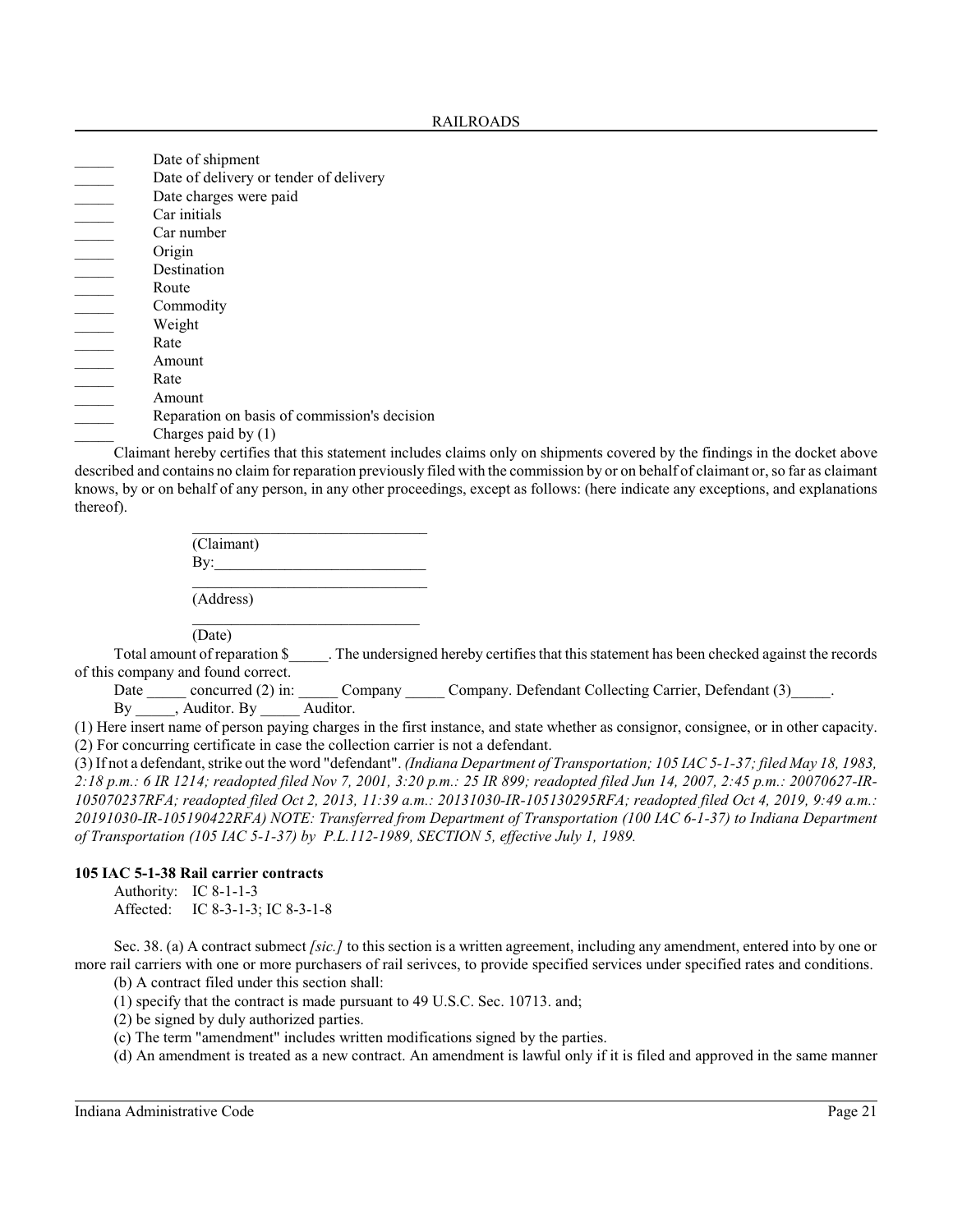#### RAILROADS

as a contract. To the extent terms affecting the lawfulness of the underlying contract are changed, remedies are revived and review is again available. *(Indiana Department of Transportation; 105 IAC 5-1-38; filed May 18, 1983, 2:18 p.m.: 6 IR 1215; errata, 6 IR 1455; filed Feb 27, 1985, 9:24 a.m.: 8 IR 776; readopted filed Nov 7, 2001, 3:20 p.m.: 25 IR 899; readopted filed Jun 14, 2007, 2:45 p.m.: 20070627-IR-105070237RFA; readopted filed Oct 2, 2013, 11:39 a.m.: 20131030-IR-105130295RFA; readopted filed Oct 4, 2019, 9:49 a.m.: 20191030-IR-105190422RFA) NOTE: Transferred from Department of Transportation (100 IAC 6-1-38) to Indiana Department of Transportation (105 IAC 5-1-38) by P.L.112-1989, SECTION 5, effective July 1, 1989.*

## **105 IAC 5-1-39 Contract implementation date**

Authority: IC 8-1-1-3 Affected: IC 8-3-1-3; IC 8-3-1-8

Sec. 39. Transportation or service performed under a contract or amendment may begin, without specific commission authorization on or after the date the contract and contract summary or contract amendment and supplement are filed and before commission aproval *[sic.]* as defined at 170 IAC 3-1.1-40.1(F) *[section 40(f) of this rule]*, subject to the following conditions:

(a) The contract or contract amendment shall specifically state that the transportation or service may begin on the date of filing and that performance is subject to the conditions of thissection. The contract summary orsupplement shall separately reflect the date of commencement of service under this provision under 170 IAC 3-1.1-47.1(a)(4) *[section 48(a)(4) of this rule]*, "duration of the contract".

(b) If the rail equipment standards of 49 U.S.C. Sec. 10713(k) are exceeded, prior relief shall be obtained fromthe commission and shall be specifically identified in the contract summary.

(c) If the commission disapproves or rejects the contract or amendment, the appropriate noncontract tariffs or the contract provisions otherwise in effect under previously approved contracts and amendments will be applicable.

(d) Before commission approval, the contract or amendment and transportation are subject to commission jurisdiction, 49 U.S.C. Sec. 10713, and applicable regulations.

(e) Transportation or service may not begin under a contract or an amendment to a contract before the filing date of either the contract or the amendment, respectively. *(Indiana Department of Transportation; 105 IAC 5-1-39; filed Feb 27, 1985, 9:24 a.m.: 8 IR 777; readopted filed Nov 7, 2001, 3:20 p.m.: 25 IR 899; readopted filed Jun 14, 2007, 2:45 p.m.: 20070627-IR-105070237RFA; readopted filed Oct 2, 2013, 11:39 a.m.: 20131030-IR-105130295RFA; readopted filed Oct 4, 2019, 9:49 a.m.: 20191030-IR-105190422RFA) NOTE: Transferred from Department of Transportation (100 IAC 6-1-39) to Indiana Department of Transportation (105 IAC 5-1-39) by P.L.112-1989, SECTION 5, effective July 1, 1989.*

# **105 IAC 5-1-40 Contracts; filing; complaints; review**

| Authority: | IC 8-1-1-3   |
|------------|--------------|
| Affected:  | IC $8-3-1-1$ |

Sec. 40. (a) Rail carriers providing transportation subject to the jurisdiction of the public service commission of Indiana shall file with the commission an original and one copy of the contract entered into with one or more purchasers of rail service. The contract shall be accompanied by three copies of a summary of the nonconfidential elements of the contract in the format specified in 170 IAC 3-1.1-44.1 through 170 IAC 3-1.1-49.1 *[sections 44 through 49 of this rule]*. A contract and contract summary (and amendments and supplements) may be rejected for noncompliance with applicable statutes and regulations.

(b) Grounds for review of contract. Within 30 days of the filing date of a contract, the commission may, on its own motion or on complaint, begin a proceeding to review it. Review can be based only on allegation of violations as described in (c) below *[subsection (c)]*.

(c) Grounds for complaints. A contract may be reviewed by the commission on its own motion, or upon complaint, only on the following grounds:

(1) In the case of a contract other than a contract for the transportation of agricultural commodities (including forest products and paper), a complaint may be filed:

(A) by a shipper only on the grounds that the shipper individually will be harmed because the proposed contract unduly impairs the ability of the contracting carrier or carriers to meet common carrier obligations under IC 8-3-1-1, or

(B) by a port only on the grounds that the port individually will be harmed because the proposed contract will result in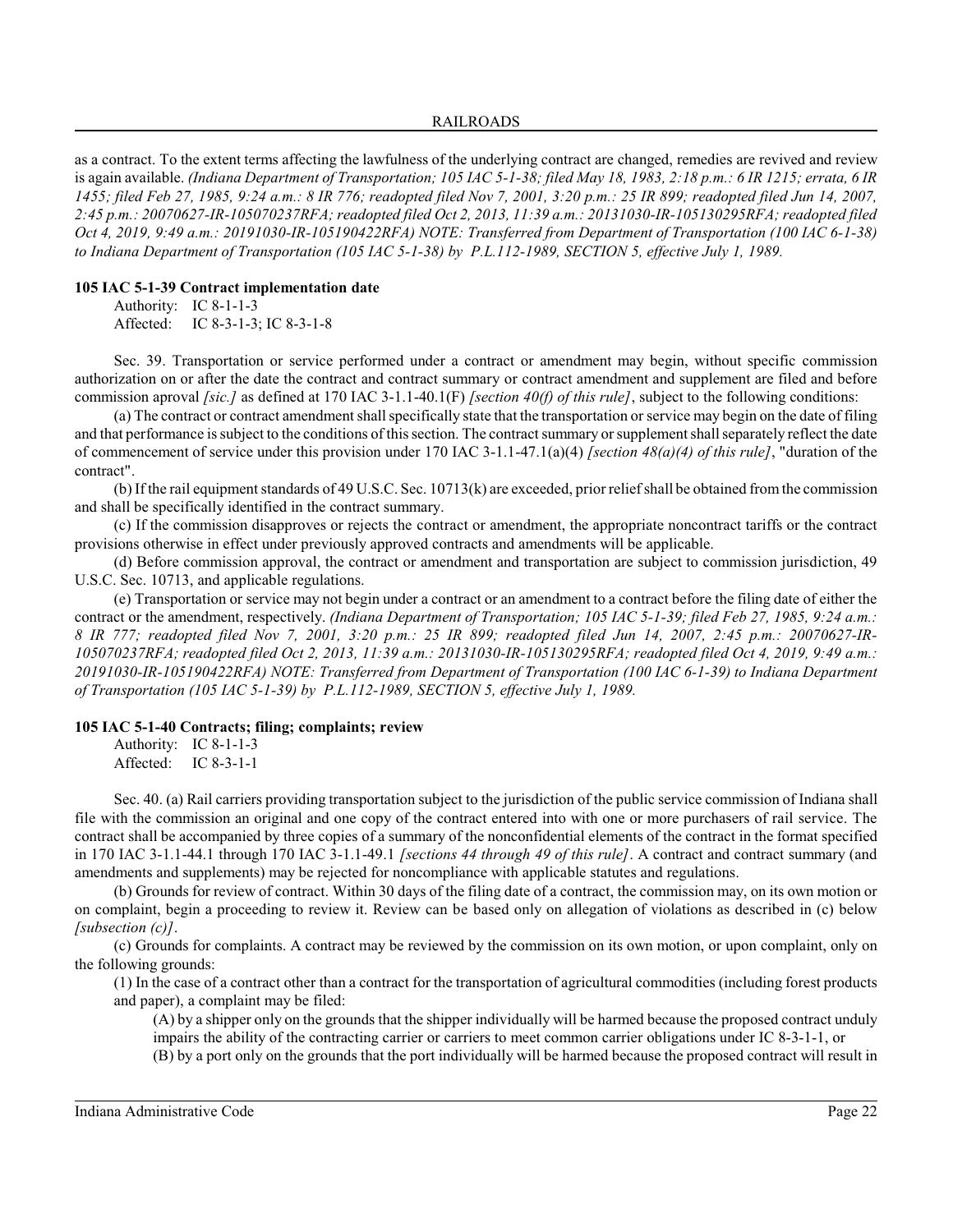unreasonable discrimination against that port.

(2) In the case of a contract for the transportation of agricultural commodities (including forest products and paper), in addition to the grounds for a complaint described in subdivision  $(c)(1)$  *[subdivision (1)]*, a complaint may be filed by a shipper on the grounds that the shipper individually will be harmed because:

(A) the rail carrier(s) unreasonably discriminated by refusing to enter into a contact with the shipper for rates and services for the transportation of the same type of commodity under similar conditions to the contract at issue and the shipper was ready, willing and able to enter into such a contract at a time essentially contemporaneous with the period during which the contract was offered; or

(B) the proposed contract constitutes a destructive competitive practice.

(3) "Unreasonable discrimination," as used in 170 IAC 3-1.1 *[this rule]*, means, when applied to agricultural shippers, that the railroad has refused to enter into a contract with the shipper for rates and services for the transportation of the same type of commodity under similar conditions to the contract at issue, and that the shipper was ready, willing, and able to enter into such contract at a time essentially contemporaneous with the period during which the contract at issue was offered, and when applied to a port, has the same meaning as the term under 49 U.S.C. Sec. 10741.

(4) The definition of "agricultural commodities," "forest products," and "paper" will be decided on a case-by-case basis.

(d) Filing and service of compalints *[sic.]*. (1) A complaint shall be filed with the Public Service Commission of Indiana, Transportation Department, 901 State Officer Building, Indianapolis, Indiana, by the 18th day after the filing of the contract.

(2) A reply shall be filed by the 23rd day after the filing of the contract.

(3) An original and seven copies of each complaint shall be filed with the commission.

(4) A copy of the complaint shall be served on each railroad participating in the contract and replies shall be served on complainant. Complaints shall be served by hand, express mail or other overnight delivery service.

(5) An appeal of a commission decision will be made in accordance with 170 IAC 1-1-1 through 170 IAC 1-1-22, subject to the following exception:

An appeal must be made at least two work days prior to the contract approval date as set out in (f) *[subsection (f)]*.

(e) Commission decision upon review of contract. Within 30 days after the date a proceeding is commenced to review a contract upon the grounds specified in (c) *[subsection (c)]*, the commission shall decide whether the contract violates the provisions of 49 U.S.C. Sec. 10713. If the commission finds that the contract violates the provision of 49 U.S.C. Sec. 10713, it will:

(1) disapprove the contract; or

(2) in the case of agricultural contracts where the commission finds unreasonable discrimination by a carrier in accordance with subdivision (c)(3) *[subsection (c)(3)]*, allow the carriers the option to:

(A) provide rates and services substantially similar to the contract is *[sic.]* issue, with such differences in terms and conditions as are justified by the evidence; or

(B) cancel the contract.

(f) Approval date of contract. (1) If the commission does not institute a proceeding to review the contract, it shall be approved on the 30th day after the filing of the contract. The contract shall be considered "expressly approved" by the commission.

(2) If the commission institutes a proceeding to review a contract, the contract is approved:

(A) on the date the commission approves the contract, if the date of approval is 30 or more days after the filing date of the contract;

(B) on the 30th day after the filing date of the contract if the commission denies the complaint against the contract prior to the 30th day after the filing date of the contract; or

(C) on the 60th day after the filing date of a contract, if the commission fails to disapprove the contract.

(g) Limitations of rights of a rail carrier to enter into future contracts. The commission may limit the right of a rail carrier to enter into future contracts if the commission determines that additional contracts would impair the ability of the rail carrier to fulfill its common carrier obligation under IC 8-3-1-1. The commission will handle these determinations on a case-by-case basis and may investigate either on its own initiative or upon the filing of a verified complaint by a shipper which demonstrates that it individually had been or will be harmed by a carrier's inability to fulfill its common carrier obligations as a result of existing contracts. *(Indiana Department of Transportation; 105 IAC 5-1-40; filed Feb 27, 1985, 9:24 a.m.: 8 IR 777; readopted filed Nov 7, 2001, 3:20 p.m.: 25 IR 899; readopted filed Jun 14, 2007, 2:45 p.m.: 20070627-IR-105070237RFA; readopted filed Oct 2, 2013, 11:39 a.m.: 20131030-IR-105130295RFA; readopted filed Oct 4, 2019, 9:49 a.m.: 20191030-IR-105190422RFA) NOTE: Transferred from Department of Transportation (100 IAC 6-1-40) to Indiana Department of Transportation (105 IAC 5-1-40) by P.L.112-1989,*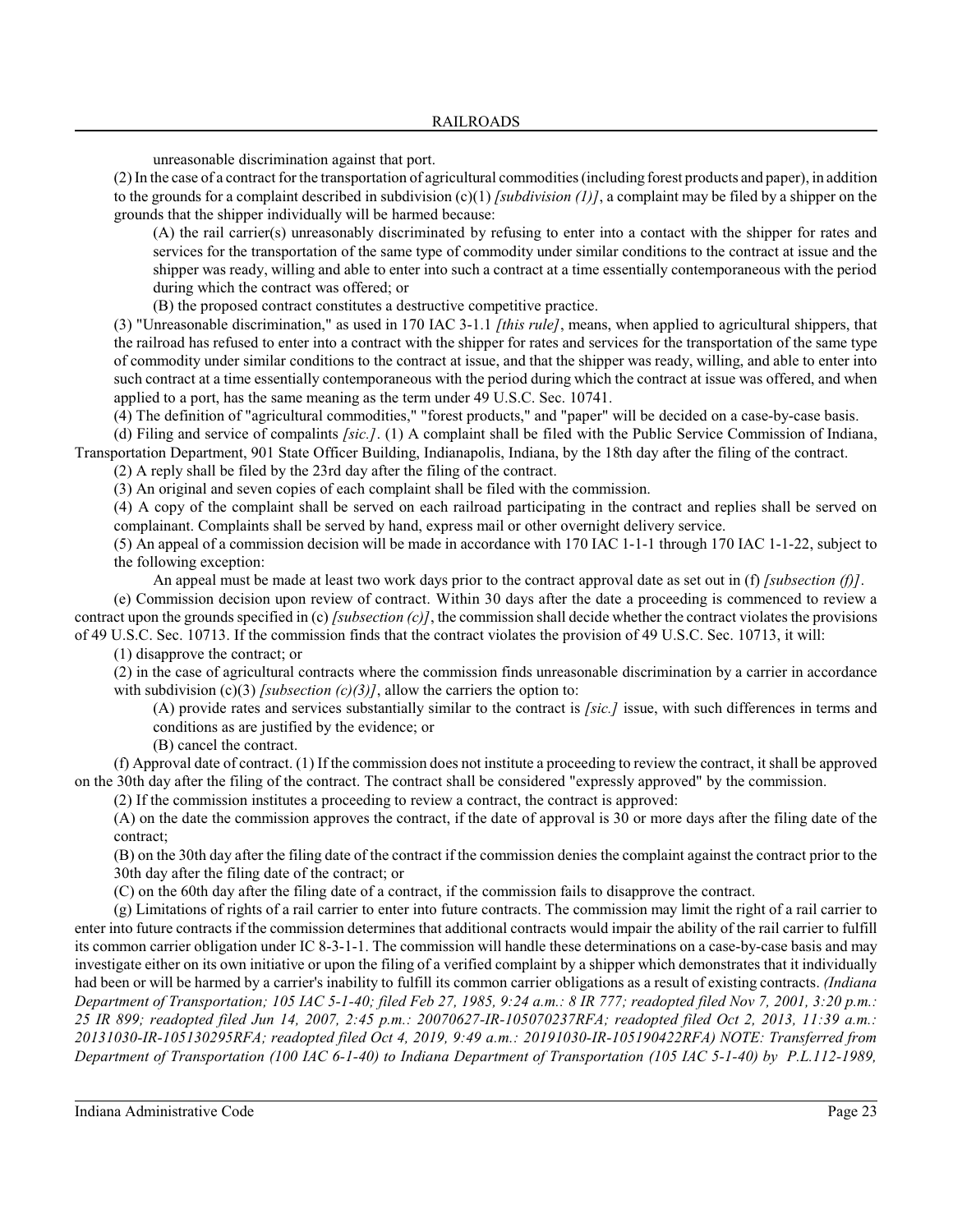*SECTION 5, effective July 1, 1989.*

#### **105 IAC 5-1-41 Common carrier responsibilities**

Authority: IC 8-1-1-3 Affected: IC 8-3-1-3; IC 8-3-1-8

Sec. 41. (a) The terms of a contract approved by the commission determine completely the duties and service obligations of the parties to the contract with respect of the services provided under the contract. The contract does not effect the parties' responsibilities for any services which are not included in the contract.

(b) Service under a contract approved by the commission is deemed a separate and distinct class of service and the equipment used to fulfill the contract shall not be subject to car service decisions under 49 U.S.C. Sec. 11123. *(Indiana Department of Transportation; 105 IAC 5-1-41; filed Feb 27, 1985, 9:24 a.m.: 8 IR 778; readopted filed Nov 7, 2001, 3:20 p.m.: 25 IR 899; readopted filed Jun 14, 2007, 2:45 p.m.: 20070627-IR-105070237RFA; readopted filed Oct 2, 2013, 11:39 a.m.: 20131030-IR-105130295RFA; readopted filed Oct 4, 2019, 9:49 a.m.: 20191030-IR-105190422RFA) NOTE: Transferred from Department of Transportation (100 IAC 6-1-41) to Indiana Department of Transportation (105 IAC 5-1-41) by P.L.112-1989, SECTION 5, effective July 1, 1989.*

# **105 IAC 5-1-42 Contract enforcement**

Authority: IC 8-1-1-3 Affected: IC 8-3-1-3; IC 8-3-1-8

Sec. 42. (a) The exclusive remedy for an alleged breach of a contract approved by the commission shall be an action in an appropriate state court or United States District Court, unless the parties otherwise agree in the contract.

(b) The commission may not require a rail carrier to violate the terms of a contract that has been approved under 170 IAC 3- 1.1-40.1(f) *[section 40(f) of this rule]*, except to the extent necessary to comply with 49 U.S.C. Sec. 11128. *(Indiana Department of Transportation; 105 IAC 5-1-42; filed Feb 27, 1985, 9:24 a.m.: 8 IR 779; readopted filed Nov 7, 2001, 3:20 p.m.: 25 IR 899; readopted filed Jun 14, 2007, 2:45 p.m.: 20070627-IR-105070237RFA; readopted filed Oct 2, 2013, 11:39 a.m.: 20131030-IR-105130295RFA; readopted filed Oct 4, 2019, 9:49 a.m.: 20191030-IR-105190422RFA) NOTE: Transferred from Department of Transportation (100 IAC 6-1-42) to Indiana Department of Transportation (105 IAC 5-1-42) by P.L.112-1989, SECTION 5, effective July 1, 1989.*

# **105 IAC 5-1-43 Agricultural commodities contracts**

Authority: IC 8-1-1-3 Affected: IC 8-3-1-3; IC 8-3-1-8

Sec. 43. (a) A rail carrier may enter into contracts for the transportation of agricultural commodities (including forest products but not including woodpulp, woodchips, pulpwood or paper) that involve the use of carrier owned or leased equipment not in excess of 40 percent of the total number of the carrier's owned or leased equipment, by major car type, except as provided in (b) *[subsection (b)]*.

(b) In the case of a proposed contract between a Class I carrier and a shipper originating an average of 1,000 cars or more per year during the prior three year period by major car type on a particular carrier, not more than 40 percent of carrier owned or leased equipment used on the average during the prior three year period may be used for the contract without prior authorization by the commission.

(c) The commission may grant relief from the limitations of (a) and (b) *[subsections (a) through (b)]* if:

(1) a rail carrier or other party requestssuch relief; or the commission on its own initiative considers granting such relief; and (2) the commission determines that making additional equipment available does not impair the rail carrier's ability to meet its common carrier obligations under 49 U.S.C. Sec. 11101.

*(Indiana Department of Transportation; 105 IAC 5-1-43; filed Feb 27, 1985, 9:24 a.m.: 8 IR 779;readopted filed Nov 7, 2001, 3:20 p.m.: 25 IR 899; readopted filed Jun 14, 2007, 2:45 p.m.: 20070627-IR-105070237RFA; readopted filed Oct 2, 2013, 11:39 a.m.: 20131030-IR-105130295RFA; readopted filed Oct 4, 2019, 9:49 a.m.: 20191030-IR-105190422RFA) NOTE: Transferred from*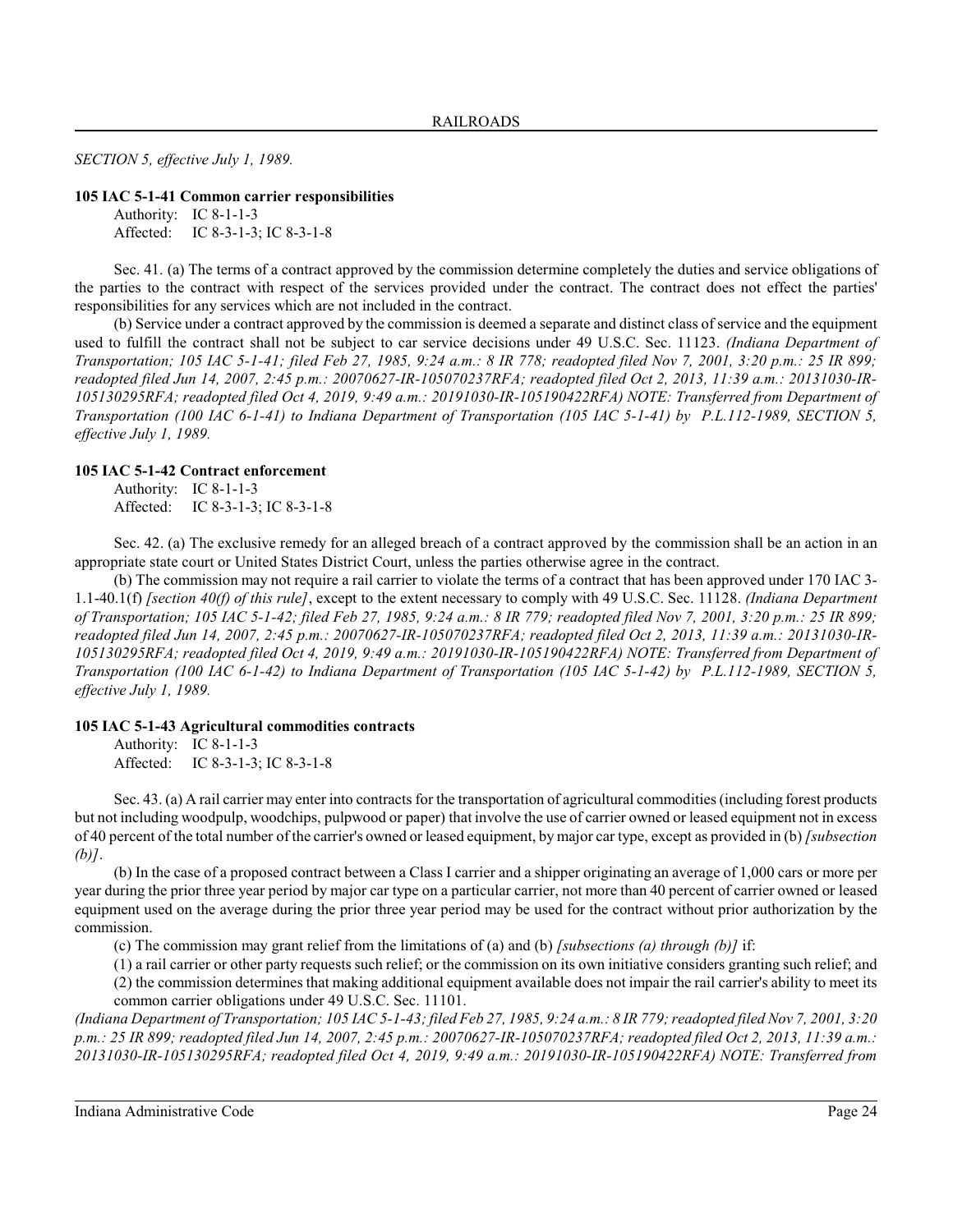*Department of Transportation (100 IAC 6-1-43) to Indiana Department of Transportation (105 IAC 5-1-43) by P.L.112-1989, SECTION 5, effective July 1, 1989.*

# **105 IAC 5-1-44 Form of contracts**

Authority: IC 8-1-1-3 Affected: IC 8-3-1-3; IC 8-3-1-8

Sec. 44. (a) 170 IAC 3-1.1-44.1 through 170 IAC 3-1.1-50.1 *[this section and sections 45 through 50 of this rule]* govern the filing of contracts for railroad transportation services entered into by one or more rail carriers with one or more purchasers of rail service.

(b) Contracts for railroad transportation services and contract summaries shall be filed with the commission in accordance with the special tariff rules for contracts prescribed in these sections.

(c) All contracts and amendments shall be of a size not less than 8 by  $10\frac{1}{2}$  inches nor greater than  $8\frac{1}{2}$  by 14 inches; all contract summaries and supplements shall be a size not less than 8 by  $10\frac{1}{2}$  inches nor greater than  $8\frac{1}{2}$  by 11 inches, any amendment to a contract shall be the same size as the contract and any supplement to a summary shall be the same size as the summary, all shall be clear, legible, and on durable paper. *(Indiana Department of Transportation; 105 IAC 5-1-44; filed Feb 27, 1985, 9:24 a.m.: 8 IR 779; readopted filed Nov 7, 2001, 3:20 p.m.: 25 IR 899; readopted filed Jun 14, 2007, 2:45 p.m.: 20070627-IR-105070237RFA; readopted filed Oct 2, 2013, 11:39 a.m.: 20131030-IR-105130295RFA; readopted filed Oct 4, 2019, 9:49 a.m.: 20191030-IR-105190422RFA)NOTE: Transferred from Department of Transportation (100 IAC 6-1-44) to Indiana Department of Transportation (105 IAC 5-1-44) by P.L.112-1989, SECTION 5, effective July 1, 1989.*

#### **105 IAC 5-1-45 Filing of contract and summary; availability**

Authority: IC 8-1-1-3 Affected: IC 8-3-1-3; IC 8-3-1-8

Sec. 45. (a) A railroad or railroads entering into a contract for transportation services with one or more purchasers of rail service shall file with the commission the original and one copy of the contract and two copies of the contract summary with the Public Service Commission, Transportation Department, 901 State Office Building, Indianapolis, Indiana 46204.

(1) Contracts and contract summaries shall not be filed in the same packages with standard tariff filings.

(2) The confidential contract shall not be attached to the contract summary.

(3) The envelope or wrapper containing the contract and summary shall be marked "confidential, rail contract."

(4) A contract and summary shall be accompanied by a transmittal letter identifying the submitted documents, and the name and telephone number of a contact person.

(b)(1) The contract filed under 170 IAC 3-1.1-40.1 *[section 40 of this rule]* will not be available, for inspection by persons other than the parties to the contract and authorized commission personnel, except by petition demonstrating a likelihood of succeeding on the merits of the complaint and that the matter complained of could not be proven without access to additional contract information. The commission's action in the *[sic.]* any contract disclosure matter including a petition filed under 170 IAC3-1.1-40.1 *[section 40 of this rule]* is subject to the limitations imposed by 5 U.S.C. Sec. 552(b) and the Trade Secrets Act, 18 U.S.C. 1905.

(2) A contract and its summary filed under 49 U.S.C. Sec. 10713, may be labeled "nonconfidential" by the parties. Such a designation will permit the general public to inspect the entire contract.

(c) The contract summary filed under this section shall include the information specified in 170 IAC 3-1.1-47.1 *[section 47 of this rule]*. The contract summary shall be made available for inspection by the general public.

(d) The contract summary filed under thissection shall not be required to be posted in any stations, but shall be made available from carriers participating in the contract upon reasonable request. *(Indiana Department of Transportation; 105 IAC 5-1-45; filed Feb 27, 1985, 9:24 a.m.: 8 IR 779; readopted filed Nov 7, 2001, 3:20 p.m.: 25 IR 899; readopted filed Jun 14, 2007, 2:45 p.m.: 20070627-IR-105070237RFA; readopted filed Oct 2, 2013, 11:39 a.m.: 20131030-IR-105130295RFA; readopted filed Oct 4, 2019, 9:49 a.m.: 20191030-IR-105190422RFA) NOTE: Transferred from Department of Transportation (100 IAC 6-1-45) to Indiana Department of Transportation (105 IAC 5-1-45) by P.L.112-1989, SECTION 5, effective July 1, 1989.*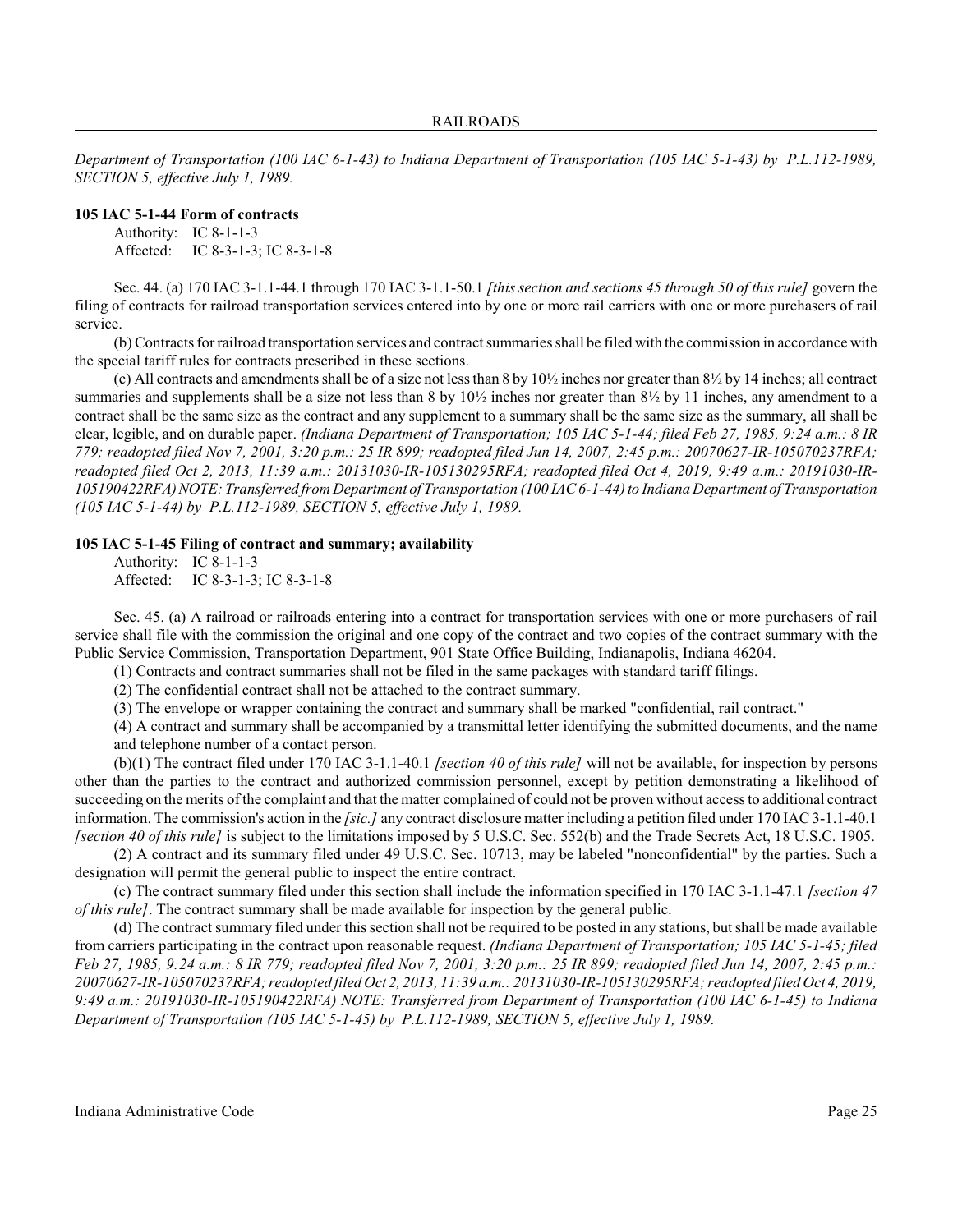### **105 IAC 5-1-46 Contract title page**

Authority: IC 8-1-1-3 Affected: IC 8-3-1-3; IC 8-3-1-8

Sec. 46. (a) The title page of every contract and amendment shall contain only the following information:

(1) In the upper right corner, the contract number (see 170 IAC 3-1.1-47.1 *[section 47 of this rule]*).

(2) In the center of the page, the issuing carrier's name, followed by the word "CONTRACT" in large print.

(3) Amendments to contracts shall also show, in the upper right corner, the amendment number (see 170 IAC 3-1.1-47.1 *[section 47 of this rule]*).

(4) A solid one inch black border down the right side of the title page.

(5) Date of issue and date to be effective.

(b) The title page of every contract summary and supplement shall contain only the following information:

(1) In the upper right corner, the contract summary number (see 170 IAC 3-1.1-47.1 *[section 47 of this rule]*).

(2) In the center of the page, the issuing carrier's name, followed by the words "CONTRACT SUMMARY" in large print.

(3) Date of issue and date to be effective.

(4) In the center lower portion, the issuing individual's name and address.

(5) Supplements to contract summaries shall also show, in the upper right corner, the supplement number (see 170 IAC 3-1.1- 47.1 *[section 47 of this rule]*).

*(Indiana Department of Transportation; 105 IAC 5-1-46; filed Feb 27, 1985, 9:24 a.m.: 8 IR 780; readopted filed Nov 7, 2001, 3:20 p.m.: 25 IR 899; readopted filed Jun 14, 2007, 2:45 p.m.: 20070627-IR-105070237RFA; readopted filed Oct 2, 2013, 11:39 a.m.: 20131030-IR-105130295RFA; readopted filed Oct 4, 2019, 9:49 a.m.: 20191030-IR-105190422RFA) NOTE: Transferred from Department of Transportation (100 IAC 6-1-46) to Indiana Department of Transportation (105 IAC 5-1-46) by P.L.112-1989, SECTION 5, effective July 1, 1989.*

# **105 IAC 5-1-47 Contract numbering system**

Authority: IC 8-1-1-3 Affected: IC 8-3-1-3; IC 8-3-1-8

Sec. 47. (a) Each issuing carrier shall sequentially number the contract and contract summary it issues. The contract and contract summary identification number shall include the word "PSCI", the industry standard alphabet code for the issuing railroad (limited to four letters), the letter "C," and the sequential number, with each separated by a hyphen. The following example: the 357th contract filed by Milwaukee Road would have the following tariff identification number: "PSCI-MILW-C-0357."

(b) Any amendment to a contract shall be reflected in a corresponding supplement to the contract summary. If the change in the contract is only a confidential matter, a statement to that effect will be made in the supplement.

(c) At the carrier's option, the carrier's tariff publishing officers may reserve blocks of numbers if tariffs are issued from different departments. An index to the blocks of reserved numbers shall be filed with the commission.

(d) Contract amendments and contract summary supplements shall be sequentially numbered. *(Indiana Department of Transportation; 105 IAC 5-1-47; filed Feb 27, 1985, 9:24 a.m.: 8 IR 780; readopted filed Nov 7, 2001, 3:20 p.m.: 25 IR 899; readopted filed Jun 14, 2007, 2:45 p.m.: 20070627-IR-105070237RFA; readopted filed Oct 2, 2013, 11:39 a.m.: 20131030-IR-105130295RFA; readopted filed Oct 4, 2019, 9:49 a.m.: 20191030-IR-105190422RFA) NOTE: Transferred from Department of Transportation (100 IAC 6-1-47) to Indiana Department of Transportation (105 IAC 5-1-47) by P.L.112-1989, SECTION 5, effective July 1, 1989.*

# **105 IAC 5-1-48 Contract summary contents**

Authority: IC 8-1-1-3 Affected: IC 8-3-1-3; IC 8-3-1-8

Sec. 48. (a) Contract summaries for agricultural commodities, forest products or paper shall contain the following terms in the order named:

(1) Name(s) of the participating carrier(s). A list, alphabetically arranged, of the corporate names of all carriers that are parties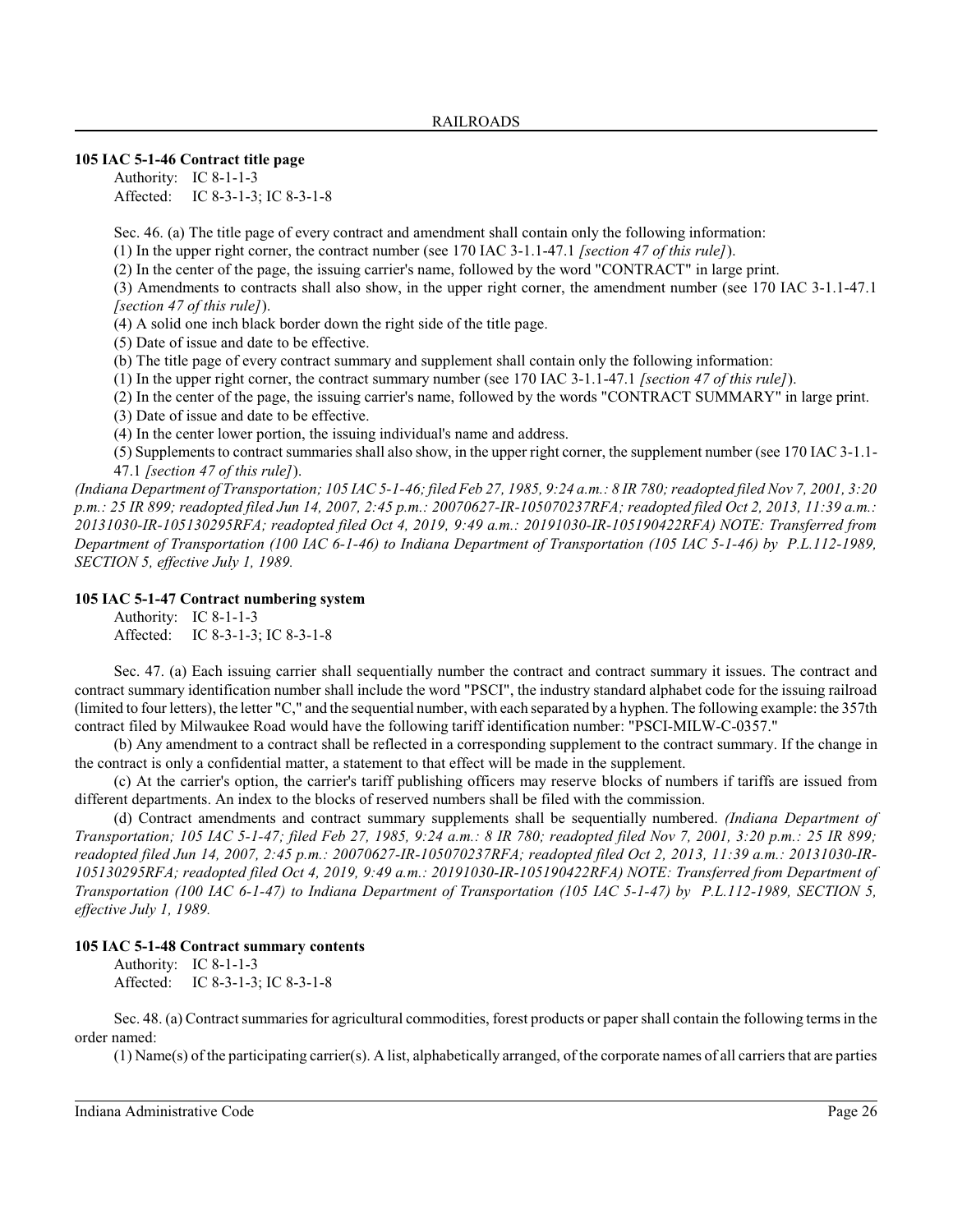to the contract plus their addresses for service of complaints.

- (2) The commodity or commodities to be transported under the contract.
- (3) The origin station(s) and destination station(s), including the specific port(s) (if applicable).
- (4) The duration of the contract.
- (5) Rail car data by number of dedicated cars, or, at the carrier's option, car days:
	- (A) By major type used to fulfill the contract or contract options:

(i) available and owned by the carriers listed in (a)(1) *[subdivision (1)*], with average number of bad-order cars identified;

(ii) available and leased by the carriers listed in (a)(1) above *[subdivision (1)]*, and average number of bad-order cars identified;

(iii) (optional) on order (for ownership or lease) along with delivery dates; and

(iv) in the event a complaint is filed involving common carrier obligation and carrier furnished cars, the carrier(s) shall immediately submit to the commission and the complainant additional data on cars used to fulfill the challenged contract. Data shall include (by major car type used to fulfill the contract):

- (AA) total bad car orders;
- (BB) assigned car obligations; and
- (CC) free running cars.

(B) In addition to (5)(A)(i) *[clause (A)(i)]* if agricultural commodities (including forest products and paper, but not including woodpulp, wood chips, pulpwood or paper), a certified statement by the participating rail carrier/carriers:

(i) that the cumulative equipment total of all contracts does not exceed 40 percent of the capacity of the rail carrier's owned and leased cars by applicable major car type; and

(ii) in the cases of an agricultural shipper which originated an average 1,000 cars or more per year during the prior three year period by major car type, that the equipment used does not exceed 40 percent of the rail carrier's owned or leased cars used on the average by that shipper during the previous three years.

(C) Rail car data need not be submitted if:

(i) the shipper furnishes the rail cars, unless the cars are leased from the carrier; or

(ii) the contract is restricted to certain services which do not entail car supply.

(6) Rates and charges. Identification of base rates or charges and movement type (e.g., single car, multiple car, unit train), the minimum annual volume, and a summary of escalation provisions.

(7) Special features. Identification of existence (but not the terms of amount) of special features such transit time commitments, guaranteed car supply, minimum percentage of traffic requirments, credit terms, discount, etc.

(b) Contract summaries for other commodities or services not involving a port shall contain the information required in  $(a)(1)$ , (2), (4), and (5) *[subsection (a)(1) through (a)(2) and (a)(4) through (a)(5)]*. Subdivision (a)(7) *[subsection (a)(7)]*, "special features", shall be applicable to the extent that service requirements are placed in the contract.

(c) Contract summaries for other commodities or services involving a port shall contain the information required in (a)(2), (4), (5), (6), and (7) *[subsection (a)(2) and (a)(4) through (a)(7)*]. In addition, the port shall be named and the tariff mileage (rounded to the nearest 50 miles) shall be disclosed (or at the contracting parties' option, the origin and destination shall be specified). The required information shall be disclosed for each movement involving multiple origins/destinations.

(d) Format. The contract summary and supplements shall enumerate and have each item completed. Where the item does not pertain to the contract or amendment, the term "Not Applicable" ("NA") shall be used. *(Indiana Department of Transportation; 105 IAC 5-1-48; filed Feb 27, 1985, 9:24 a.m.: 8 IR 781; readopted filed Nov 7, 2001, 3:20 p.m.: 25 IR 899; readopted filed Jun 14, 2007, 2:45 p.m.: 20070627-IR-105070237RFA; readopted filed Oct 2, 2013, 11:39 a.m.: 20131030-IR-105130295RFA; readopted filed Oct 4, 2019, 9:49 a.m.: 20191030-IR-105190422RFA) NOTE: Transferred from Department of Transportation (100 IAC 6-1- 48) to Indiana Department of Transportation (105 IAC 5-1-48) by P.L.112-1989, SECTION 5, effective July 1, 1989.*

# **105 IAC 5-1-49 Contract summary availability**

Authority: IC 8-1-1-3 Affected: IC 8-3-1-3; IC 8-3-1-8

Sec. 49. Copies of contract summaries shall be available from the transportation department of the public service commission.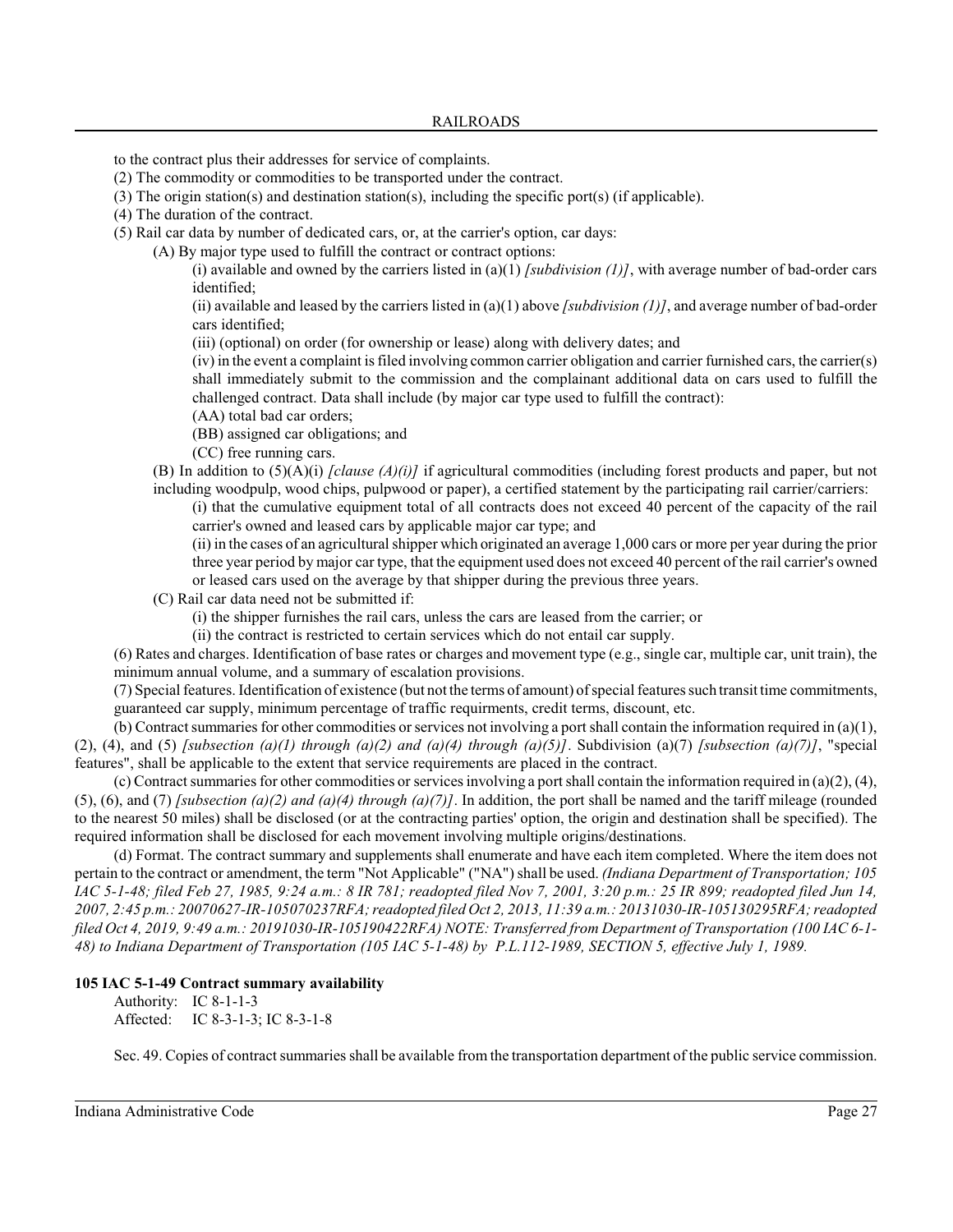### RAILROADS

Copies of contract summaries shall also be available from carriers participating in the contract. *(Indiana Department of Transportation; 105 IAC 5-1-49; filed Feb 27, 1985, 9:24 a.m.: 8 IR 781; readopted filed Nov 7, 2001, 3:20 p.m.: 25 IR 899; readopted filed Jun 14, 2007, 2:45 p.m.: 20070627-IR-105070237RFA; readopted filed Oct 2, 2013, 11:39 a.m.: 20131030-IR-105130295RFA; readopted filed Oct 4, 2019, 9:49 a.m.: 20191030-IR-105190422RFA) NOTE: Transferred from Department of Transportation (100 IAC 6-1-49) to Indiana Department of Transportation (105 IAC 5-1-49) by P.L.112-1989, SECTION 5, effective July 1, 1989.*

## **105 IAC 5-1-50 Notice of filing**

Authority: IC 8-1-1-3 Affected: IC 8-3-1-3; IC 8-3-1-8

Sec. 50. All filed contracts (and amendments) and contract summaries (and supplements) shall provide 30 days notice to the public as required by 49 U.S.C. Sec. 10713(c). *(Indiana Department of Transportation; 105 IAC 5-1-50; filed Feb 27, 1985, 9:24 a.m.: 8 IR 782; readopted filed Nov 7, 2001, 3:20 p.m.: 25 IR 899; readopted filed Jun 14, 2007, 2:45 p.m.: 20070627-IR-105070237RFA; readopted filed Oct 2, 2013, 11:39 a.m.: 20131030-IR-105130295RFA; readopted filed Oct 4, 2019, 9:49 a.m.: 20191030-IR-105190422RFA) NOTE: Transferred from Department of Transportation (100 IAC 6-1-50) to Indiana Department of Transportation (105 IAC 5-1-50) by P.L.112-1989, SECTION 5, effective July 1, 1989.*

# **105 IAC 5-1-51 Exemption proceedings**

Authority: IC 8-1-1-3 Affected: IC 8-3-1-3; IC 8-3-1-8

Sec. 51. Following an exemption decision by the interstate commerce commission, the public service commission of Indiana will automatically, without further order adopt the decision of the commission. *(Indiana Department of Transportation; 105 IAC 5-1-51; filed May 18, 1983, 2:18 p.m.: 6 IR 1219; readopted filed Nov 7, 2001, 3:20 p.m.: 25 IR 899; readopted filed Jun 14, 2007, 2:45 p.m.: 20070627-IR-105070237RFA; readopted filed Oct 2, 2013, 11:39 a.m.: 20131030-IR-105130295RFA; readopted filed Oct 4, 2019, 9:49 a.m.: 20191030-IR-105190422RFA) NOTE: Transferred from Department of Transportation (100 IAC 6-1-51) to Indiana Department of Transportation (105 IAC 5-1-51) by P.L.112-1989, SECTION 5, effective July 1, 1989.*

# **Rule 2. Abandonment of Railway Stations; Establishment of Interlocking Systems**

# **105 IAC 5-2-1 Discontinuance of intrastate passenger train service**

Authority: IC 8-1-1-3; IC 8-3-1-1 Affected: IC 8-1-1-8; IC 8-4-12-1; IC 8-4-13-1

Sec. 1. Before any railroad company engaged in intrastate commerce in the State of Indiana shall discontinue any passenger train, or trains, rendering intrastate service, such railroad company shall file its petition with the Commission requesting authority so to do. In such petition such company shall set out in detail the number and schedule of such train, or trains, the name of the cities and towns served in the State of Indiana, whether such trains transport mail, express, baggage and freight in addition to passengers, total amount of revenue received from the operation of such trains operating within the State of Indiana and the cost of such train operation for the previous calendar year, and such other facts as may be necessary to fully advise the Commission as to such passenger train service. Petitions filed under Rule 1 or 2 above set out will be docketed by the Commission and set for public hearings, and at least ten days notice thereof will be given by publication as required by law. *(Indiana Department of Transportation; 105 IAC 5-2-1; No. 17688: Abandonment of Railway Stations Rule 2; filed Jan 2, 1946, 10:00 a.m.: Rules and Regs. 1947, p. 1760; readopted filed Nov 7, 2001, 3:20 p.m.: 25 IR 899; readopted filed Jun 14, 2007, 2:45 p.m.: 20070627-IR-105070237RFA; readopted filed Oct 2, 2013, 11:39 a.m.: 20131030-IR-105130295RFA; readopted filed Oct 4, 2019, 9:49 a.m.: 20191030-IR-105190422RFA) NOTE: Transferred from Department of Transportation (100 IAC 6-2-1) to Indiana Department of Transportation (105 IAC 5-2-1) by P.L.112-1989, SECTION 5, effective July 1, 1989.*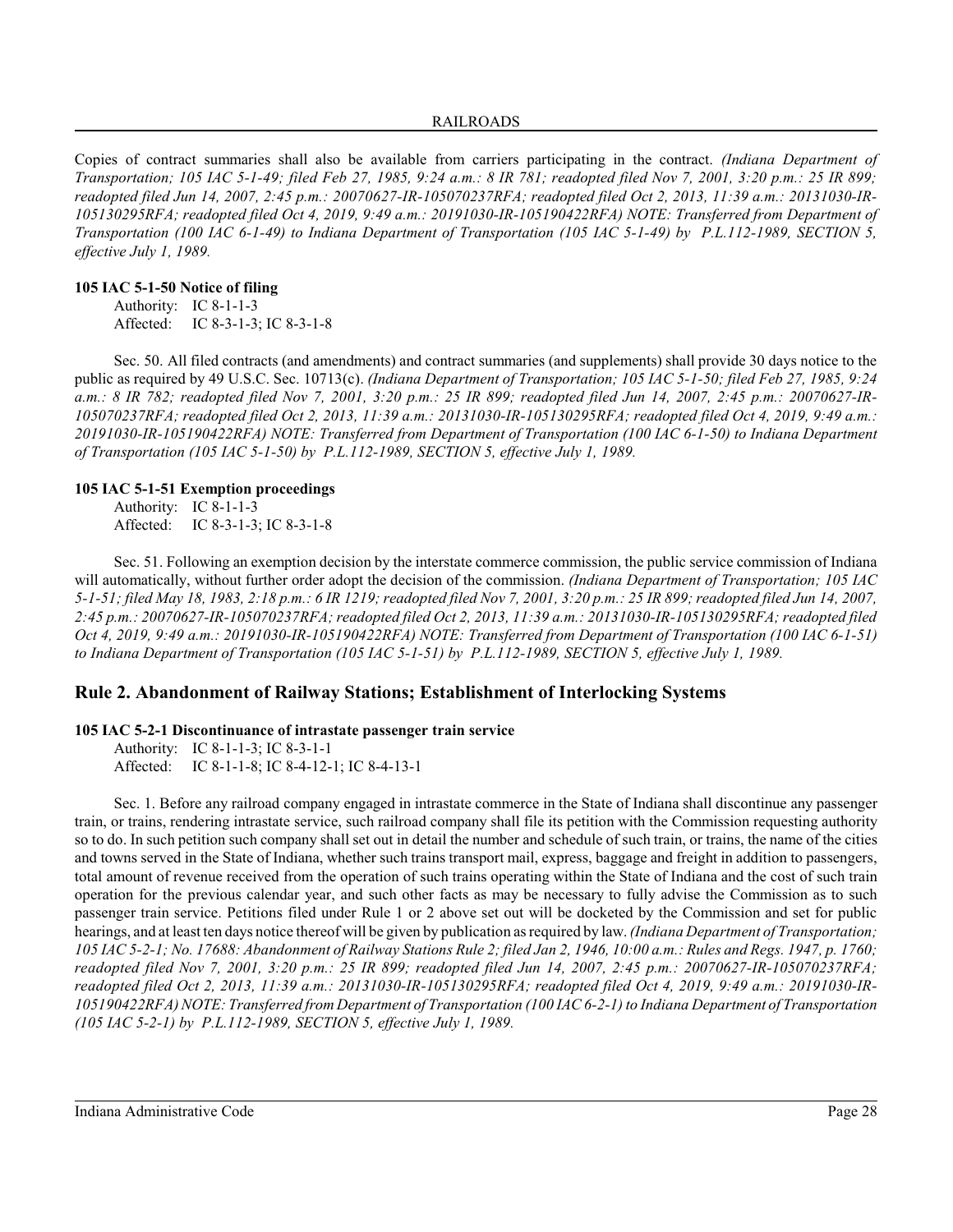**105 IAC 5-2-2 Interlocking defined**

Authority: IC 8-1-1-3; IC 8-3-1-1 Affected: IC 8-3-1-1

Sec. 2. The term "interlocking" shall be defined as including manually or automatically controlled interlocking at railroad crossings, at grade or draw-bridges as provided by Federal Signal Act of 1937, and as it may be amended and the orders of the Interstate Commerce Commission made thereunder. *(Indiana Department of Transportation; 105 IAC 5-2-2; No. 17688: Abandonment of Railway Stations Rule 3; filed Jan 2, 1946, 10:00 a.m.: Rules and Regs. 1947, p. 1761; readopted filed Nov 7, 2001, 3:20 p.m.: 25 IR 899; readopted filed Jun 14, 2007, 2:45 p.m.: 20070627-IR-105070237RFA; readopted filed Oct 2, 2013, 11:39 a.m.: 20131030-IR-105130295RFA; readopted filed Oct 4, 2019, 9:49 a.m.: 20191030-IR-105190422RFA) NOTE: Transferred from Department of Transportation (100 IAC 6-2-2) to Indiana Department of Transportation (105 IAC 5-2-2) by P.L.112-1989, SECTION 5, effective July 1, 1989.*

# **105 IAC 5-2-3 Application for approval of interlocking devices**

Authority: IC 8-1-1-3; IC 8-3-1-1 Affected: IC 8-3-1-1

Sec. 3. Any railroad submitting application specifications and blueprints to the Interstate Commerce Commission seeking approval of any interlocking plant matters requiring Interstate Commerce Commission approval, shall concurrently submit to this Commission a copy of such information for study and record. *(Indiana Department of Transportation; 105 IAC 5-2-3; No. 17688: Abandonment of Railway Stations Rule 4; filed Jan 2, 1946, 10:00 a.m.: Rules and Regs. 1947, p. 1761; readopted filed Nov 7, 2001, 3:20 p.m.: 25 IR 899; readopted filed Jun 14, 2007, 2:45 p.m.: 20070627-IR-105070237RFA; readopted filed Oct 2, 2013, 11:39 a.m.: 20131030-IR-105130295RFA; readopted filed Oct 4, 2019, 9:49 a.m.: 20191030-IR-105190422RFA) NOTE: Transferred from Department of Transportation (100 IAC 6-2-3) to Indiana Department of Transportation (105 IAC 5-2-3) by P.L.112-1989, SECTION 5, effective July 1, 1989.*

# **105 IAC 5-2-4 Order of approval of interlocking devices**

Authority: IC 8-1-1-3; IC 8-3-1-1 Affected: IC 8-3-1-1

Sec. 4. If and when the Interstate Commerce Commission renders an order on an application as set out in rule 4 *[section 3 of this rule]*, a copy of same shall be submitted to this Commission as a matter of record. *(Indiana Department of Transportation; 105 IAC 5-2-4; No. 17688: Abandonment of Railway Stations Rule 5; filed Jan 2, 1946, 10:00 a.m.: Rules and Regs. 1947, p. 1761; readopted filed Nov 7, 2001, 3:20 p.m.: 25 IR 899; readopted filed Jun 14, 2007, 2:45 p.m.: 20070627-IR-105070237RFA; readopted filed Oct 2, 2013, 11:39 a.m.: 20131030-IR-105130295RFA; readopted filed Oct 4, 2019, 9:49 a.m.: 20191030-IR-105190422RFA) NOTE: Transferred from Department of Transportation (100 IAC 6-2-4) to Indiana Department of Transportation (105 IAC 5-2-4) by P.L.112-1989, SECTION 5, effective July 1, 1989.*

# **105 IAC 5-2-5 Installation, inspection, maintenance and repair of devices; applicable federal standards**

Authority: IC 8-1-1-3; IC 8-3-1-1 Affected: IC 8-3-1-1

Sec. 5. Rules, standards and instructions for installation, inspection and maintenance and repair of interlocking as promulgated and established by the Interstate Commerce Commission in accordance with paragraph C, Section 26, of the Interstate Commerce Commission Act, as amended August 26, 1937, and effective September 1, 1939, commonly known as the Signal Inspection Act, shall govern interlocking within the State of Indiana.

Such rules hereby adopted by reference are set out in an Interstate Commerce Commission pamphlet now on file in the office of the Secretary and the office of the Railroad Inspector's Department of the Public Service Commission of Indiana and are entitled:

"Rules, Standards, and Instructions for installation, inspection, maintenance, and repair of Automatic Block Signal Systems, interlocking centralized traffic control systems, automatic train stop and train control systems, automatic cab signal systems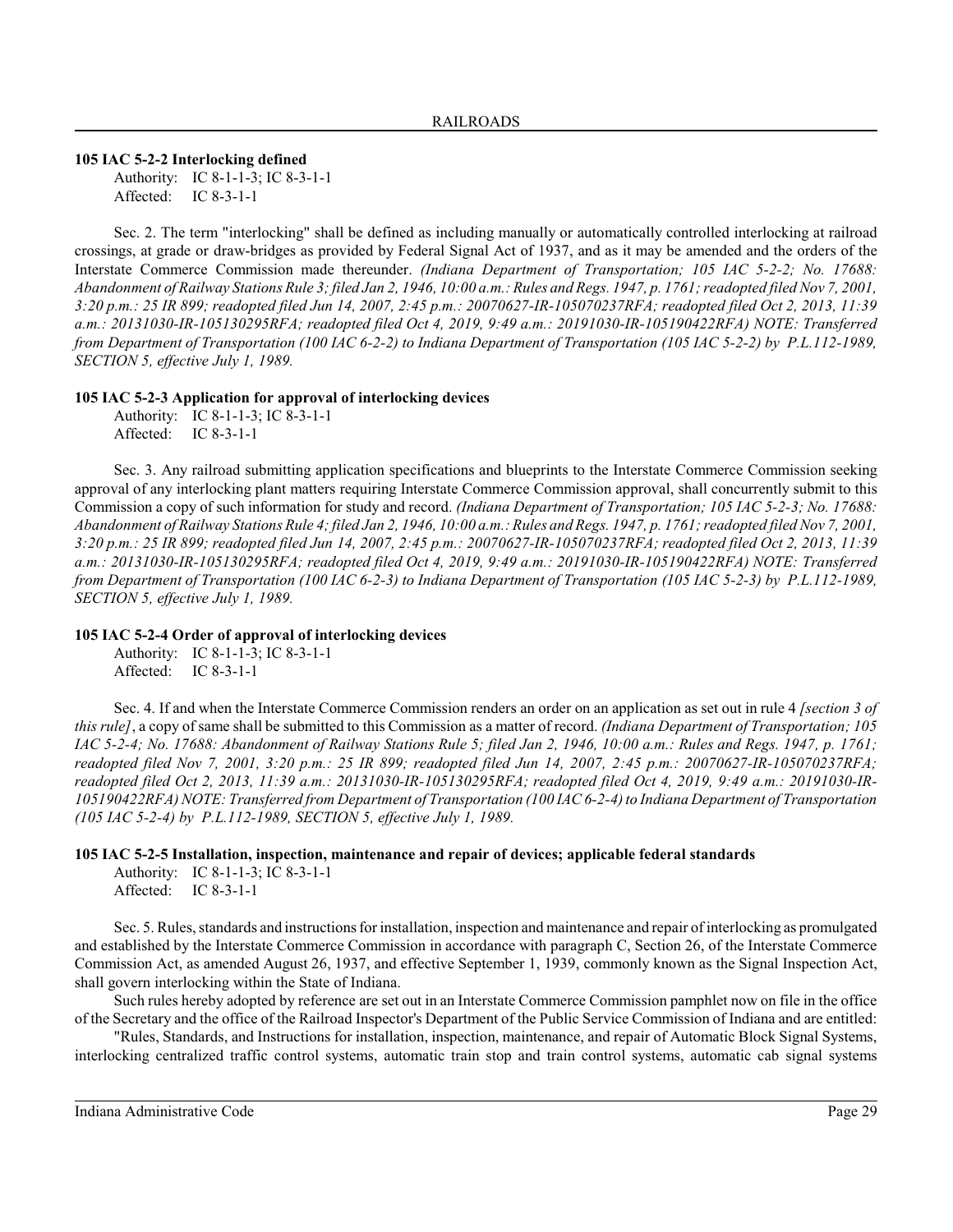continuously controlled (without automatic train stop or train control), dragging equipment and slide detectors and other similar protective devices, other similar appliances, methods, and systems." *(Indiana Department of Transportation; 105 IAC 5-2-5; No. 17688: Abandonment of Railway Stations Rule 6; filed Jan 2, 1946, 10:00 a.m.: Rules and Regs. 1947, p. 1761; readopted filed Nov 7, 2001, 3:20 p.m.: 25 IR 899;readopted filed Jun 14, 2007, 2:45 p.m.: 20070627-IR-105070237RFA; readopted filed Oct 2, 2013, 11:39 a.m.: 20131030-IR-105130295RFA; readopted filed Oct 4, 2019, 9:49 a.m.: 20191030-IR-105190422RFA) NOTE: Transferred from Department of Transportation (100 IAC 6-2-5) to Indiana Department of Transportation (105 IAC 5-2-5) by P.L.112-1989, SECTION 5, effective July 1, 1989.*

### **105 IAC 5-2-6 Notice of completion**

Authority: IC 8-1-1-3; IC 8-3-1-1 Affected: IC 8-3-1-1

Sec. 6. This Commission shall be notified in writing when interlocking changes approved by the Interstate Commerce Commission shall have been completed and placed in service so that this Commission may at its convenience make such inspections as it deems necessary. *(Indiana Department of Transportation; 105 IAC 5-2-6; No. 17688: Abandonment of Railway Stations Rule 7; filed Jan 2, 1946, 10:00 a.m.: Rules and Regs. 1947, p. 1762; readopted filed Nov 7, 2001, 3:20 p.m.: 25 IR 899; readopted filed Jun 14, 2007, 2:45 p.m.: 20070627-IR-105070237RFA; readopted filed Oct 2, 2013, 11:39 a.m.: 20131030-IR-105130295RFA; readopted filed Oct 4, 2019, 9:49 a.m.: 20191030-IR-105190422RFA) NOTE: Transferred from Department of Transportation (100 IAC 6-2-6) to Indiana Department of Transportation (105 IAC 5-2-6) by P.L.112-1989, SECTION 5, effective July 1, 1989.*

# **105 IAC 5-2-7 Full stop not required**

Authority: IC 8-1-1-3; IC 8-3-1-1 Affected: IC 8-3-1-1

Sec. 7. When the interlocking has been constructed and is maintained in compliance with Rule 6 *[section 5 of this rule]* of this order then and in that case, it is lawful for the engines and trains of such railroad, or railroads, to pass over such crossings and drawbridges without first coming to a full stop as prescribed by the Indiana statutes. *(Indiana Department of Transportation; 105 IAC 5-2-7; No. 17688: Abandonment of Railway Stations Rule 8; filed Jan 2, 1946, 10:00 a.m.: Rules and Regs. 1947, p. 1762; readopted filed Nov 7, 2001, 3:20 p.m.: 25 IR 899; readopted filed Jun 14, 2007, 2:45 p.m.: 20070627-IR-105070237RFA; readopted filed Oct 2, 2013, 11:39 a.m.: 20131030-IR-105130295RFA; readopted filed Oct 4, 2019, 9:49 a.m.: 20191030-IR-105190422RFA) NOTE: Transferred from Department of Transportation (100 IAC 6-2-7) to Indiana Department of Transportation (105 IAC 5-2-7) by P.L.112-1989, SECTION 5, effective July 1, 1989.*

#### **105 IAC 5-2-8 Operation and maintenance removal**

Authority: IC 8-1-1-3; IC 8-3-1-1 Affected: IC 8-3-1-1

Sec. 8. Railroad employees whose duties require it shall be furnished with a copy of the railroad company's rules and regulations for the guidance of employees in the operation and maintenance of interlocking; such rules shall include the use of hand signals when fixed signals become inoperative. *(Indiana Department of Transportation; 105 IAC 5-2-8; No. 17688: Abandonment of Railway Stations Rule 9; filed Jan 2, 1946, 10:00 a.m.: Rules and Regs. 1947, p. 1762; readopted filed Nov 7, 2001, 3:20 p.m.: 25 IR 899; readopted filed Jun 14, 2007, 2:45 p.m.: 20070627-IR-105070237RFA; readopted filed Oct 2, 2013, 11:39 a.m.: 20131030-IR-105130295RFA; readopted filed Oct 4, 2019, 9:49 a.m.: 20191030-IR-105190422RFA) NOTE: Transferred from Department of Transportation (100 IAC 6-2-8) to Indiana Department of Transportation (105 IAC 5-2-8) by P.L.112-1989, SECTION 5, effective July 1, 1989.*

# **105 IAC 5-2-9 Discontinuance of service; notice**

Authority: IC 8-1-1-3; IC 8-3-1-1 Affected: IC 8-3-1-1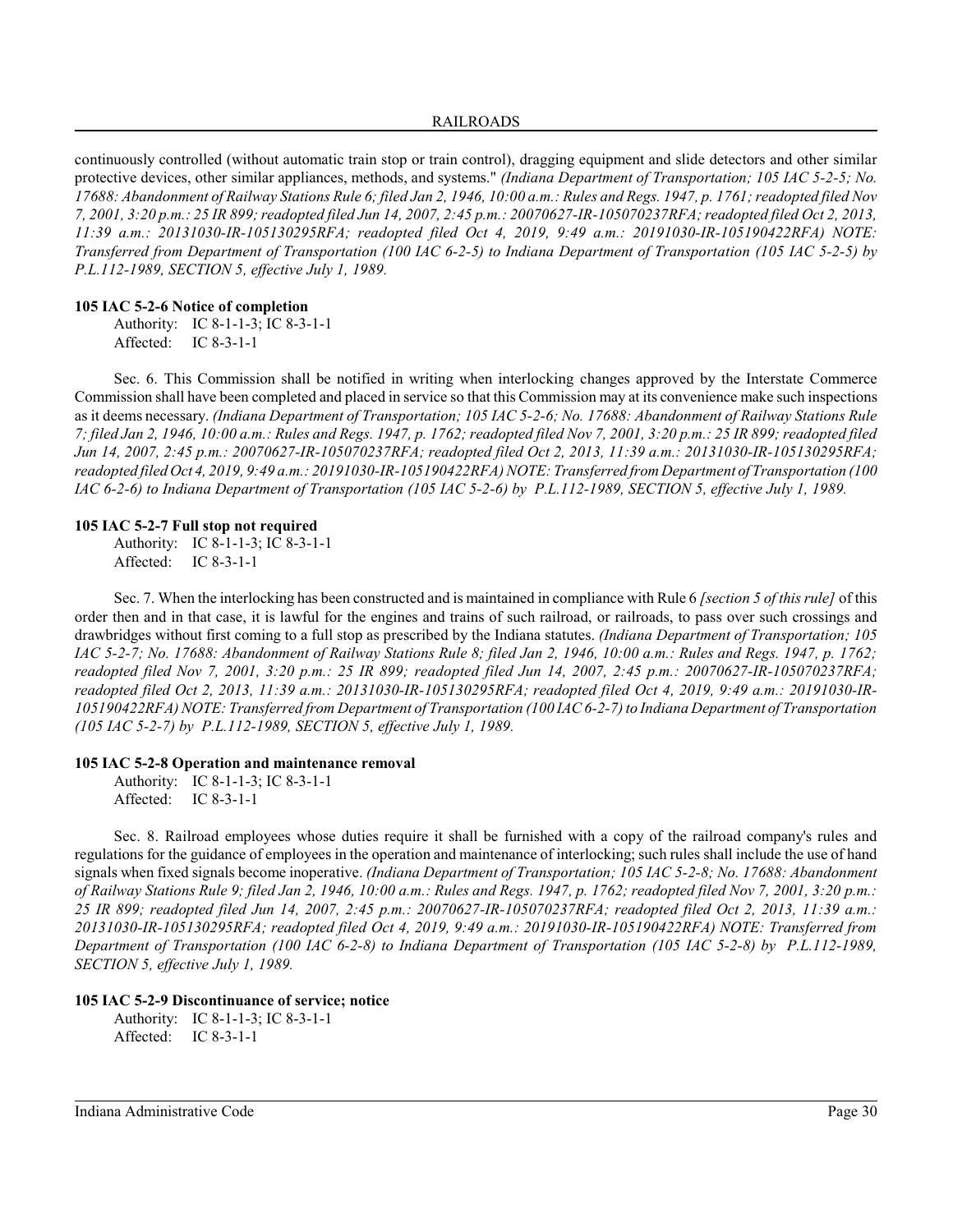### RAILROADS

Sec. 9. When an interlocking is taken out of service train and engine movements through the plant must be made in accordance with precautions prescribed by statutes governing train movements over and across non-interlocking railroad grade crossings and drawbridges, and this Commission so notified of the change in operation when such change is in excess of a period of 48 hours. *(Indiana Department of Transportation; 105 IAC 5-2-9; No. 17688: Abandonment of Railway Stations Rule 10; filed Jan 2, 1946, 10:00 a.m.: Rules and Regs. 1947, p. 1762; readopted filed Nov 7, 2001, 3:20 p.m.: 25 IR 899; readopted filed Jun 14, 2007, 2:45 p.m.: 20070627-IR-105070237RFA; readopted filed Oct 2, 2013, 11:39 a.m.: 20131030-IR-105130295RFA; readopted filed Oct 4, 2019, 9:49 a.m.: 20191030-IR-105190422RFA) NOTE: Transferred from Department of Transportation (100 IAC 6-2-9) to Indiana Department of Transportation (105 IAC 5-2-9) by P.L.112-1989, SECTION 5, effective July 1, 1989.*

# **105 IAC 5-2-10 Inspection of devices**

Authority: IC 8-1-1-3; IC 8-3-1-1 Affected: IC 8-3-1-1

Sec. 10. The Railroad Department of this Commission may make periodic inspections of any interlocking within the State of Indiana with the viewof keeping the Commission fully and properly informed as to the condition of railroads and the manner in which they are operated with reference to the security and accommodation of the public. *(Indiana Department of Transportation; 105 IAC 5-2-10; No. 17688: Abandonment of Railway Stations Rule 11; filed Jan 2, 1946, 10:00 a.m.: Rules and Regs. 1947, p. 1762; readopted filed Nov 7, 2001, 3:20 p.m.: 25 IR 899; readopted filed Jun 14, 2007, 2:45 p.m.: 20070627-IR-105070237RFA; readopted filed Oct 2, 2013, 11:39 a.m.: 20131030-IR-105130295RFA; readopted filed Oct 4, 2019, 9:49 a.m.: 20191030-IR-105190422RFA) NOTE: Transferred from Department of Transportation (100 IAC 6-2-10) to Indiana Department ofTransportation (105 IAC 5-2-10) by P.L.112-1989, SECTION 5, effective July 1, 1989.*

# **Rule 3. Reporting of Railroad Accidents**

# **105 IAC 5-3-1 Reporting requirements**

Authority: IC 8-3-1-1; IC 8-23-2-6 Affected: IC 8-3-1-21; IC 8-9-1-4

Sec. 1. Whenever any railroad, railway company, or corporation operating in rail transportation and engaged in intrastate commerce within the state of Indiana suffers accident, as described in IC 8-3-1-21, the railroad division of the Indiana department of transportation shall be notified immediately, either by telegramor telephone. Providing that, should such accident occur other than during regular office hours of the department, i.e., 8:00 a.m. to 4:30 p.m., or on Saturday, Sunday, or holidays, such report will be made to the operation center of the Indiana state police department, Indianapolis, (telephone 317-232-8250) with the request that the investigator of the railroad division, then designated as the duty officer, be notified immediately. *(Indiana Department of Transportation; 105 IAC 5-3-1; No. 33722: Reporting of Railroad Accidents Rule 12, Sec I; filed Sep 11, 1978, 3:00 p.m.: 1 IR 638; filed Aug 8, 1989, 3:30 p.m.: 12 IR 2218; readopted filed Nov 7, 2001, 3:20 p.m.: 25 IR 899; readopted filed Jun 14, 2007, 2:45 p.m.: 20070627-IR-105070237RFA; readopted filed Oct 2, 2013, 11:39 a.m.: 20131030-IR-105130295RFA; readopted filed Oct 4, 2019, 9:49 a.m.: 20191030-IR-105190422RFA) NOTE: Transferred from Department of Transportation (100 IAC 6-3-1) to Indiana Department of Transportation (105 IAC 5-3-1) by P.L.112-1989, SECTION 5, effective July 1, 1989.*

# **105 IAC 5-3-2 Accident defined**

Authority: IC 8-3-1-1 Affected: IC 8-3-1-21; IC 8-9-1-4

Sec. 2. Accident in Section I *[section 1 of this rule]* is defined as serious injury or death to employee, passenger, trespasser, pedestrian, cyclist or motorist at any crossing; or derailment, collision (head-on or rear-end) or sideswipe of railroad cars and/or locomotives, regardless of type, that results in death or serious injury to the public; or damage to other than railroad property that would affect the safety or welfare of employees, passengers or the general public; or where explosives, chemicals, flammables or other hazardous or noxious lading is involved to the extent cars or locomotives are ruptured, afire or in any condition that would affect the safety or welfare of employees, passengers or the general public. *(Indiana Department of Transportation; 105 IAC 5-3-2;*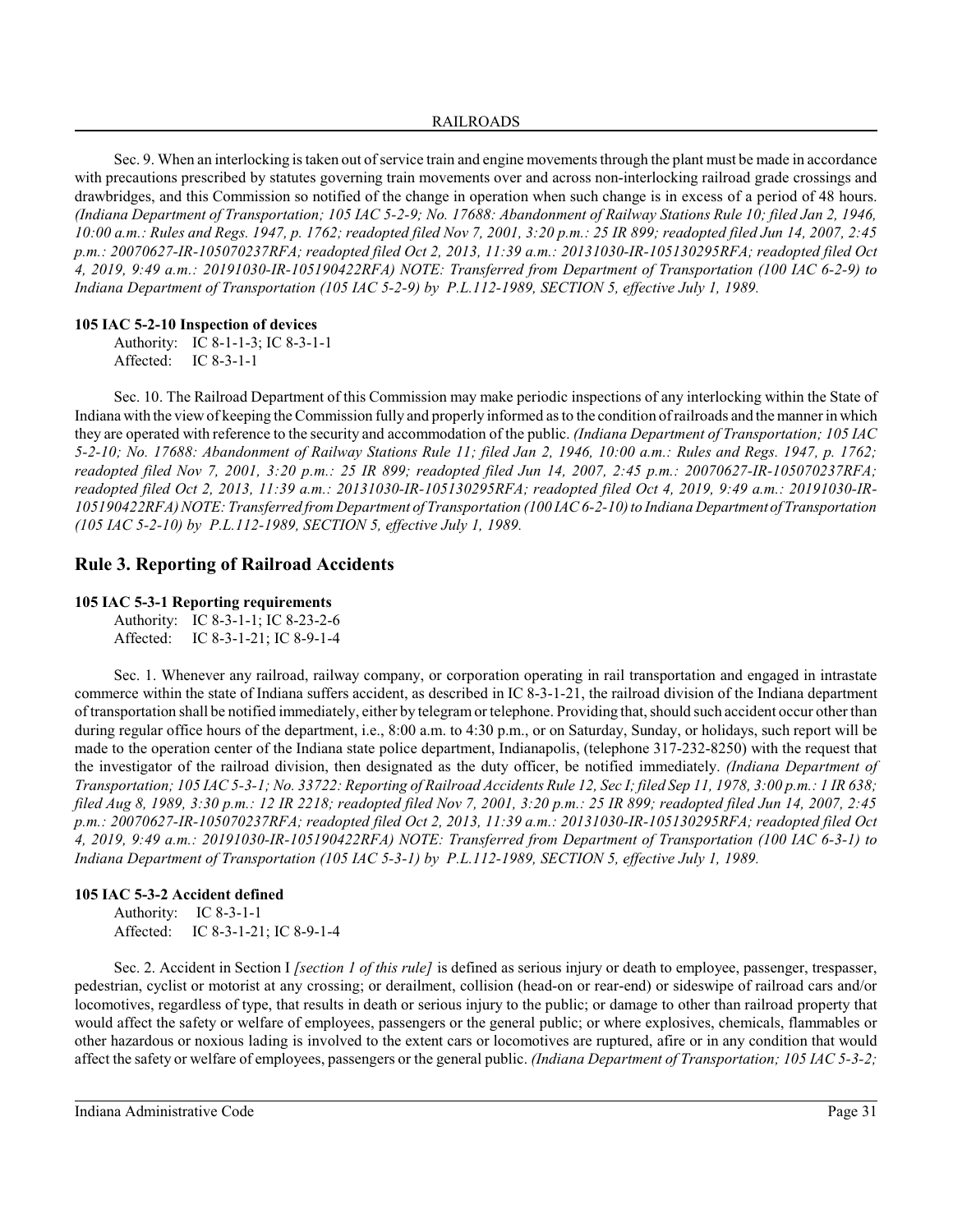*No. 33722: Reporting of Railroad Accidents Rule 12,Sec II; filed Sep 11, 1978, 3:00 p.m.: 1 IR 638; readopted filed Nov 7, 2001, 3:20 p.m.: 25 IR 899; readopted filed Jun 14, 2007, 2:45 p.m.: 20070627-IR-105070237RFA; readopted filed Oct 2, 2013, 11:39 a.m.: 20131030-IR-105130295RFA; readopted filed Oct 4, 2019, 9:49 a.m.: 20191030-IR-105190422RFA) NOTE: Transferred from Department of Transportation (100 IAC 6-3-2) to Indiana Department of Transportation (105 IAC 5-3-2) by P.L.112-1989, SECTION 5, effective July 1, 1989.*

**105 IAC 5-3-3 Accidents not within definition of preceding section; reporting requirements**

Authority: IC 8-3-1-1 Affected: IC 8-3-1-21; IC 8-9-1-4

Sec. 3. Accidents not covered in Section II *[section 2 of this rule]* in excess of \$1,750.00 (as outlined in D.O.T. Rules) and crossing accidents not covered in Section II *[section 2 of this rule]* are to be reported on monthly reports to be submitted within 30 days after close of reporting month. *(Indiana Department of Transportation; 105 IAC 5-3-3; No. 33722: Reporting of Railroad Accidents Rule 12,Sec III; filed Sep 11, 1978, 3:00 p.m.: 1 IR 638; readopted filed Nov 7, 2001, 3:20 p.m.: 25 IR 899; readopted filed Jun 14, 2007, 2:45 p.m.: 20070627-IR-105070237RFA; readopted filed Oct 2, 2013, 11:39 a.m.: 20131030-IR-105130295RFA; readopted filed Oct 4, 2019, 9:49 a.m.: 20191030-IR-105190422RFA) NOTE: Transferred from Department of Transportation (100 IAC 6-3-3) to Indiana Department of Transportation (105 IAC 5-3-3) by P.L.112-1989, SECTION 5, effective July 1, 1989.*

# **105 IAC 5-3-4 Monthly follow-up reports**

Authority: IC 8-3-1-1 Affected: IC 8-3-1-21; IC 8-9-1-4

Sec. 4. Accidentsinitially reported by telegram or telephone in Section II *[section 2 of this rule]* are to be reported on monthly reports to be submitted within 30 days after close of reporting month. *(Indiana Department of Transportation; 105 IAC 5-3-4; No. 33722: Reporting of Railroad Accidents Rule 12,Sec IV; filed Sep 11, 1978, 3:00 p.m.: 1 IR 638; readopted filed Nov 7, 2001, 3:20 p.m.: 25 IR 899; readopted filed Jun 14, 2007, 2:45 p.m.: 20070627-IR-105070237RFA; readopted filed Oct 2, 2013, 11:39 a.m.: 20131030-IR-105130295RFA; readopted filed Oct 4, 2019, 9:49 a.m.: 20191030-IR-105190422RFA) NOTE: Transferred from Department of Transportation (100 IAC 6-3-4) to Indiana Department of Transportation (105 IAC 5-3-4) by P.L.112-1989, SECTION 5, effective July 1, 1989.*

# **Rule 4. Railroad Construction; Lateral and Vertical Clearance Requirements**

**105 IAC 5-4-1 Submission of verified petition for relief from statutory track clearance requirements**

Authority: IC 8-8-1-12; IC 8-23-2-6 Affected: IC 8-3-1-21; IC 8-8-1-11; IC 8-8-1-12; IC 8-9-1-4

Sec. 1. Before any railroad carrier, or any party, person, association, municipality, or private corporation (hereinafter "petitioner") builds, maintains, alters, or rebuilds a structure, or any part thereof, which will have less lateral or vertical clearance distance than provided for by chapter 118 of the Acts of the Indiana general assembly of 1907, as amended, as found at IC 8-8-1-11 through IC 8-8-1-12 (hereinafter the "Act"), a verified petition setting forth the clearance distances requested (hereinafter the "petition") shall be submitted to the department of transportation (hereinafter the "department"). *(Indiana Department of Transportation; 105 IAC 5-4-1; filed May 7, 1982, 2:05 p.m.: 5 IR 1179; filed Aug 8, 1989, 3:30 p.m.: 12 IR 2219; readopted filed Nov 7, 2001, 3:20 p.m.: 25 IR 899; readopted filed Jun 14, 2007, 2:45 p.m.: 20070627-IR-105070237RFA; readopted filed Oct 2, 2013, 11:39 a.m.: 20131030-IR-105130295RFA; readopted filed Oct 4, 2019, 9:49 a.m.: 20191030-IR-105190422RFA) NOTE: Transferred from Department of Transportation (100 IAC 6-4-1) to Indiana Department of Transportation (105 IAC 5-4-1) by P.L.112-1989, SECTION 5, effective July 1, 1989.*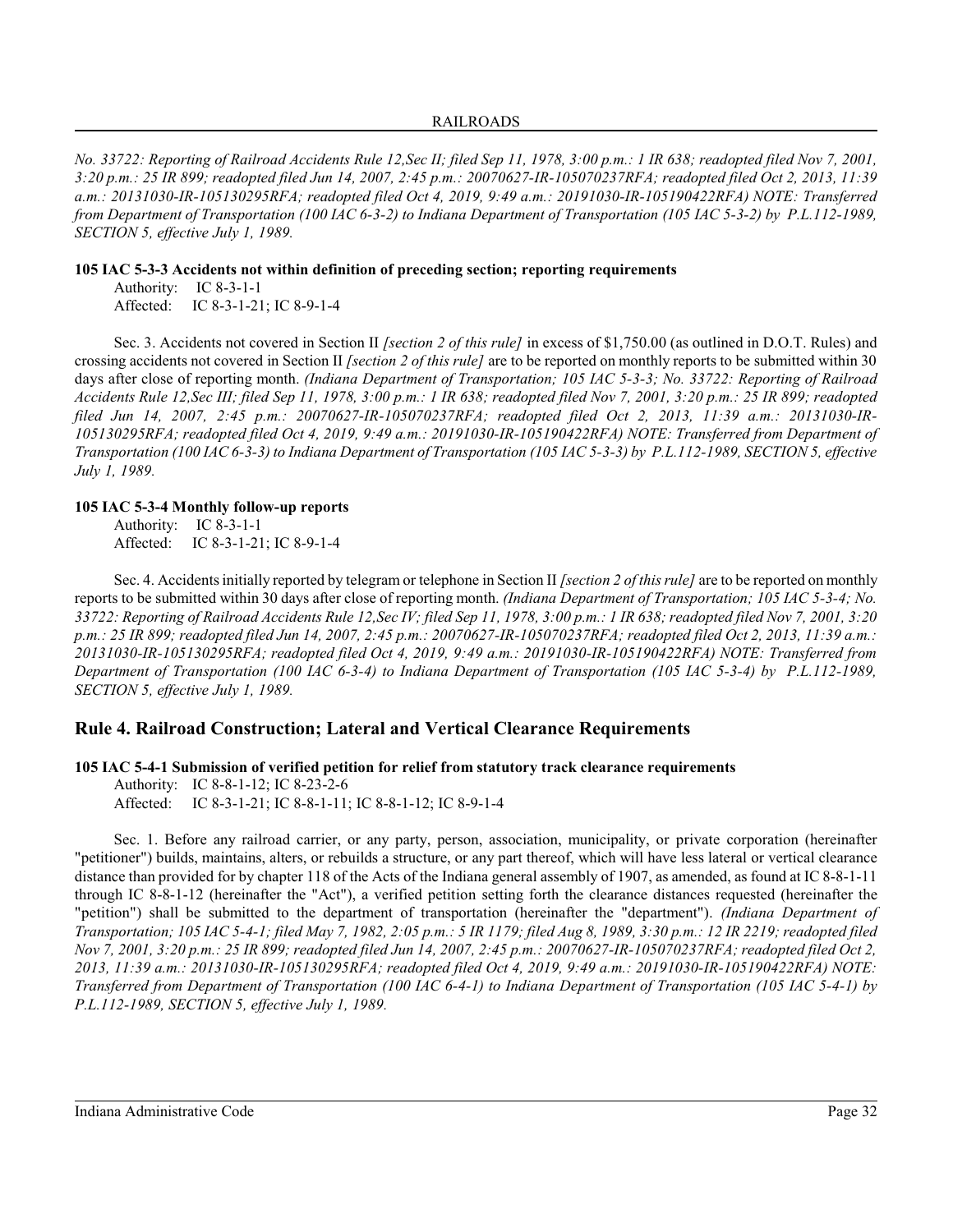### **105 IAC 5-4-2 Designated form and verification of petition**

Authority: IC 8-8-1-12; IC 8-23-2-6 Affected: IC 8-3-1-21; IC 8-8-1-11; IC 8-9-1-4

Sec. 2. The petition shall be in the form designated by the department and shall be verified by the petitioner. *(Indiana Department of Transportation; 105 IAC 5-4-2; filed May 7, 1982, 2:05 p.m.: 5 IR 1179; filed Aug 8, 1989, 3:30 p.m.: 12 IR 2219; readopted filed Nov 7, 2001, 3:20 p.m.: 25 IR 899; readopted filed Jun 14, 2007, 2:45 p.m.: 20070627-IR-105070237RFA; readopted filed Oct 2, 2013, 11:39 a.m.: 20131030-IR-105130295RFA; readopted filed Oct 4, 2019, 9:49 a.m.: 20191030-IR-105190422RFA) NOTE: Transferred from Department of Transportation (100 IAC 6-4-2) to Indiana Department of Transportation (105 IAC 5-4-2) by P.L.112-1989, SECTION 5, effective July 1, 1989.*

# **105 IAC 5-4-3 Service of petition upon interested parties**

Authority: IC 8-8-1-12; IC 8-23-2-6 Affected: IC 4-21.5; IC 8-3-1-21; IC 8-8-1-11; IC 8-9-1-4

Sec. 3. Petitioner shall, concurrently with the filing of the petition with the department, post and maintain (until thirty-one (31) days after filing and service of the petition) a copy of the petition and all attachments thereto at eye level in plain view at the site for which relief is requested. The petitioner shall also serve a copy of the petition upon the utility consumer counselors' office and any other party of interest. Said service, and certification thereof, shall be made in the form and manner provided by the Indiana Rules of Trial Procedure and IC 4-21.5. *(Indiana Department of Transportation; 105 IAC 5-4-3; filed May 7, 1982, 2:05 p.m.: 5 IR 1180; filed Aug 8, 1989, 3:30 p.m.: 12 IR 2219; readopted filed Nov 7, 2001, 3:20 p.m.: 25 IR 899; readopted filed Jun 14, 2007, 2:45 p.m.: 20070627-IR-105070237RFA; readopted filed Oct 2, 2013, 11:39 a.m.: 20131030-IR-105130295RFA; readopted filed Oct 4, 2019, 9:49 a.m.: 20191030-IR-105190422RFA) NOTE: Transferred from Department of Transportation (100 IAC 6-4-3) to Indiana Department of Transportation (105 IAC 5-4-3) by P.L.112-1989, SECTION 5, effective July 1, 1989.*

#### **105 IAC 5-4-4 Procedure for summary relief and public hearings** *(Repealed)*

Sec. 4. *(Repealed by Indiana Department of Transportation; filed Aug 8, 1989, 3:30 p.m.: 12 IR 2225)*

#### **105 IAC 5-4-5 Basis for granting requested relief**

Authority: IC 8-8-1-12; IC 8-23-2-6 Affected: IC 8-3-1-21; IC 8-8-1-11; IC 8-9-1-4

Sec. 5. The department will decide whether to grant relief from the statutory track clearance requirements within sixty (60) days of the petition's filing. The decision of the department with respect to reduction of a statutorily required clearance distance shall be based upon the necessity for such relief and whether the clearance area may be safely utilized if such relief is granted. *(Indiana Department of Transportation; 105 IAC 5-4-5; filed May 7, 1982, 2:05 p.m.: 5 IR 1180; filed Aug 8, 1989, 3:30 p.m.: 12 IR 2219; readopted filed Nov 7, 2001, 3:20 p.m.: 25 IR 899; readopted filed Jun 14, 2007, 2:45 p.m.: 20070627-IR-105070237RFA; readopted filed Oct 2, 2013, 11:39 a.m.: 20131030-IR-105130295RFA; readopted filed Oct 4, 2019, 9:49 a.m.: 20191030-IR-105190422RFA) NOTE: Transferred from Department of Transportation (100 IAC 6-4-5) to Indiana Department of Transportation (105 IAC 5-4-5) by P.L.112-1989, SECTION 5, effective July 1, 1989.*

#### **105 IAC 5-4-5.1 Requests for review of the department's decision**

Authority: IC 8-8-1-12; IC 8-23-2-6 Affected: IC 4-21.5; IC 8-3-1-21; IC 8-8-1-11; IC 8-9-1-4

Sec. 5.1. Any interested party desiring review of the department's decision on the petition may petition for review under IC 4-21.5. *(Indiana Department of Transportation; 105 IAC 5-4-5.1; filed Aug 8, 1989, 3:30 p.m.: 12 IR 2220; readopted filed Nov 7, 2001, 3:20 p.m.: 25 IR 899;readopted filed Jun 14, 2007, 2:45 p.m.: 20070627-IR-105070237RFA; readopted filed Oct 2, 2013, 11:39 a.m.: 20131030-IR-105130295RFA; readopted filed Oct 4, 2019, 9:49 a.m.: 20191030-IR-105190422RFA)*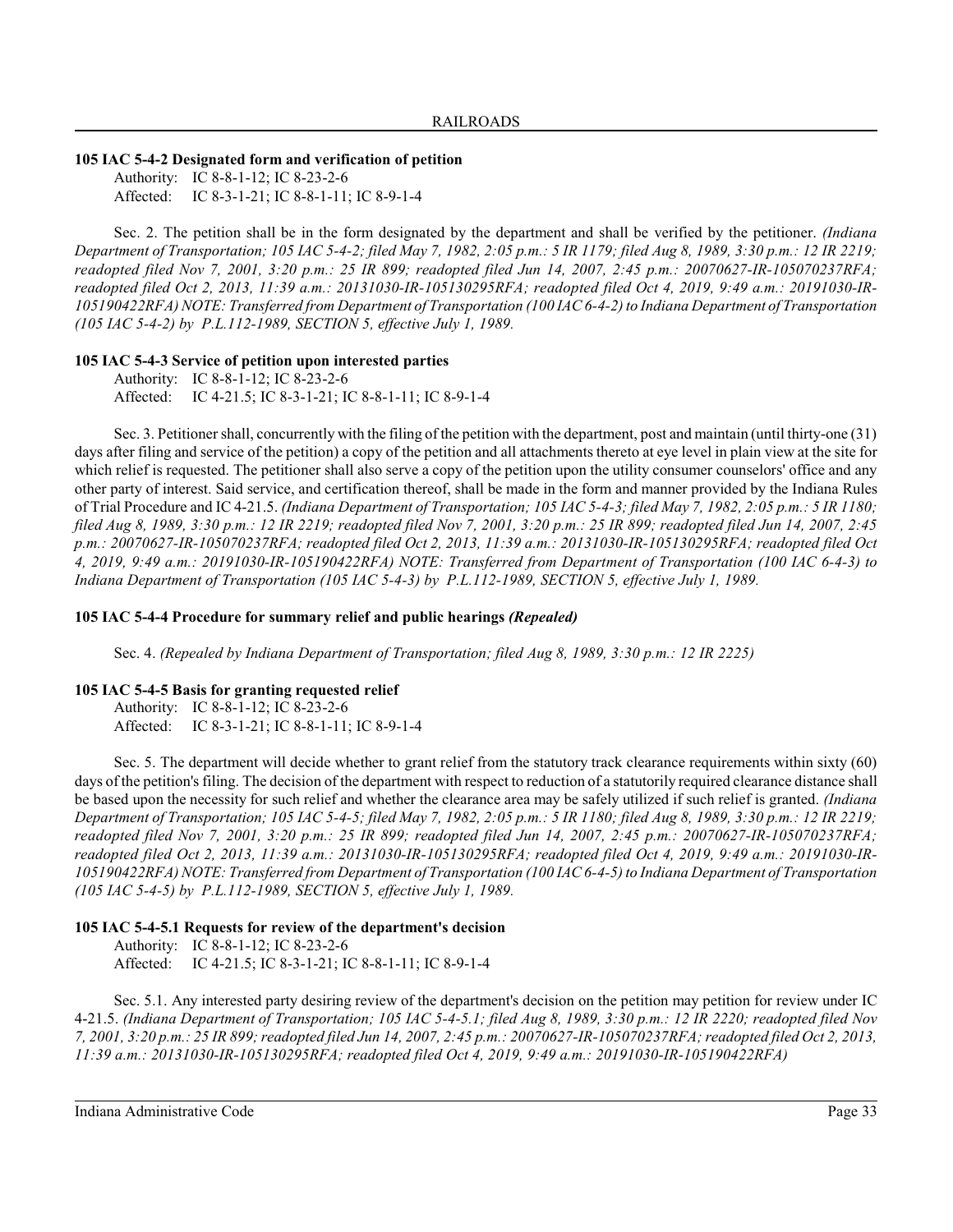# **105 IAC 5-4-6 Minimum lateral clearances; docks**

Authority: IC 8-8-1-12; IC 8-23-2-6 Affected: IC 8-3-1-21; IC 8-8-1-11; IC 8-9-1-4

Sec. 6. Where relief is sought fromthe lateral clearance distances required by the Act for a public or private dock ("dock" being defined as any structure from which railroad cars are loaded or unloaded), the department may grant such relief in accordance with the following provisions:

(1) That access is available to the dock surface by stair or ladder on the side from which normal duties will be performed.

(2) That a clearance distance of at least eight (8) feet is maintained on the side of the tracks opposite from the structure.

(3) That a yellow stripe, measuring not less than four (4) inches in width and extending the length of the dock within the clearance area, will be painted upon the surface of the dock not less than eight (8) feet from the center of the track and no structure, device, or materials shall be installed or maintained on the surface of the dock between the yellow line and the center of the track during any movement of railroad cars in the clearance area.

(4) That if the dock is located inside a structure, a ground level pedestrian doorway (of normal and customary proportions) into the structure and with access to the dock will be maintained on each side of the structure from which normal duties will be performed.

*(Indiana Department of Transportation; 105 IAC 5-4-6; filed May 7, 1982, 2:05 p.m.: 5 IR 1180; filed Aug 8, 1989, 3:30 p.m.: 12 IR 2220; readopted filed Nov 7, 2001, 3:20 p.m.: 25 IR 899;readopted filed Jun 14, 2007, 2:45 p.m.: 20070627-IR-105070237RFA; readopted filed Oct 2, 2013, 11:39 a.m.: 20131030-IR-105130295RFA; readopted filed Oct 4, 2019, 9:49 a.m.: 20191030-IR-105190422RFA) NOTE: Transferred from Department of Transportation (100 IAC 6-4-6) to Indiana Department of Transportation (105 IAC 5-4-6) by P.L.112-1989, SECTION 5, effective July 1, 1989.*

# **105 IAC 5-4-7 Minimum lateral clearances; multiple tracks**

Authority: IC 8-8-1-12; IC 8-23-2-6 Affected: IC 8-3-1-21; IC 8-8-1-11; IC 8-9-1-4

Sec. 7. A petition of the type outlined in sections 1 through 5.1 of thisrule is required where relief is sought from the clearance distances required by the Act for clearance areas involving the entrance of two (2) or more railroad tracks into a structure. *(Indiana Department of Transportation; 105 IAC 5-4-7; filed May 7, 1982, 2:05 p.m.: 5 IR 1181; filed Aug 8, 1989, 3:30 p.m.: 12 IR 2220; readopted filed Nov 7, 2001, 3:20 p.m.: 25 IR 899; readopted filed Jun 14, 2007, 2:45 p.m.: 20070627-IR-105070237RFA; readopted filed Oct 2, 2013, 11:39 a.m.: 20131030-IR-105130295RFA; readopted filed Oct 4, 2019, 9:49 a.m.: 20191030-IR-105190422RFA) NOTE: Transferred from Department of Transportation (100 IAC 6-4-7) to Indiana Department of Transportation (105 IAC 5-4-7) by P.L.112-1989, SECTION 5, effective July 1, 1989.*

# **105 IAC 5-4-8 Minimum vertical clearances**

Authority: IC 8-8-1-12; IC 8-23-2-6 Affected: IC 8-3-1-21; IC 8-8-1-11; IC 8-9-1-4

Sec. 8. A petition of the type outlined in sections 1 through 5.1 of this rule is required where relief is sought from the vertical clearance distance above any part of railroad tracks as required by the Act. *(Indiana Department of Transportation; 105 IAC 5-4-8; filed May 7, 1982, 2:05 p.m.: 5 IR 1181; filed Aug 8, 1989, 3:30 p.m.: 12 IR 2220; readopted filed Nov 7, 2001, 3:20 p.m.: 25 IR 899;readopted filed Jun 14, 2007, 2:45 p.m.: 20070627-IR-105070237RFA; readopted filed Oct 2, 2013, 11:39 a.m.: 20131030-IR-105130295RFA; readopted filed Oct 4, 2019, 9:49 a.m.: 20191030-IR-105190422RFA) NOTE: Transferred from Department of Transportation (100 IAC 6-4-8) to Indiana Department of Transportation (105 IAC 5-4-8) by P.L.112-1989, SECTION 5, effective July 1, 1989.*

# **105 IAC 5-4-9 Crane operation over tracks**

Authority: IC 8-8-1-12; IC 8-23-2-6 Affected: IC 8-3-1-21; IC 8-8-1-11; IC 8-9-1-4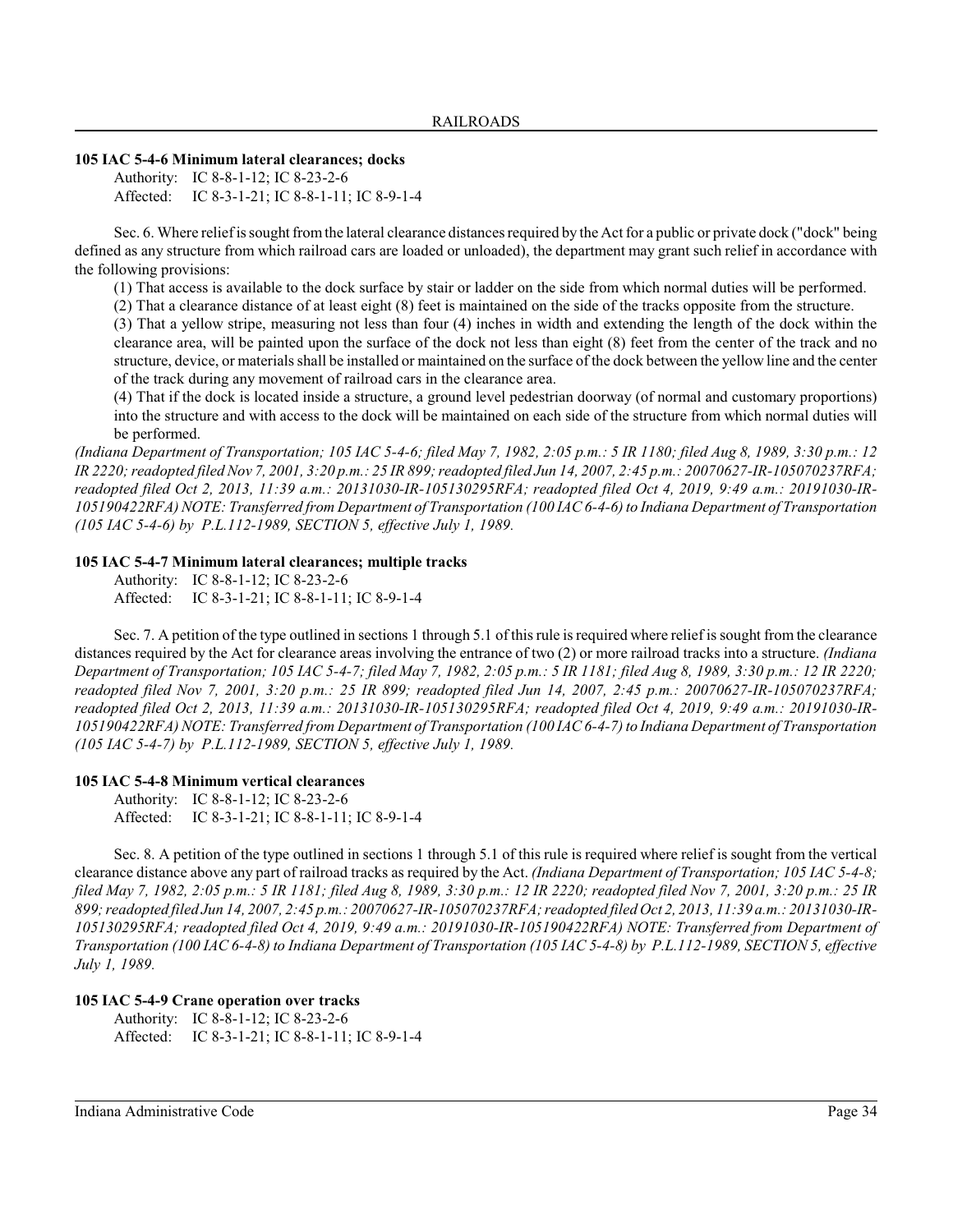Sec. 9. A petition of the type outlined in sections 1 through 5.1 of this rule is required where relief is sought from the vertical clearance distance required by the Act due to the operation of an overhead crane above the railroad tracks. The department may approve such operation provided that, in addition to the sign hereinafter provided, a flashing red light shall be located on each side of the tracks at eight (8) feet to twelve (12) feet above the level of the top of the rails of the track in advance of the clearance area (erected and maintained in the size, manner, and in such a position as the department may direct) and that said light shall be lighted at all times that such crane is operating above the tracks and extinguished only when the crane and appurtenances thereto are no longer within the clearance distances prescribed by the Act. *(Indiana Department of Transportation; 105 IAC 5-4-9; filed May 7, 1982, 2:05 p.m.: 5 IR 1181; filed Aug 8, 1989, 3:30 p.m.: 12 IR 2221; readopted filed Nov 7, 2001, 3:20 p.m.: 25 IR 899;readopted filed Jun 14, 2007, 2:45 p.m.: 20070627-IR-105070237RFA; readopted filed Oct 2, 2013, 11:39 a.m.: 20131030-IR-105130295RFA; readopted filed Oct 4, 2019, 9:49 a.m.: 20191030-IR-105190422RFA) NOTE: Transferred from Department of Transportation (100 IAC 6-4-9) to Indiana Department of Transportation (105 IAC 5-4-9) by P.L.112-1989, SECTION 5, effective July 1, 1989.*

# **105 IAC 5-4-10 Lighted warning signs**

Authority: IC 8-8-1-12; IC 8-23-2-6 Affected: IC 8-3-1-21; IC 8-8-1-11; IC 8-9-1-4

Sec. 10. For each clearance area that the department has approved a reduction of the clearance distance required by the Act, separately lighted warning signs advising of the close clearance distance, as described in section 13 of thisrule hereto, will be erected and maintained in the size, manner, and in such positions as the department may direct. *(Indiana Department of Transportation; 105 IAC 5-4-10; filed May 7, 1982, 2:05 p.m.: 5 IR 1181; filed Aug 8, 1989, 3:30 p.m.: 12 IR 2221; readopted filed Nov 7, 2001, 3:20 p.m.: 25 IR 899; readopted filed Jun 14, 2007, 2:45 p.m.: 20070627-IR-105070237RFA; readopted filed Oct 2, 2013, 11:39 a.m.: 20131030-IR-105130295RFA; readopted filed Oct 4, 2019, 9:49 a.m.: 20191030-IR-105190422RFA) NOTE: Transferred from Department of Transportation (100 IAC 6-4-10) to Indiana Department of Transportation (105 IAC 5-4-10) by P.L.112-1989, SECTION 5, effective July 1, 1989.*

# **105 IAC 5-4-11 Tracks kept free of debris and spillage**

Authority: IC 8-8-1-12; IC 8-23-2-6 Affected: IC 8-3-1-21; IC 8-8-1-11; IC 8-9-1-4

Sec. 11. For each clearance area that the department has approved a reduction of the clearance distance required by the Act, said clearance area will be kept free of all debris, spillage, oil and grease, and the footing will be maintained in a safe and even manner at all times. *(Indiana Department of Transportation; 105 IAC 5-4-11; filed May 7, 1982, 2:05 p.m.: 5 IR 1181; filed Aug 8, 1989, 3:30 p.m.: 12 IR 2221; readopted filed Nov 7, 2001, 3:20 p.m.: 25 IR 899; readopted filed Jun 14, 2007, 2:45 p.m.: 20070627-IR-105070237RFA; readopted filed Oct 2, 2013, 11:39 a.m.: 20131030-IR-105130295RFA; readopted filed Oct 4, 2019, 9:49 a.m.: 20191030-IR-105190422RFA) NOTE: Transferred from Department of Transportation (100 IAC 6-4-11) to Indiana Department of Transportation (105 IAC 5-4-11) by P.L.112-1989, SECTION 5, effective July 1, 1989.*

# **105 IAC 5-4-12 Reduced clearance; written notice**

Authority: IC 8-8-1-12; IC 8-23-2-6 Affected: IC 8-3-1-21; IC 8-8-1-11; IC 8-9-1-4

Sec. 12. For each clearance area that the department has approved a reduction of the clearance distance required by the Act, the petitioner and the railroad serving the clearance area shall prior to the use of the clearance area certify in writing to the department that written notice of the reduced clearance has been provided to each of their respective employees, and other third persons known by them to frequent the clearance area. *(Indiana Department of Transportation; 105 IAC 5-4-12; filed May 7, 1982, 2:05 p.m.: 5 IR 1181; filed Aug 8, 1989, 3:30 p.m.: 12 IR 2221; readopted filed Nov 7, 2001, 3:20 p.m.: 25 IR 899;readopted filed Jun 14, 2007, 2:45 p.m.: 20070627-IR-105070237RFA; readopted filed Oct 2, 2013, 11:39 a.m.: 20131030-IR-105130295RFA; readopted filed Oct 4, 2019, 9:49 a.m.: 20191030-IR-105190422RFA) NOTE: Transferred from Department of Transportation (100 IAC 6-4-12) to Indiana Department of Transportation (105 IAC 5-4-12) by P.L.112-1989, SECTION 5, effective July 1, 1989.*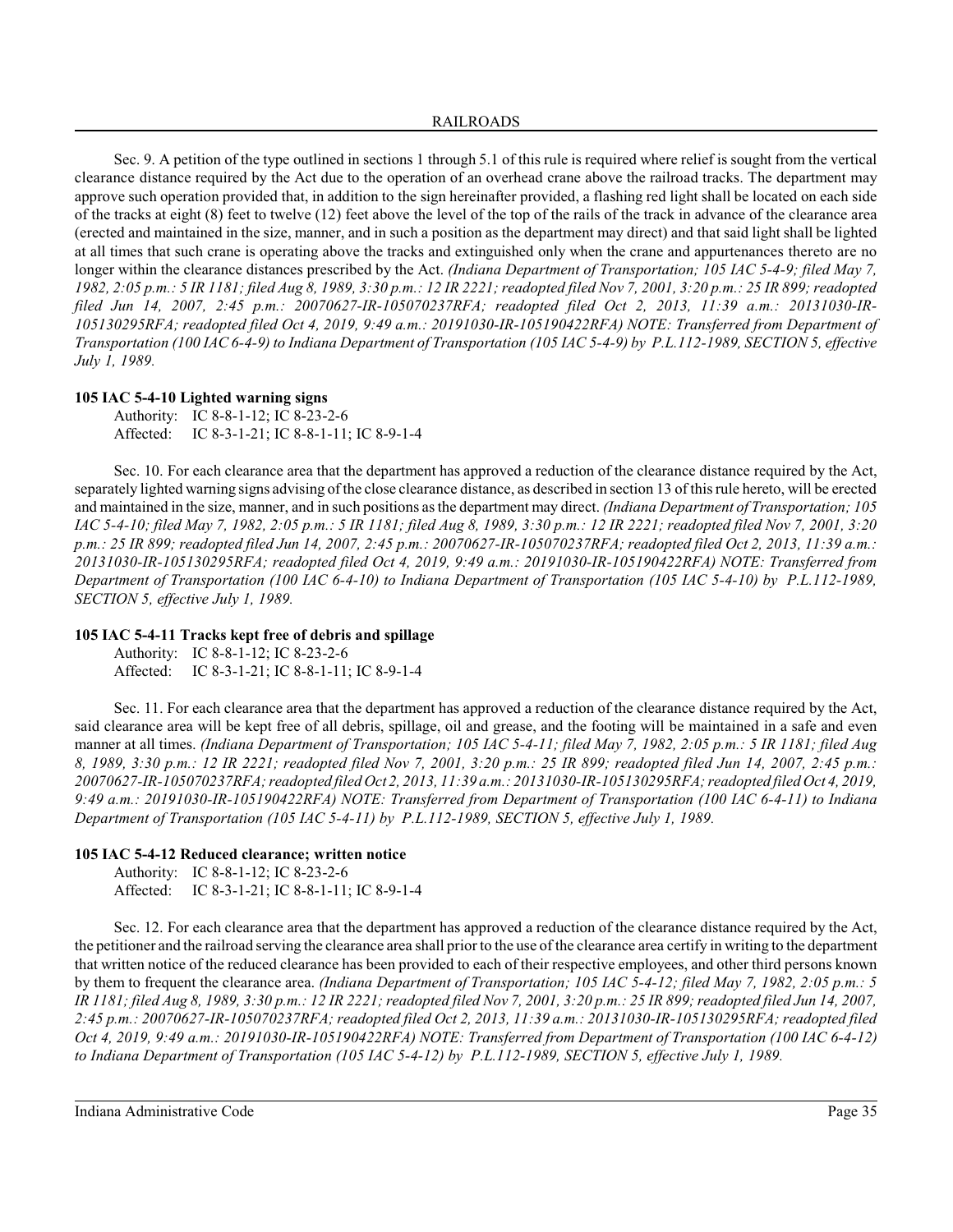# **105 IAC 5-4-13 Appendix; warning sign specifications**

Authority: IC 8-8-1-12; IC 8-23-2-6 Affected: IC 8-3-1-21; IC 8-8-1-11; IC 8-9-1-4

Sec. 13. Each warning sign shall meet the following minimum specifications:

(1) It shall be rectangular and constructed with dimensions of no less than twenty-four (24) inches in height and sixteen (16) inches in width.

(2) The sign shall be constructed of metal or wood and shall have a flat white background and black lettering.

(3) Where less than statutory lateral clearance is maintained the sign shall be worded as follows:

The word "WARNING" shall be printed on the sign with letters at least three (3) inches in height and no less than threeeights *[sic.]* (3/8) inch in letter line or stroke width, with the top edge of letters within two (2) inches of the top edge of the sign background. The words, "No Clearance For Man On Side Of Car," shall be printed on the sign in letters no less than one and one-half  $(1/2)$  inches high with brush strokes of at least one-fourth  $(1/4)$  inch and placed three (3) lines below the word "WARNING."

(4) Where less than statutory vertical clearance is maintained the words, "WARNING" and "No Clearance For Man On Top Of Car," shall be printed on the sign in accordance with the specifications set forth in subdivision (3).

*(Indiana Department of Transportation; 105 IAC 5-4-13; filed May 7, 1982, 2:05 p.m.: 5 IR 1181; filed Aug 8, 1989, 3:30 p.m.: 12 IR 2221; readopted filed Nov 7, 2001, 3:20 p.m.: 25 IR 899; readopted filed Jun 14, 2007, 2:45 p.m.: 20070627-IR-105070237RFA; readopted filed Oct 2, 2013, 11:39 a.m.: 20131030-IR-105130295RFA; readopted filed Oct 4, 2019, 9:49 a.m.: 20191030-IR-105190422RFA) NOTE: Transferred from Department of Transportation (100 IAC 6-4-13) to Indiana Department of Transportation (105 IAC 5-4-13) by P.L.112-1989, SECTION 5, effective July 1, 1989.*

# **Rule 5. Rail Service Continuation Subsidies**

# **105 IAC 5-5-1 Applicability of rule**

Authority: IC 8-1-1-3; IC 8-3-1.5-2 Affected: IC 8-3-1.5-2; IC 8-3-1.5-23

Sec. 1. Application of Rules. These rules shall apply to any proceeding relative to rail service continuation assistance to rail segments included in the State Rail Plan as eligible for such assistance. *(Indiana Department of Transportation; 105 IAC 5-5-1; No. 34227: Rail Service Continuation Subsidies Rule I; filed Dec 29, 1975, 1:30 p.m.: Rules and Regs. 1976, p. 397; readopted filed Nov 7, 2001, 3:20 p.m.: 25 IR 899; readopted filed Jun 14, 2007, 2:45 p.m.: 20070627-IR-105070237RFA; readopted filed Oct 2, 2013, 11:39 a.m.: 20131030-IR-105130295RFA; readopted filed Oct 4, 2019, 9:49 a.m.: 20191030-IR-105190422RFA) NOTE: Transferred from Department of Transportation (100 IAC 6-5-1) to Indiana Department of Transportation (105 IAC 5-5-1) by P.L.112-1989, SECTION 5, effective July 1, 1989.*

# **105 IAC 5-5-2 Policy statement; required contributions**

```
Authority: IC 8-1-1-3; IC 8-3-1.5-2
Affected: IC 8-3-1.5-3; IC 8-3-1.5-23
```
Sec. 2. Commission Policy. It shall be the policy of the Commission in all proceedings hereunder to encourage and stimulate financial contribution by rail users, local and/or regional transportation authorities and/or other interested petitioning persons to the fullest extent possible toward any rail service continuation assistance authorized by the Commission pursuant to the State Rail Preservation Act *[IC 8-3-1.5]*, the objective being that any rail segment designated by the State Rail Plan as eligible for rail service continuation assistance shall become self-sustaining or fully subsidized by those persons served by such rail segments at the earliest possible date. *(Indiana Department of Transportation; 105 IAC 5-5-2; No. 34227: Rail Service Continuation Subsidies Rule II; filed Dec 29, 1975, 1:30 p.m.: Rules and Regs. 1976, p. 397; readopted filed Nov 7, 2001, 3:20 p.m.: 25 IR 899; readopted filed Jun 14, 2007, 2:45 p.m.: 20070627-IR-105070237RFA; readopted filed Oct 2, 2013, 11:39 a.m.: 20131030-IR-105130295RFA; readopted filed Oct 4, 2019, 9:49 a.m.: 20191030-IR-105190422RFA) NOTE: Transferred from Department of Transportation (100 IAC 6-5-2) to Indiana Department of Transportation (105 IAC 5-5-2) by P.L.112-1989, SECTION 5, effective July 1, 1989.*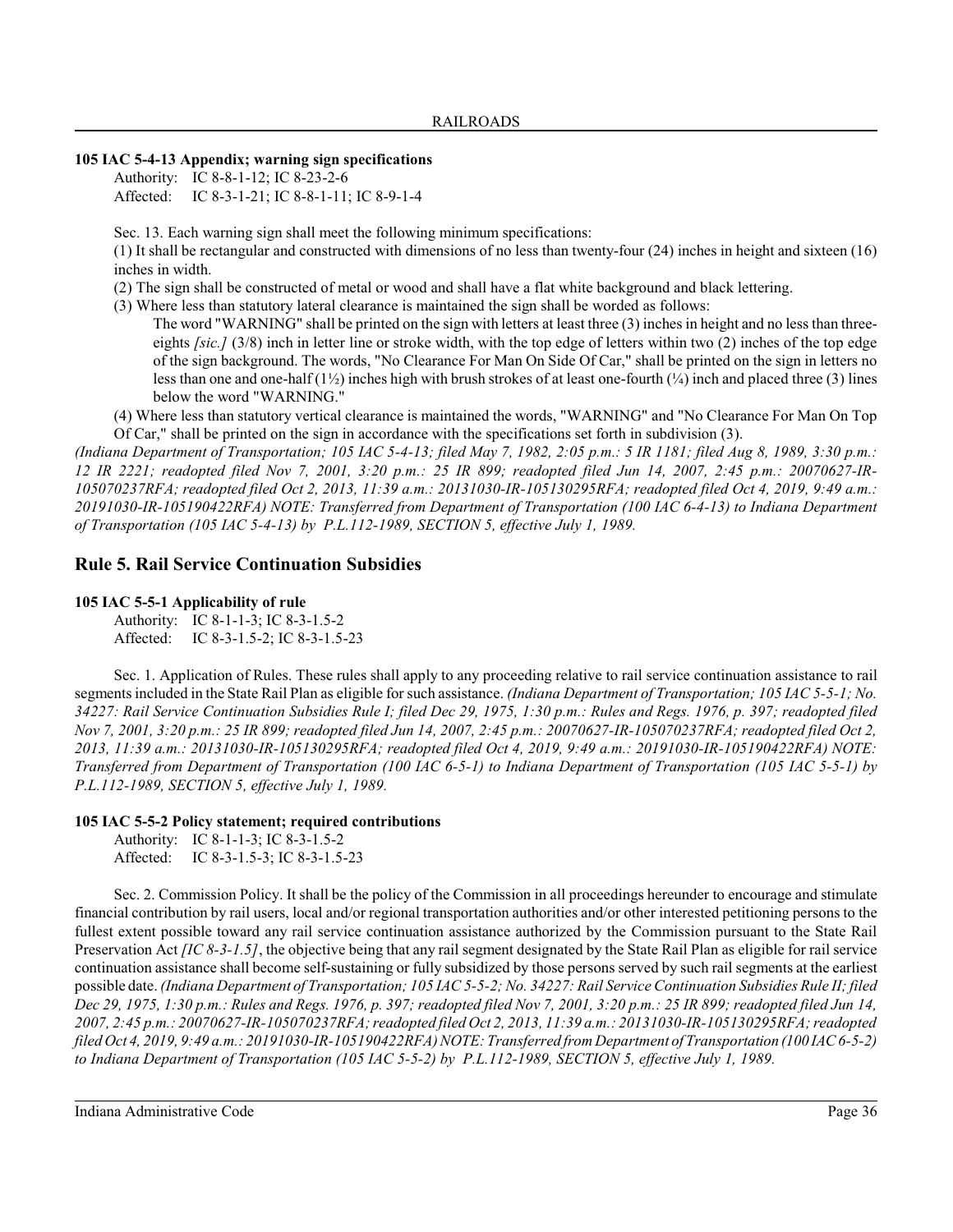# **105 IAC 5-5-3 Definitions**

Authority: IC 8-1-1-3; IC 8-3-1.5-2 Affected: IC 8-3-1.5-1; IC 8-3-1.5-23

Sec. 3. Definitions. (A) Where applicable the definitions set forth in the State Rail Preservation Act *[IC 8-3-1.5]* and the federal Regional Rail Reorganization Act of 1973 shall be applicable to these rules, and

(B) The term "Rail Segment" shall mean a portion of track identified by the United States Railway Association, in their Final System Plan, the limits of which are defined in terms of mile posts, and

(C) The term "Rail Service Continuation Assistance" shall mean any financial assistance provided to cover operating losses, rehabilitation, maintenance, administration or other services necessary for the continued operation of rail service on a rail segment, and

(D) The term "State Rail Plan" shall mean a comprehensive plan for rail segments not included in the Final System Plan of the United States Railway Association pursuant to the federal Regional Rail Reorganization Act of 1973 that must be prepared by the State of Indiana in order to receive federal funds pursuant to said act. *(Indiana Department of Transportation; 105 IAC 5-5-3; No. 34227: Rail Service Continuation Subsidies Rule III; filed Dec 29, 1975, 1:30 p.m.: Rules and Regs. 1976, p. 397; readopted filed Nov 7, 2001, 3:20 p.m.: 25 IR 899; readopted filed Jun 14, 2007, 2:45 p.m.: 20070627-IR-105070237RFA; readopted filed Oct 2, 2013, 11:39 a.m.: 20131030-IR-105130295RFA; readopted filed Oct 4, 2019, 9:49 a.m.: 20191030-IR-105190422RFA) NOTE: Transferred from Department of Transportation (100 IAC 6-5-3) to Indiana Department of Transportation (105 IAC 5-5-3) by P.L.112-1989, SECTION 5, effective July 1, 1989.*

# **105 IAC 5-5-4 Administrative procedure; petitions; hearings**

Authority: IC 8-1-1-3; IC 8-3-1.5-2 Affected: IC 8-1-2-47; IC 8-3-1.5-2; IC 8-3-1.5-23

Sec. 4. Procedure. (A) When consistent with these rules, the Rules and Regulations of ThisCommission Concerning Practices and Procedure, as found at Burns Indiana Administrative Rules and Regulations, Section 54-401 *[IC 8-1-2-47]* et seq., shall apply with respect to any proceeding conducted pursuant to the State Rail Preservation Act *[IC 8-3-1.5]* and these rules.

(B) Any interested person, jointly or separately, may apply for rail service continuation assistance with regard to any rail segment designated by the State Rail Plan as eligible therefor by petitioning the Public Service Commission of Indiana for such assistance within 30 days of final approval by the Commission of the State Rail Plan, or any amendments to that Plan.

(C) All petitions filed hereunder shall specify:

(1) petitioner's interest in the rail segment involved.

(2) the specific rail segment involved and the name of the railroad operating company last known to petitioner to have operated rail service over such rail segment,

(3) a complete description of the nature and degree of the rail service continuation assistance requested,

(4) the petitioner's ability and intent to contribute toward the requested rail service continuation assistance and the nature of said contribution,

(5) a proposed timetable within which such rail segment may become self-sustaining or completely subsidized by petitioner.

(D) Any person who jointly or separately files a petition herein, shall within 20 days thereof, cause notice of such filing to be published in at least one newspaper of general circulation published in each county in which the rail segment involved is located.

(E) Within 45 days after approval of the State Rail Plan the Commission shall cause a pre-hearing conference to be scheduled with respect to each rail segment for which one or more petitions for Rail Service Continuation Assistance has been filed.

(F) Following pre-hearing conference and order thereon all petitions concerning the same rail segment shall be consolidated for hearing by the Commission at the times and places determined by the Commission pursuant to the pre-hearing conference order and pursuant to notice to all parties of record without further publication. *(Indiana Department of Transportation; 105 IAC 5-5-4; No. 34227: Rail Service Continuation Subsidies Rule IV; filed Dec 29, 1975, 1:30 p.m.: Rules and Regs. 1976, p. 398; readopted filed Nov 7, 2001, 3:20 p.m.: 25 IR 899; readopted filed Jun 14, 2007, 2:45 p.m.: 20070627-IR-105070237RFA; readopted filed Oct 2, 2013, 11:39 a.m.: 20131030-IR-105130295RFA; readopted filed Oct 4, 2019, 9:49 a.m.: 20191030-IR-105190422RFA) NOTE: Transferred from Department of Transportation (100 IAC 6-5-4) to Indiana Department of Transportation (105 IAC 5-5-4) by P.L.112-1989, SECTION 5, effective July 1, 1989.*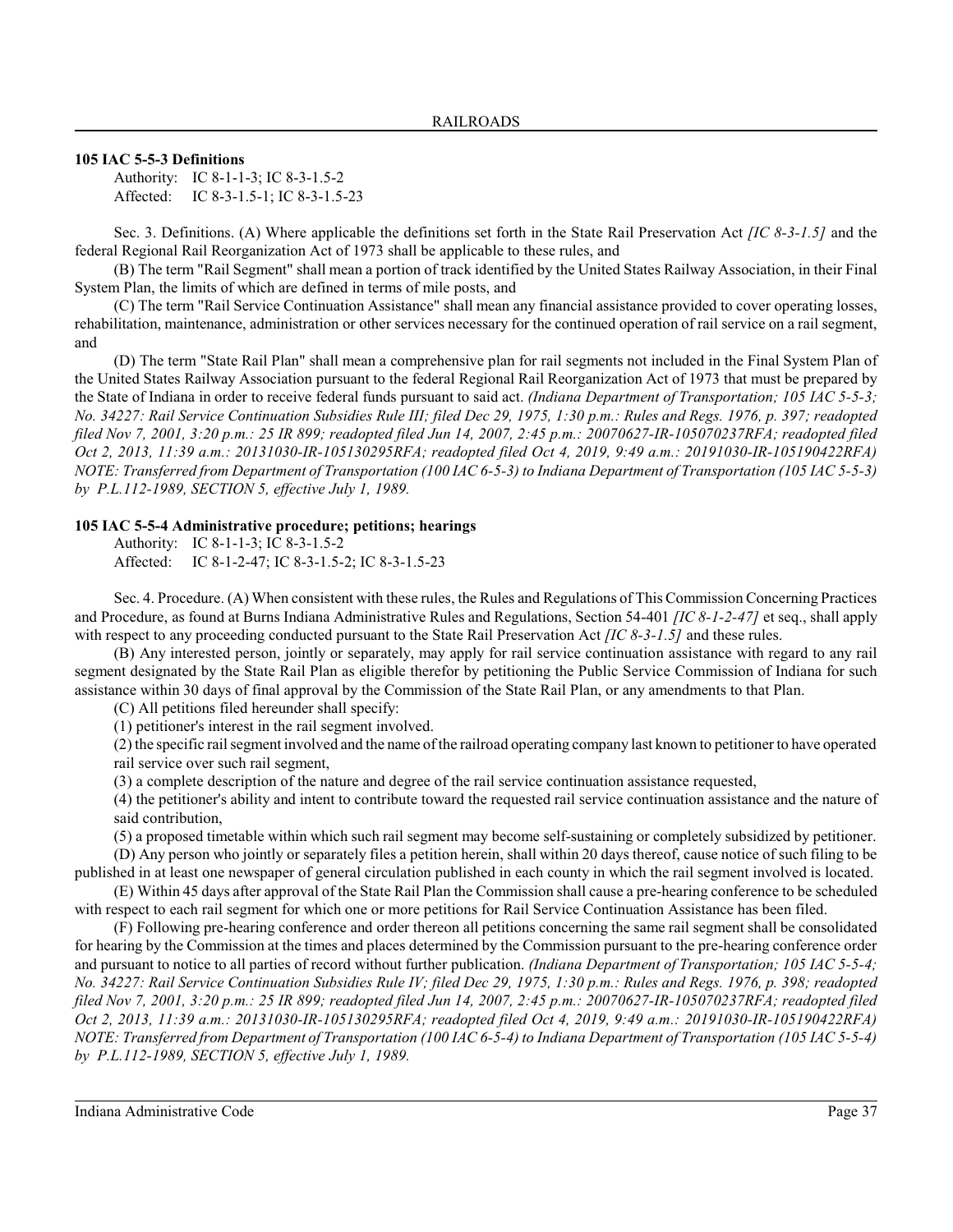**105 IAC 5-5-5 Department prerogatives**

Authority: IC 8-1-1-3; IC 8-3-1.5-2 Affected: IC 8-3-1.5-2; IC 8-3-1.5-23

Sec. 5. Commission Prerogatives. Notwithstanding any provision herein contained, the Commission may at any time and at its discretion initiate and conduct such proceedings as it deems appropriate with respect to rail service continuation assistance or any other matter authorized by and not inconsistent with the State Rail Preservation Act *[IC 8-3-1.5]* and the State Rail Plan. *(Indiana Department of Transportation; 105 IAC 5-5-5; No. 34227: Rail Service Continuation Subsidies Rule V; filed Dec 29, 1975, 1:30 p.m.: Rules and Regs. 1976, p. 398; readopted filed Nov 7, 2001, 3:20 p.m.: 25 IR 899; readopted filed Jun 14, 2007, 2:45 p.m.: 20070627-IR-105070237RFA; readopted filed Oct 2, 2013, 11:39 a.m.: 20131030-IR-105130295RFA; readopted filed Oct 4, 2019, 9:49 a.m.: 20191030-IR-105190422RFA) NOTE: Transferred from Department of Transportation (100 IAC 6-5-5) to Indiana Department of Transportation (105 IAC 5-5-5) by P.L.112-1989, SECTION 5, effective July 1, 1989.*

# **Rule 6. Railroad Policemen; Basic Training and Fitness Standards**

**105 IAC 5-6-1 Completion of basic training course; waiver based on previous experience and training**

Authority: IC 8-3-17-1; IC 8-23-2-6 Affected: IC 5-2-1-1; IC 5-2-1-11

Sec. 1. All railroad police officers employed on or after January 1, 1976, by any railroad operating within the state of Indiana whether said employment is on a probationary, permanent, or other basis, shall, within one (1) year of the date of employment successfully complete the minimum basic training course prescribed for Indiana railroad policemen by the Indiana law enforcement training board (hereinafter the "board"). Provided, however, that any such railroad policeman police officer *[sic.]* who has had previous law enforcement training meeting or exceeding the standards prescribed by the board may, upon proof of such previous experience and training and the recommendation of the board, be granted a waiver of the training mandated herein, at the discretion of the Indiana department of transportation (hereinafter the "department"). *(Indiana Department of Transportation; 105 IAC 5-6-1; No. 34294: Fitness Standards for Railroad Policemen A; filed Jan 7, 1976, 10:30 a.m.: Rules and Regs. 1977, p. 325; filed Aug 8, 1989, 3:30 p.m.: 12 IR 2222; readopted filed Nov 7, 2001, 3:20 p.m.: 25 IR 899; readopted filed Jun 14, 2007, 2:45 p.m.: 20070627*-*IR-105070237RFA; readopted filed Oct 2, 2013, 11:39 a.m.: 20131030-IR-105130295RFA; readopted filed Oct 4, 2019, 9:49 a.m.: 20191030-IR-105190422RFA) NOTE: Transferred from Department of Transportation (100 IAC 6-6-1) to Indiana Department of Transportation (105 IAC 5-6-1) by P.L.112-1989, SECTION 5, effective July 1, 1989.*

#### **105 IAC 5-6-2 Location of basic training course**

Authority: IC 8-3-17-1; IC 8-23-2-6 Affected: IC 5-2-1-1; IC 5-2-1-11

Sec. 2. Said minimum basic training course will be taken at the central training facility provided by the board. *(Indiana Department of Transportation; 105 IAC 5-6-2; No. 34294: Fitness Standards for Railroad Policemen B; filed Jan 7, 1976, 10:30 a.m.: Rules and Regs. 1977, p. 326; filed Aug 8, 1989, 3:30 p.m.: 12 IR 2222; readopted filed Nov 7, 2001, 3:20 p.m.: 25 IR 899; readopted filed Jun 14, 2007, 2:45 p.m.: 20070627-IR-105070237RFA; readopted filed Oct 2, 2013, 11:39 a.m.: 20131030-IR-105130295RFA; readopted filed Oct 4, 2019, 9:49 a.m.: 20191030-IR-105190422RFA) NOTE: Transferred from Department of Transportation (100 IAC 6-6-2) to Indiana Department of Transportation (105 IAC 5-6-2) by P.L.112-1989, SECTION 5, effective July 1, 1989.*

# **105 IAC 5-6-3 Failure to complete course; revocation of commission**

Authority: IC 8-3-17-1; IC 8-23-2-6 Affected: IC 5-2-1-1; IC 8-3-17-3.5

Sec. 3. Any railroad police officer described in section 1 of this rule who fails to successfully complete said required basic training course within one (1) year after first or original employment on or after January 1, 1976, shall have his or her commission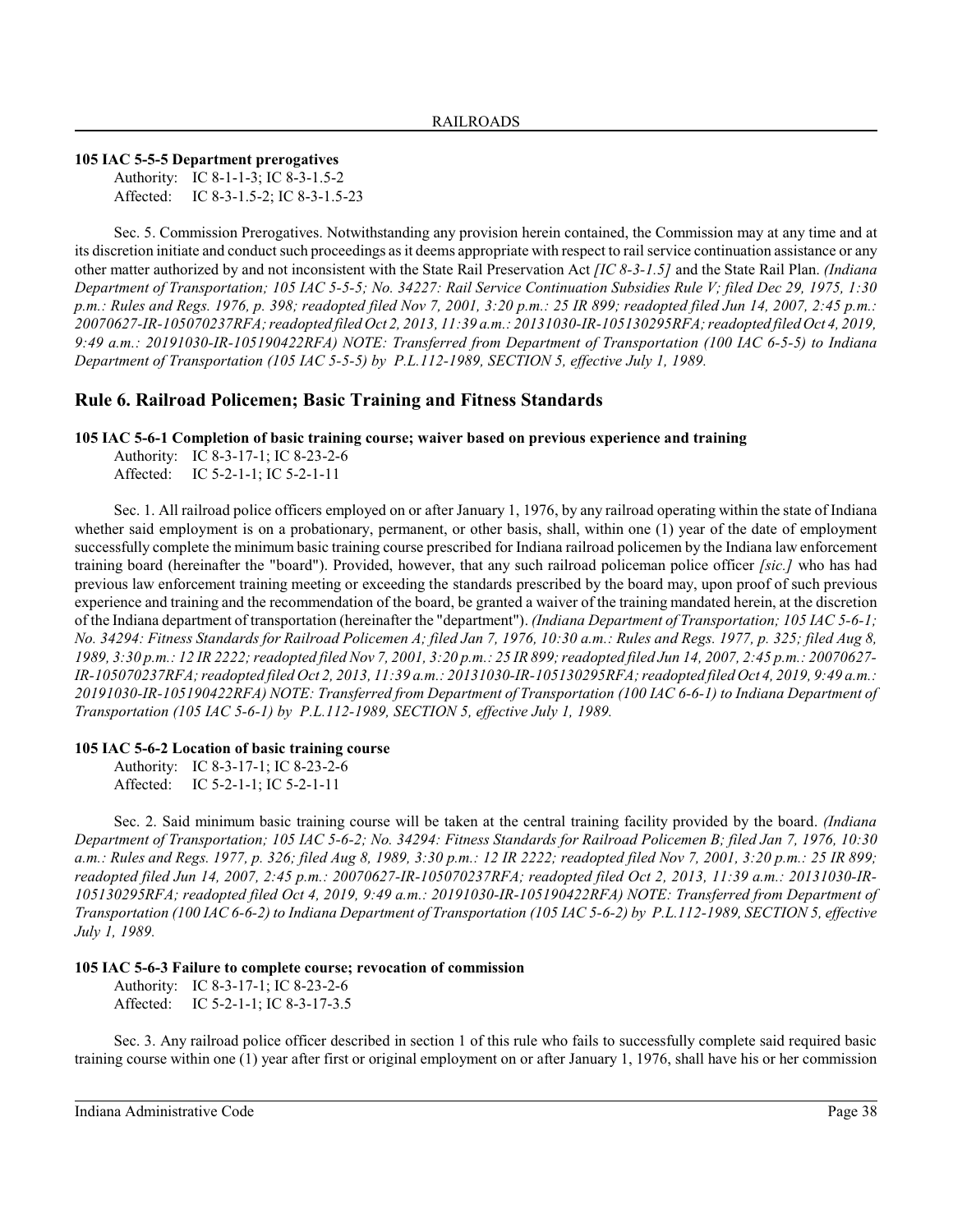revoked by the department after the first anniversary of his date of appointment. *(Indiana Department of Transportation; 105 IAC 5-6-3; No. 34294: Fitness Standards for Railroad Policemen C; filed Jan 7, 1976, 10:30 a.m.: Rules and Regs. 1977, p. 326; filed Aug 8, 1989, 3:30 p.m.: 12 IR 2222; readopted filed Nov 7, 2001, 3:20 p.m.: 25 IR 899; readopted filed Jun 14, 2007, 2:45 p.m.: 20070627-IR-105070237RFA; readopted filed Oct 2, 2013, 11:39 a.m.: 20131030-IR-105130295RFA; readopted filed Oct 4, 2019, 9:49 a.m.: 20191030-IR-105190422RFA) NOTE: Transferred from Department of Transportation (100 IAC 6-6-3) to Indiana Department of Transportation (105 IAC 5-6-3) by P.L.112-1989, SECTION 5, effective July 1, 1989.*

# **105 IAC 5-6-4 Minimum passing score**

Authority: IC 8-3-17-1; IC 8-23-2-6 Affected: IC 5-2-1-1; IC 8-3-17-3.5

Sec. 4. The board shall establish, and apply uniformly to all railroad police officers attending the central training facility, a minimum passing score as prescribed by the board's basic training course for railroad police officers. *(Indiana Department of Transportation; 105 IAC 5-6-4; No. 34294: Fitness Standards for Railroad Policemen D; filed Jan 7, 1976, 10:30 a.m.: Rules and Regs. 1977, p. 326; filed Aug 8, 1989, 3:30 p.m.: 12 IR 2223; readopted filed Nov 7, 2001, 3:20 p.m.: 25 IR 899; readopted filed Jun 14, 2007, 2:45 p.m.: 20070627-IR-105070237RFA; readopted filed Oct 2, 2013, 11:39 a.m.: 20131030-IR-105130295RFA; readopted filed Oct 4, 2019, 9:49 a.m.: 20191030-IR-105190422RFA) NOTE: Transferred from Department of Transportation (100 IAC 6-6-4) to Indiana Department of Transportation (105 IAC 5-6-4) by P.L.112-1989, SECTION 5, effective July 1, 1989.*

# **105 IAC 5-6-5 Eligibility for commission**

Authority: IC 8-3-17-1; IC 8-23-2-6 Affected: IC 5-2-1-1; IC 8-3-17-3.5

Sec. 5. In order to be eligible for commission as a railroad police officer, an applicant must comply with the following:

(1) The applicant shall have reached his or her twenty-first birthday. (2) The applicant shall possess an acuity of vision as prescribed by the board.

(3) The applicant shall be a high school graduate as evidenced by a diploma issued by a high school accredited by the department or agency of a state authorized to accredit high schools. An equivalency diploma issued by such an accredited high school is acceptable.

(4) The applicant shall posses *[sic.]* a valid driving license.

(5) The applicant shall be of good reputation and character. The employing railroad shall conduct a character and background investigation on each applicant prior to applicant receiving commission, and the results shall be submitted in written form (Appendix A attached) for inspection by the department or its authorized representative.

(6) The applicant shall not have been convicted of a felony or any crime involving moral turpitude. The applicant shall be fingerprinted and a search shall be made of local, state, and national fingerprint files to disclose any criminal conviction record; and the fingerprint cards and any identification records shall be submitted for inspection by the department or its authorized representative.

(7) A dishonorable discharge from military service shall disqualify the applicant and a discharge other than honorable may be grounds for rejection in accordance with subdivisions 5 through 6.

(8) A physician approved by the employing railroad with an unlimited license to practice medicine shall examine the applicant to aid in determining that the applicant is physically and emotionally fit for normal police functions. The applicant shall satisfy the minimum medical fitness standards of the employing railroad company. The results shall be retained in written form for inspection by the department or its authorized representative. A copy of the report of the physical examination shall be presented to the board in the prescribed form prior to acceptance for training at the central training facility. Such examination shall have been administered to the applicant within one (1) year prior to acceptance for training.

*(Indiana Department of Transportation; 105 IAC 5-6-5; No. 34294: Fitness Standards for Railroad Policemen E; filed Jan 7, 1976, 10:30 a.m.: Rules and Regs. 1977, p. 326; filed Aug 8, 1989, 3:30 p.m.: 12 IR 2223; readopted filed Nov 7, 2001, 3:20 p.m.: 25 IR 899;readopted filed Jun 14, 2007, 2:45 p.m.: 20070627-IR-105070237RFA; readopted filed Oct 2, 2013, 11:39 a.m.: 20131030-IR-105130295RFA; readopted filed Oct 4, 2019, 9:49 a.m.: 20191030-IR-105190422RFA) NOTE: Transferred from Department of Transportation (100 IAC 6-6-5) to Indiana Department of Transportation (105 IAC 5-6-5) by P.L.112-1989, SECTION 5, effective*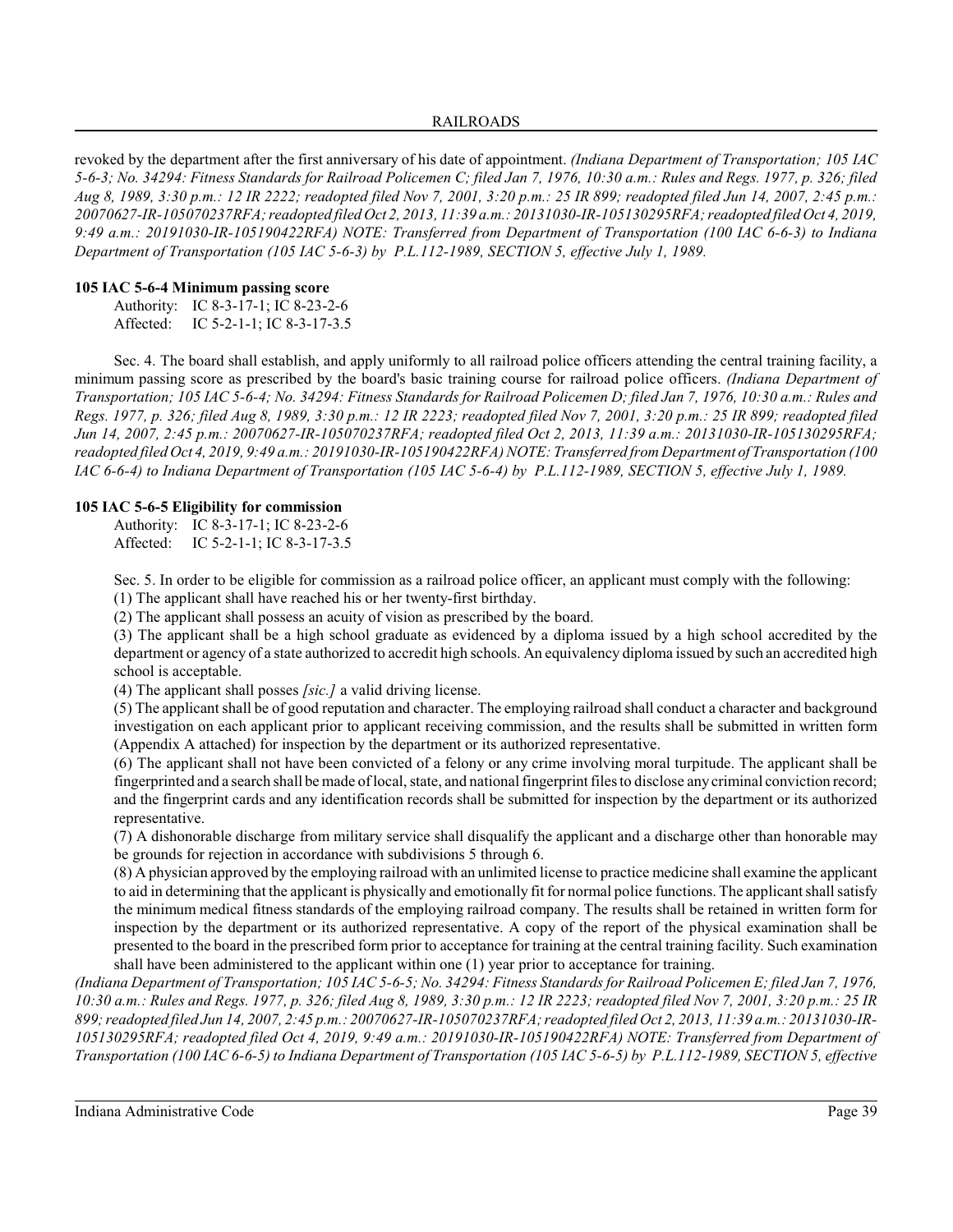*July 1, 1989.*

# **Rule 7. Downgrading of Rail-Highway Crossing Protection**

#### **105 IAC 5-7-1 Definitions**

Authority: IC 8-6-7.7-2; IC 8-23-2-6 Affected: IC 8-6-7.7-2

Sec. 1. For this rule, "automatic train-activated warning signal" means gates, cantilever flashers, standard flashers, audibles, or wigwags. *(Indiana Department of Transportation; 105 IAC 5-7-1; filed Aug 8, 1989, 3:30 p.m.: 12 IR 2223; readopted filed Nov 7, 2001, 3:20 p.m.: 25 IR 899;readopted filed Jun 14, 2007, 2:45 p.m.: 20070627-IR-105070237RFA; readopted filed Oct 2, 2013, 11:39 a.m.: 20131030-IR-105130295RFA; readopted filed Oct 4, 2019, 9:49 a.m.: 20191030-IR-105190422RFA)*

# **105 IAC 5-7-2 Submission of verified petition for the removal of automatic train-activated warning signals fromrail-highway grade crossings**

Authority: IC 8-6-7.7-2; IC 8-23-2-6 Affected: IC 8-6-7.7-1; IC 8-6-7.7-2

Sec. 2. Before any railroad carrier, party, person, association, municipality, or private corporation (hereinafter "petitioner") removes any automatic train-activated warning signals from a grade crossing (as defined by IC 8-6-7.7-1), a verified petition (hereinafter "petition") requesting the consent of the Indiana department of transportation (hereinafter "department") shall be submitted to the department. *(Indiana Department of Transportation; 105 IAC 5-7-2; filed Aug 8, 1989, 3:30 p.m.: 12 IR 2224; readopted filed Nov 7, 2001, 3:20 p.m.: 25 IR 899; readopted filed Jun 14, 2007, 2:45 p.m.: 20070627-IR-105070237RFA; readopted filed Oct 2, 2013, 11:39 a.m.: 20131030-IR-105130295RFA; readopted filed Oct 4, 2019, 9:49 a.m.: 20191030-IR-105190422RFA)*

# **105 IAC 5-7-3 Contents of the petition**

Authority: IC 8-6-7.7-2; IC 8-23-2-6 Affected: IC 8-6-7.7-2

Sec. 3. The petition shall be in the form designated by the department and shall be verified by the petitioner. *(Indiana Department of Transportation; 105 IAC 5-7-3; filed Aug 8, 1989, 3:30 p.m.: 12 IR 2224; readopted filed Nov 7, 2001, 3:20 p.m.: 25 IR 899; readopted filed Jun 14, 2007, 2:45 p.m.: 20070627-IR-105070237RFA; readopted filed Oct 2, 2013, 11:39 a.m.: 20131030-IR-105130295RFA; readopted filed Oct 4, 2019, 9:49 a.m.: 20191030-IR-105190422RFA)*

# **105 IAC 5-7-4 Service of petition upon interested parties**

Authority: IC 8-6-7.7-2; IC 8-23-2-6 Affected: IC 4-21.5; IC 8-6-7.7-2

Sec. 4. Petitioner shall, concurrrent with the filing of the petition with the department, serve a copy of the petition upon the utility consumer counselor's office and the local governing body. *(Indiana Department of Transportation; 105 IAC 5-7-4; filed Aug 8, 1989, 3:30 p.m.: 12 IR 2224; readopted filed Nov 7, 2001, 3:20 p.m.: 25 IR 899; readopted filed Jun 14, 2007, 2:45 p.m.: 20070627-IR-105070237RFA; readopted filed Oct 2, 2013, 11:39 a.m.: 20131030-IR-105130295RFA; readopted filed Oct 4, 2019, 9:49 a.m.: 20191030-IR-105190422RFA)*

# **105 IAC 5-7-5 Decision; review**

Authority: IC 8-6-7.7-2; IC 8-23-2-6 Affected: IC 4-21.5; IC 8-6-7.7-2

Sec. 5. The department will decide whether to grant consent for the removal of the automatic train-activated warning signals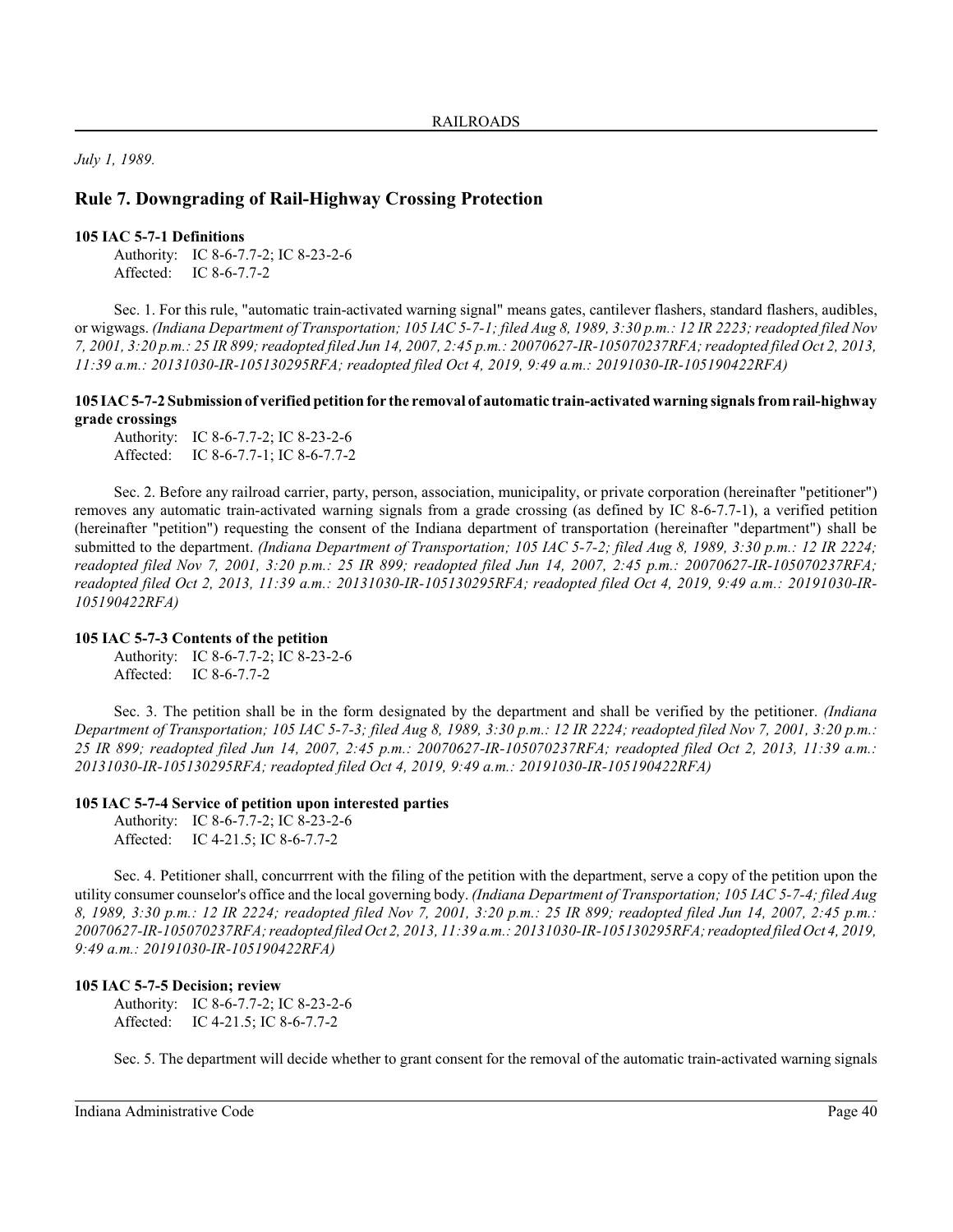within one hundred twenty (120) days of the petition's filing. The decision of the department with respect to consent for the removal of automatic train-activated warning signals shall be based upon the information contained in the petition, department inspection of the crossing in question, applicable statutes and regulations, and anyother relevant information filed with the department. The petition will be approved if the department determines that the grade crossing may be safely utilized in the absence of automatic trainactivated warning signals. Any interested party desiring review of the department's decision on the petition may petition for review under IC 4-21.5. *(Indiana Department of Transportation; 105 IAC 5-7-5; filed Aug 8, 1989, 3:30 p.m.: 12 IR 2224; readopted filed Nov 7, 2001, 3:20 p.m.: 25 IR 899; readopted filed Jun 14, 2007, 2:45 p.m.: 20070627-IR-105070237RFA; readopted filed Oct 2, 2013, 11:39 a.m.: 20131030-IR-105130295RFA; readopted filed Oct 4, 2019, 9:49 a.m.: 20191030-IR-105190422RFA)*

# **105 IAC 5-7-6 Requests for public hearing**

Authority: IC 8-6-7.7-2; IC 8-23-2-6 Affected: IC 4-21.5; IC 8-6-7.7-2

Sec. 6. If an interested party requests a public hearing on the petition at any time before the department has reached a decision, the department will conduct such a hearing under the provisions of IC 4-21.5. If such a hearing is requested, the one hundred twenty (120) day decision deadline set in section 5 of thisrule will be postponed until the hearing process is complete. *(Indiana Department of Transportation; 105 IAC 5-7-6; filed Aug 8, 1989, 3:30 p.m.: 12 IR 2224; readopted filed Nov 7, 2001, 3:20 p.m.: 25 IR 899; readopted filed Jun 14, 2007, 2:45 p.m.: 20070627-IR-105070237RFA; readopted filed Oct 2, 2013, 11:39 a.m.: 20131030-IR-105130295RFA; readopted filed Oct 4, 2019, 9:49 a.m.: 20191030-IR-105190422RFA)*

# **Rule 8. Crossing Construction or Relocation**

# **105 IAC 5-8-1 Submission of verified petition to establish, alter, or relocate a rail-highway grade crossing**

Authority: IC 8-6-1-7; IC 8-6-1-9; IC 8-23-2-6 Affected: IC 8-6-1

Sec. 1. Before any railroad carrier, or any party, person, association, municipality, or private corporation (hereinafter "petitioner") constructs, alters, or relocates a rail-highway grade crossing, a verified petition (hereinafter "petition") requesting the approval of the Indiana department of transportation (hereinafter "department") shall be submitted to the department. *(Indiana Department of Transportation; 105 IAC 5-8-1; filed Aug 8, 1989, 3:30 p.m.: 12 IR 2224; readopted filed Nov 7, 2001, 3:20 p.m.: 25 IR 899; readopted filed Jun 14, 2007, 2:45 p.m.: 20070627-IR-105070237RFA; readopted filed Oct 2, 2013, 11:39 a.m.: 20131030-IR-105130295RFA; readopted filed Oct 4, 2019, 9:49 a.m.: 20191030-IR-105190422RFA)*

# **105 IAC 5-8-2 Contents of the petition**

Authority: IC 8-6-1-7; IC 8-6-1-9; IC 8-23-2-6 Affected: IC 8-6-1

Sec. 2. The petition shall be in the form designated by the department and shall be verified by the petitioner. *(Indiana Department of Transportation; 105 IAC 5-8-2; filed Aug 8, 1989, 3:30 p.m.: 12 IR 2224; readopted filed Nov 7, 2001, 3:20 p.m.: 25 IR 899; readopted filed Jun 14, 2007, 2:45 p.m.: 20070627-IR-105070237RFA; readopted filed Oct 2, 2013, 11:39 a.m.: 20131030-IR-105130295RFA; readopted filed Oct 4, 2019, 9:49 a.m.: 20191030-IR-105190422RFA)*

# **105 IAC 5-8-3 Service of petition upon interested parties**

Authority: IC 8-6-1-7; IC 8-6-1-9; IC 8-23-2-6 Affected: IC 4-21.5; IC 8-6-1

Sec. 3. Petitioner shall, concurrent with the filing of the petition with the department, serve a copy of the petition upon the Indiana consumer counselors' office and any other party of interest including but not limited to the railroad and the local governing body. *(Indiana Department of Transportation; 105 IAC 5-8-3; filed Aug 8, 1989, 3:30 p.m.: 12 IR 2224; readopted filed Nov 7, 2001, 3:20 p.m.: 25 IR 899; readopted filed Jun 14, 2007, 2:45 p.m.: 20070627-IR-105070237RFA; readopted filed Oct 2, 2013,*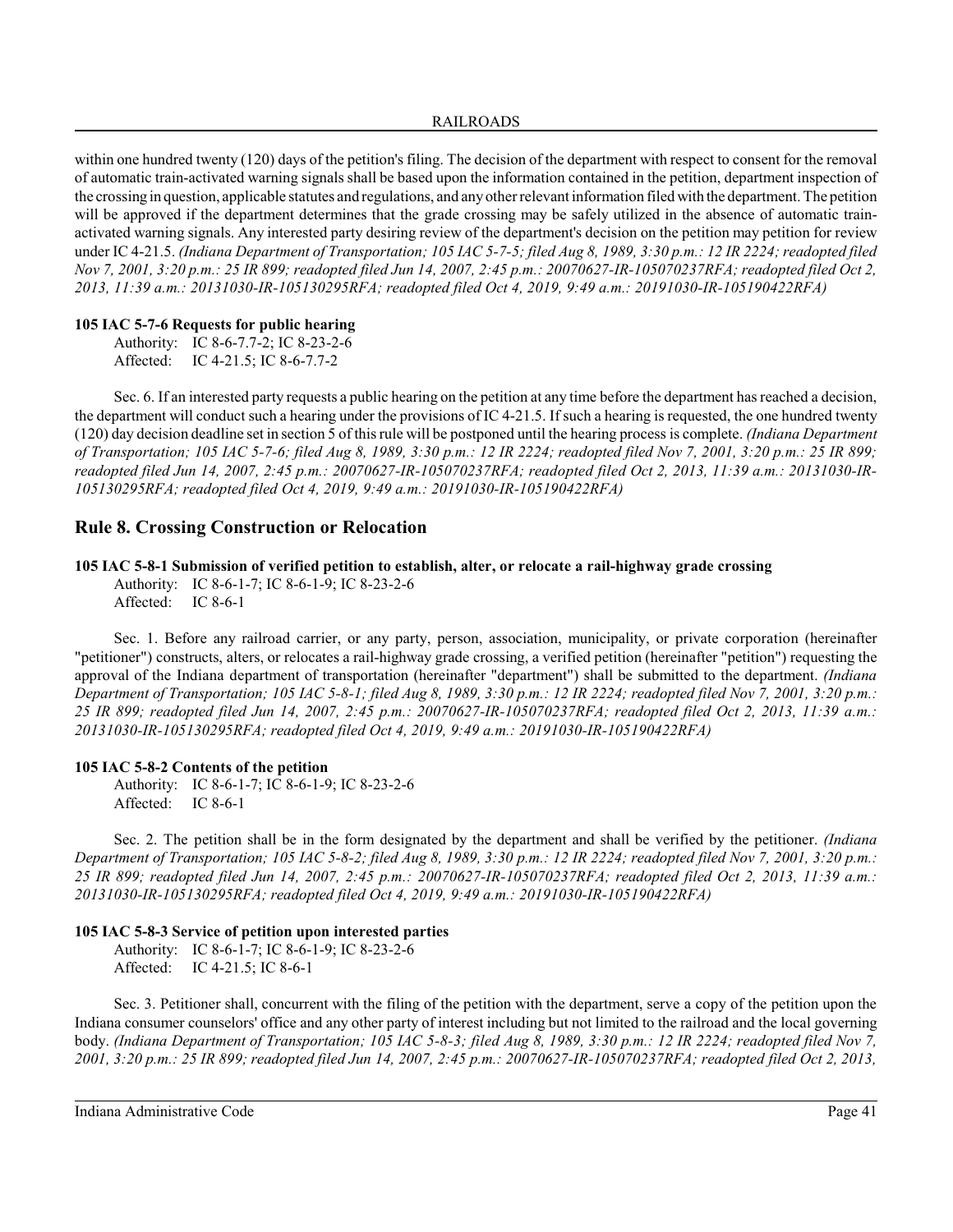*11:39 a.m.: 20131030-IR-105130295RFA; readopted filed Oct 4, 2019, 9:49 a.m.: 20191030-IR-105190422RFA)*

#### **105 IAC 5-8-4 Decision; review**

Authority: IC 8-6-1-7; IC 8-6-1-9; IC 8-23-2-6 Affected: IC 4-21.5; IC 8-6-1

Sec. 4. The department will decide whether to grant approval for the construction, alteration, or relocation of a rail-highway grade crossing within ninety (90) days of the petition's filing. Any interested party desiring review of the department's decision on the petition may petition for reviewunder IC 4-21.5. *(Indiana Department of Transportation; 105 IAC 5-8-4; filed Aug 8, 1989, 3:30 p.m.: 12 IR 2225; readopted filed Nov 7, 2001, 3:20 p.m.: 25 IR 899; readopted filed Jun 14, 2007, 2:45 p.m.: 20070627-IR-105070237RFA; readopted filed Oct 2, 2013, 11:39 a.m.: 20131030-IR-105130295RFA; readopted filed Oct 4, 2019, 9:49 a.m.: 20191030-IR-105190422RFA)*

#### **105 IAC 5-8-5 Requests for public hearing**

Authority: IC 8-6-1-7; IC 8-6-1-9; IC 8-23-2-6 Affected: IC 4-21.5; IC 8-6-1

Sec. 5. If an interested party requests a public hearing on the petition at any time before the department has reached a decision, the department will conduct such a hearing under the provisions of IC 4-21.5. If such a hearing is requested, the ninety (90) day decision deadline set in section 4 of this rule will be postponed until the hearing process is complete. *(Indiana Department of Transportation; 105 IAC 5-8-5; filed Aug 8, 1989, 3:30 p.m.: 12 IR 2225; readopted filed Nov 7, 2001, 3:20 p.m.: 25 IR 899; readopted filed Jun 14, 2007, 2:45 p.m.: 20070627-IR-105070237RFA; readopted filed Oct 2, 2013, 11:39 a.m.: 20131030-IR-105130295RFA; readopted filed Oct 4, 2019, 9:49 a.m.: 20191030-IR-105190422RFA)*

### **105 IAC 5-8-6 Written notice of compliance**

Authority: IC 8-6-1-7; IC 8-6-1-9; IC 8-23-2-6 Affected: IC 8-6-1

Sec. 6. Upon fulfillment of the provisions of the department's order, the petitioner shall notify the department in writing that all conditions have been complied with. *(Indiana Department of Transportation; 105 IAC 5-8-6; filed Aug 8, 1989, 3:30 p.m.: 12 IR 2225; readopted filed Nov 7, 2001, 3:20 p.m.: 25 IR 899;readopted filed Jun 14, 2007, 2:45 p.m.: 20070627-IR-105070237RFA; readopted filed Oct 2, 2013, 11:39 a.m.: 20131030-IR-105130295RFA; readopted filed Oct 4, 2019, 9:49 a.m.: 20191030-IR-105190422RFA)*

# **Rule 9. Filing of Railroad Operating Information**

**105 IAC 5-9-1 Submission of current operating rule book**

Authority: IC 8-3-1-1; IC 8-9-1-1 Affected: IC 8-9-1-1

Sec. 1. Any railroad operating or incorporated in Indiana shall submit one (1) copy of its current operating rule book covering operations in Indiana to the department of transportation ("department"). Rule books shall be filed with the department within fifteen (15) days of their adoption or amendment. *(Indiana Department of Transportation; 105 IAC 5-9-1; filed Jan 16, 1990, 4:50 p.m.: 13 IR 1014; readopted filed Nov 7, 2001, 3:20 p.m.: 25 IR 899; readopted filed Jun 14, 2007, 2:45 p.m.: 20070627-IR-105070237RFA; readopted filed Oct 2, 2013, 11:39 a.m.: 20131030-IR-105130295RFA; readopted filed Oct 4, 2019, 9:49 a.m.: 20191030-IR-105190422RFA)*

#### **105 IAC 5-9-2 Submission of current operating timetables**

Authority: IC 8-3-1-1; IC 8-3-1-18; IC 8-3-1-21 Affected: IC 8-3-1-18; IC 8-3-1-21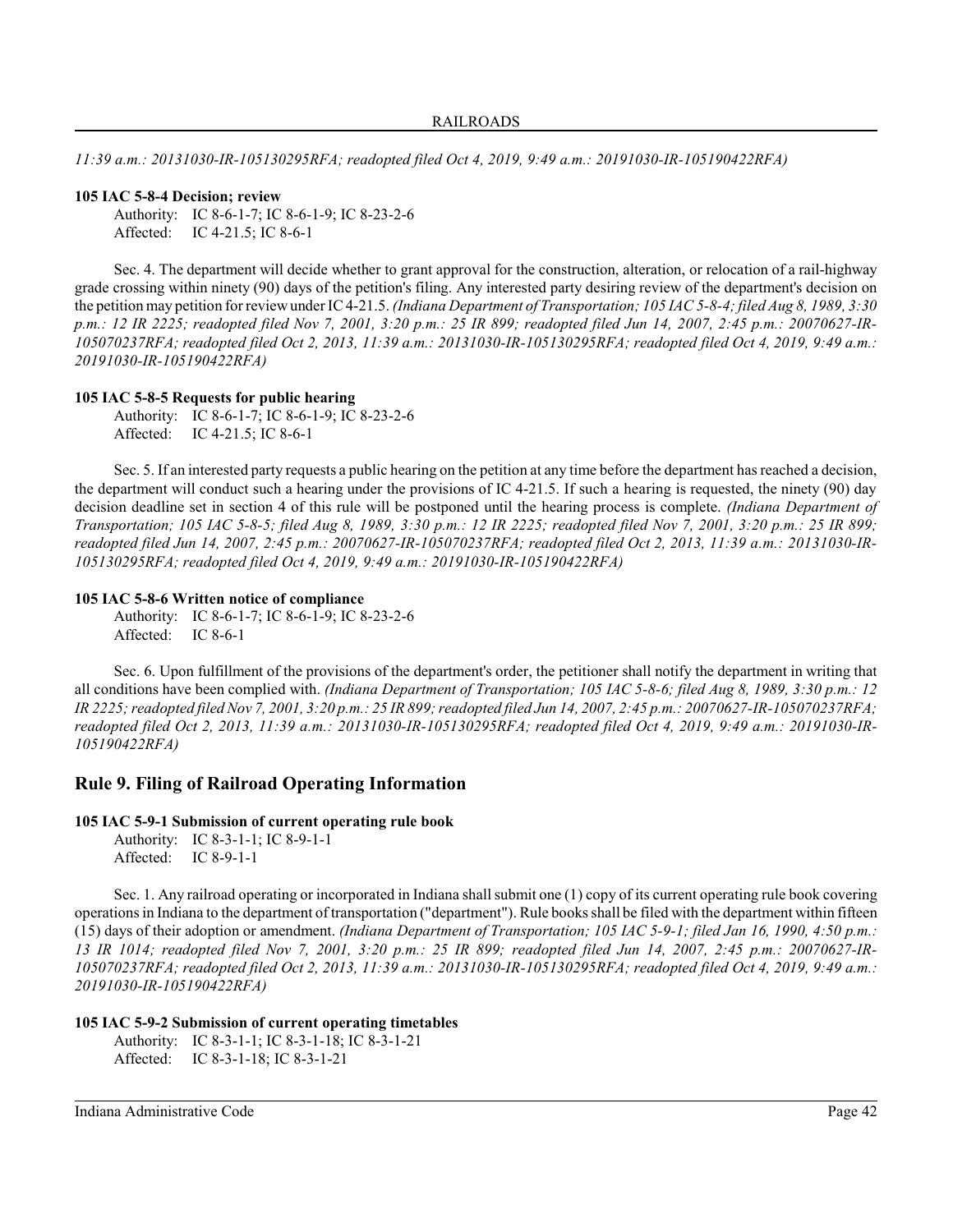### RAILROADS

Sec. 2. Any railroad operating or incorporated in Indiana shall submit one (1) copy of its current operating timetable for any operations within Indiana to the department. Timetables shall be filed with the department within fifteen (15) days of their adoption or amendment. *(Indiana Department of Transportation; 105 IAC 5-9-2; filed Jan 16, 1990, 4:50 p.m.: 13 IR 1014; readopted filed Nov 7, 2001, 3:20 p.m.: 25 IR 899; readopted filed Jun 14, 2007, 2:45 p.m.: 20070627-IR-105070237RFA; readopted filed Oct 2, 2013, 11:39 a.m.: 20131030-IR-105130295RFA; readopted filed Oct 4, 2019, 9:49 a.m.: 20191030-IR-105190422RFA)*

# **105 IAC 5-9-3 Submission of bulletin orders and notices**

Authority: IC 8-3-1-1; IC 8-3-1-18; IC 8-3-1-21 Affected: IC 8-3-1-18; IC 8-3-1-21

Sec. 3. Any railroad operating or incorporated in Indiana shall submit one (1) copy of any bulletin orders or employee notices that are issued covering any aspect of operations in Indiana to the department. Bulletin orders or employee notices shall be filed with the department within one (1) week of the time that they are issued. *(Indiana Department of Transportation; 105 IAC 5-9-3; filed Jan 16, 1990, 4:50 p.m.: 13 IR 1014; readopted filed Nov 7, 2001, 3:20 p.m.: 25 IR 899; readopted filed Jun 14, 2007, 2:45 p.m.: 20070627-IR-105070237RFA; readopted filed Oct 2, 2013, 11:39 a.m.: 20131030-IR-105130295RFA; readopted filed Oct 4, 2019, 9:49 a.m.: 20191030-IR-105190422RFA)*

# **Rule 10. Opening and Closing Railroad Crossings**

### **105 IAC 5-10-1 Criteria for opening a crossing**

Authority: IC 8-6-7.7-3.1; IC 8-23-2-6

Sec. 1. Subject to the provisions of IC 8-6-1-7 and IC 8-6-7.7, the department may approve a petition to open a crossing after making findings and conclusions which reflect consideration of all the following factors, to the extent that same are relevant to the crossing decision under consideration:

(1) Passenger trains do not operate in excess of sixty (60) m.p.h. at the location of the proposed crossing (Class 3 FRA track classification or higher). In cases where passenger service does not operate, this criteria is not applicable.

(2) An alternate public crossing is not located within one (1) mile of the proposed crossing.

(3) No crossings within two (2) miles of the proposed crossing have had at least three (3) accidents in the preceding five (5) years, with the expected characteristics of the proposed crossing being similar to the nearby crossings. Characteristics for all crossings within two (2) miles of the proposed crossing must be submitted with the petition.

(4) The proposed crossing will have expected average annual daily traffic (AADT) of five hundred (500) or greater in rural areas or one thousand (1,000) or greater in urbanized areas, where the traffic collection procedure is completed in accordance with the Federal Highway Administration's (FHWA) Traffic Monitoring Guide, Third Edition, February 1995. This requirement shall not be applicable where a nonmotorized public grade crossing has been petitioned to the department for opening.

(5) Consideration shall be given to the overall design speed of the roadway approaches involving the proposed grade crossing. This requirement shall not be applicable where a nonmotorized public grade crossing has been petitioned to the department for opening.

(6) There are not more than ten (10) train movements per day at the proposed crossing.

(7) Freight trains do not operate in excess of twenty-five (25) m.p.h. at the location of the proposed crossing (Class 2 FRA track classification or higher).

(8) The proposed crossing has, at a minimum, standard crossbucks, pavement markings, and flashing lights. Any proposed crossing must also meet all standards for a rail-highway intersection as provided in the Indiana Manual on Uniform Traffic Control Devices, which is incorporated by reference at 105 IAC 9-2-1. The requirement for flashing lights may be waived if the petitioner can demonstrate that such devices are not essential for safety at the proposed crossing.

(9) The proposed crossing is not within two hundred (200) feet of a roadway intersection. Adjustment of this criteria will consider the maximum queue expected for the design hour.

(10) The proposed crossing does not have, at a minimum, an eighty (80) degree intersection alignment.

Affected: IC 8-6-1-7; IC 8-6-7.7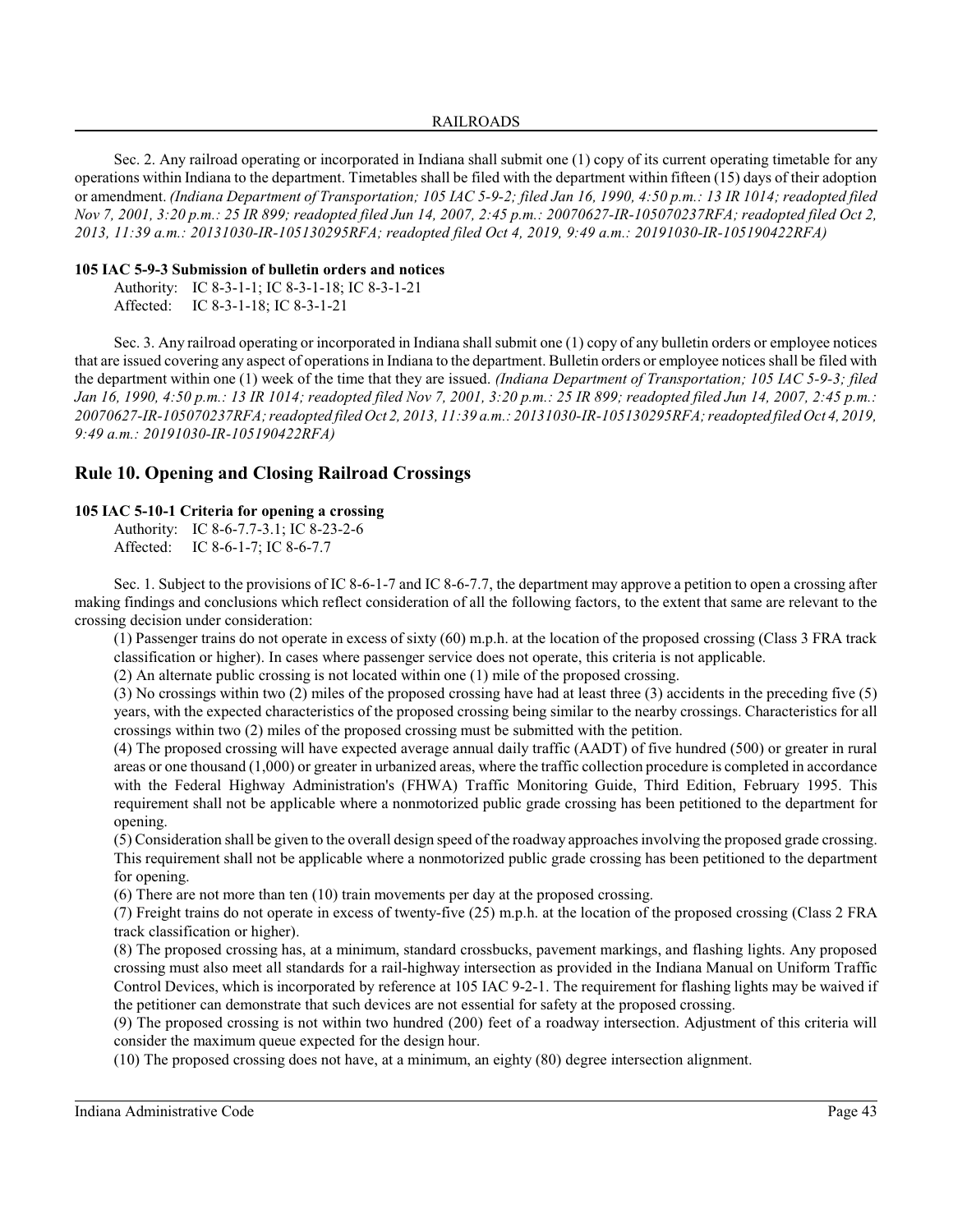(11) The proposed crossing will not provide access for trucks carrying hazardous materials unless the utilization of the crossing by such traffic is incidental.

(12) The proposed crossing will not provide access for vehicles carrying passenger for hire unless the utilization of the crossing by such traffic is incidental.

(13) The proposed crossing will not provide access for school buses unless the use of the crossing by the school bus traffic provides enhanced safety over other transportation routes, as documented by the highest school transportation official.

(14) The proposed crossing will provide improved safety access for emergency vehicles. The department requires documentation from the highest emergency response official whose jurisdiction is located where the crossing is proposed for opening.

(15) While a new crossing may satisfy the conditions listed in this section, if it can be shown by evidence that there are extenuating circumstances which, in the opinion of the department, a new crossing would still constitute a hazard, it would be denied.

(16) While a new crossing may not satisfy the conditions listed in this section, if it can be shown by evidence that there are extenuating circumstances which, in the opinion of the department, a new crossing would still be justified, it would be approved.

*(Indiana Department of Transportation; 105 IAC 5-10-1; filed Jun 17, 1998, 9:00 a.m.: 21 IR 4190; readopted filed Nov 7, 2001, 3:20 p.m.: 25 IR 899; filed Aug 5, 2002, 1:05 p.m.: 25 IR 4051; readopted filed Jun 14, 2007, 2:45 p.m.: 20070627-IR-105070237RFA; readopted filed Oct 2, 2013, 11:39 a.m.: 20131030-IR-105130295RFA; readopted filed Oct 4, 2019, 9:49 a.m.: 20191030-IR-105190422RFA)*

# **105 IAC 5-10-2 Criteria for abolishing a crossing**

Authority: IC 8-6-7.7-3.1; IC 8-23-2-6 Affected: IC 8-6-7.7

Sec. 2. Subject to the provisions of IC 8-6-7.7, a crossing may be closed after making findings and conclusions which reflect consideration of all the following factors, to the extent that same are relevant to the crossing decision under consideration:

(1) The crossing is located where passenger train service operates at greater than ten (10) m.p.h. (FRA Accepted Track Classification). In cases where passenger service does not operate, this criteria is not applicable.

(2) The crossing is located in a rail line section with at least four (4) crossings within an urban area and three (3) at grade crossing within a rural area within a one (1) mile segment along the railroad corridor.

(3) The crossing has an accident prediction rate of two-hundredths (.02) or higher, as determined by the Federal Railroad Administration's (FRA) Accident Prediction methodology, as set forth in the Rail-Highway Crossing Resource Allocation Procedure, Third Edition, August 1987.

(4) The crossing has an average annual daily traffic (AADT) of five hundred (500) or less within rural areas or one thousand (1,000) or less within urbanized areas, where the traffic collection procedure is completed by guidance provided in the Federal Highway Administration's (FHWA) Traffic Monitoring Guide, Third Edition, February 1995. This requirement shall not be applicable when it refers to a nonmotorized public grade crossing.

(5) The posted or established speed limit on the road through the crossing exceeds ten (10) m.p.h. within one thousand (1,000) feet of the crossing. This requirement shall not be applicable when it refers to a nonmotorized public grade crossing.

(6) The crossing has more than ten (10) train movements per day which utilize the crossing.

(7) The crossing is located where freight train service operates at greater than twenty-five (25) m.p.h. (Class 2 FRA track classification or higher).

(8) The crossing has, at a minimum, a standard crossbuck or a standard crossbuck with flasher or other activated warning device.

(9) The roadway approach to the crossing is skewed or the physical characteristics of the crossing otherwise limit the ability to traverse the crossing in a safe manner.

(10) If the crossing is utilized by the following types of vehicles, then the use by such vehicles should be considered in determining whether a crossing stays open or is closed. The presence or lack of presence of any of the following types of vehicles may not solely be responsible for closure or nonclosure of a crossing:

(A) Trucks carrying hazardous materials.